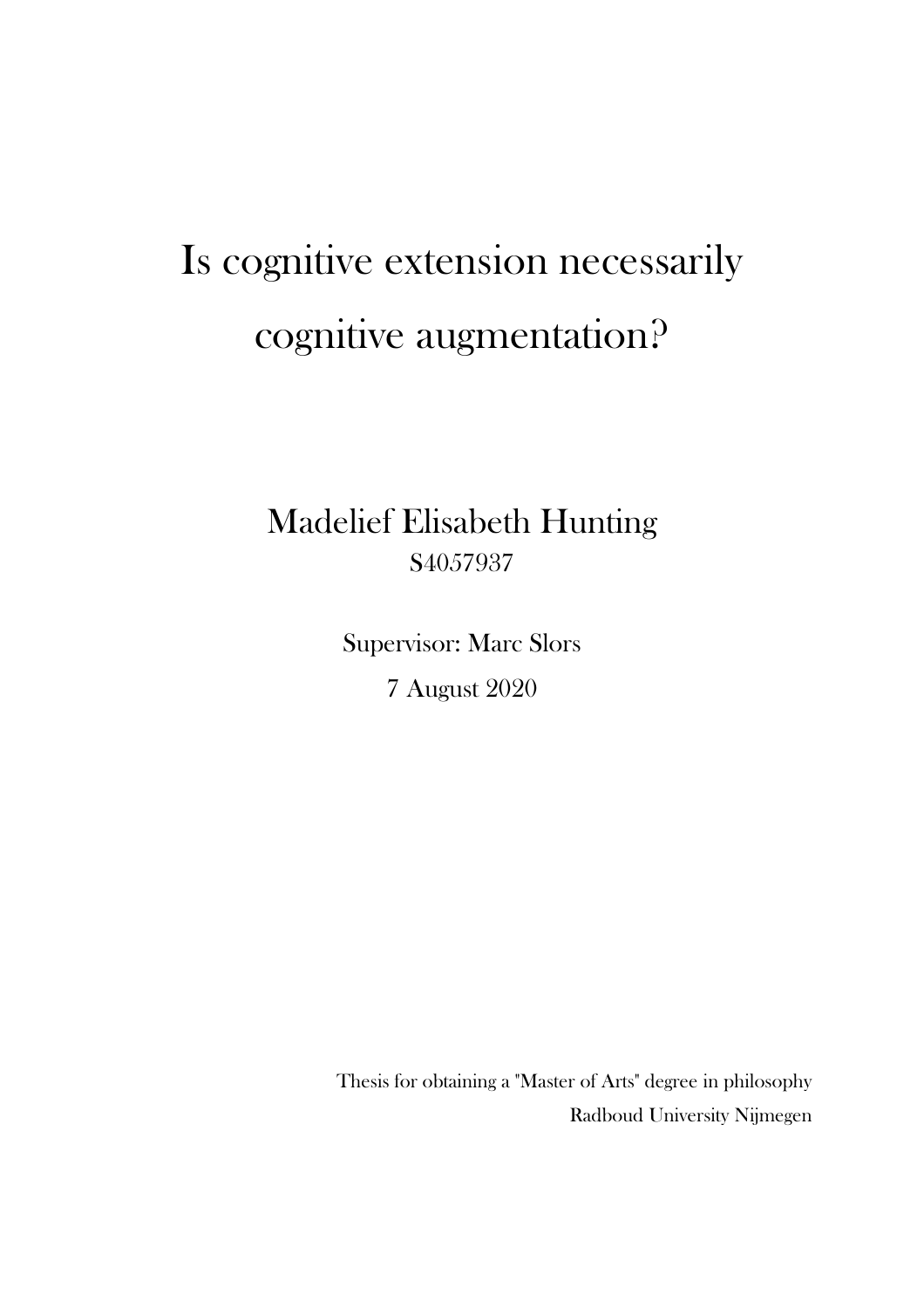I hereby declare and assure that I, Madelief Elisabeth Hunting, have drafted this thesis independently, that no other sources and/or means other than those mentioned have been used and that the passages of which the text content or meaning originates in other works including electronic media - have been identified and the sources clearly stated. Place: Zwolle Date: 7 August 2020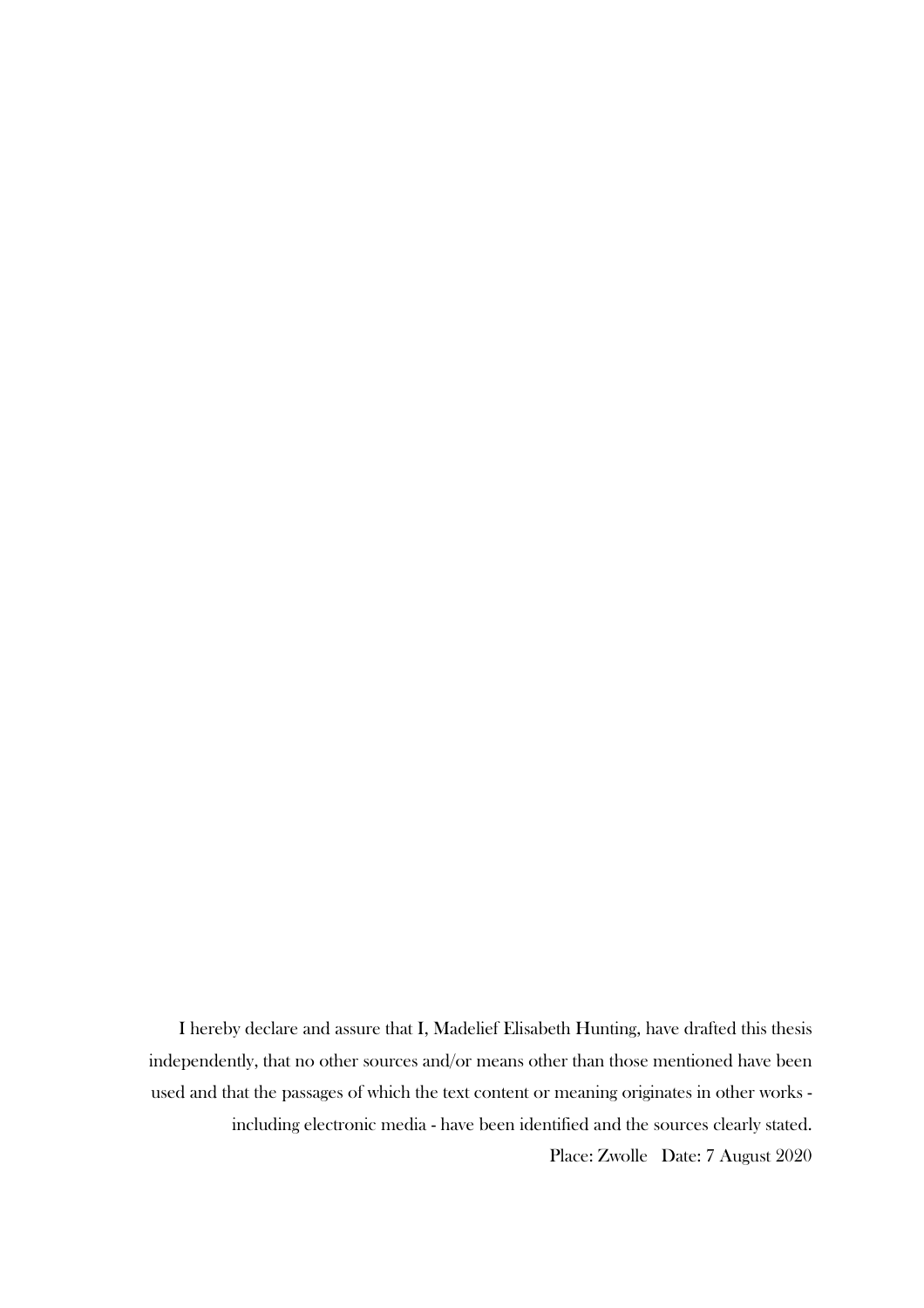### **Is cognitive extension necessarily cognitive augmentation?**

#### **Abstract**

The research on extended and integrated cognition is all about how resources outside of our brain can improve cognition tremendously. I argue that cognitive extension is not necessarily cognitive augmentation. Although extended cognition tends to be conceptualized as something that always enhances cognition that is not necessarily the case. Various cognitive processes do not necessarily augment. However, we barely hear anything about extended or integrated cognitive processes that are not augmentations. The problem might lie within the fact that these non-augmenting extended or integrated cognitive processes are not accounted for by the complementarity principle, which specifically is about augmenting or adding functions to the cognitive process. Thus, I propose a reformulation of the complementarity principle, namely the transformation principle. This new principle can account for any extended and integrated cognitive process regardless of its normative status while preventing cognitive bloat. To support my claim, I provide several examples and focus on social self-deception, anger issues and psychiatric disorders to show that these are examples of extended cognition that are not accounted for with the complementarity principle. My core point is this: if you find extended or integrated cognition plausible, then attenuated extended or integrated cognition should be part of it.

For the past couple of decades, philosophers have researched how cognition can extend beyond the brain. In this debate, neural or even organismic boundaries are seen as arbitrary stopping points of cognition. Instead, elements like tools, other people and even social institutions can be part of the cognitive process. Research on this took off when Clark and Chalmers wrote a paper in 1998, arguing not only that surroundings can help the cognitive process, but also that sometimes the extracranial can be a constituent part of cognition. Their famous example of extended cognition involves Otto and Inga, who try to find the Museum of Modern Art: Otto and Inga agree to meet at the Museum of Modern Art at noon. Inga remembers the way. Otto finds the museum thanks to his external memory: a notebook in which he wrote directions since he cannot find the way on his own due to incipient Alzheimer. Both 'remember' the museum to be on 53rd street. The only difference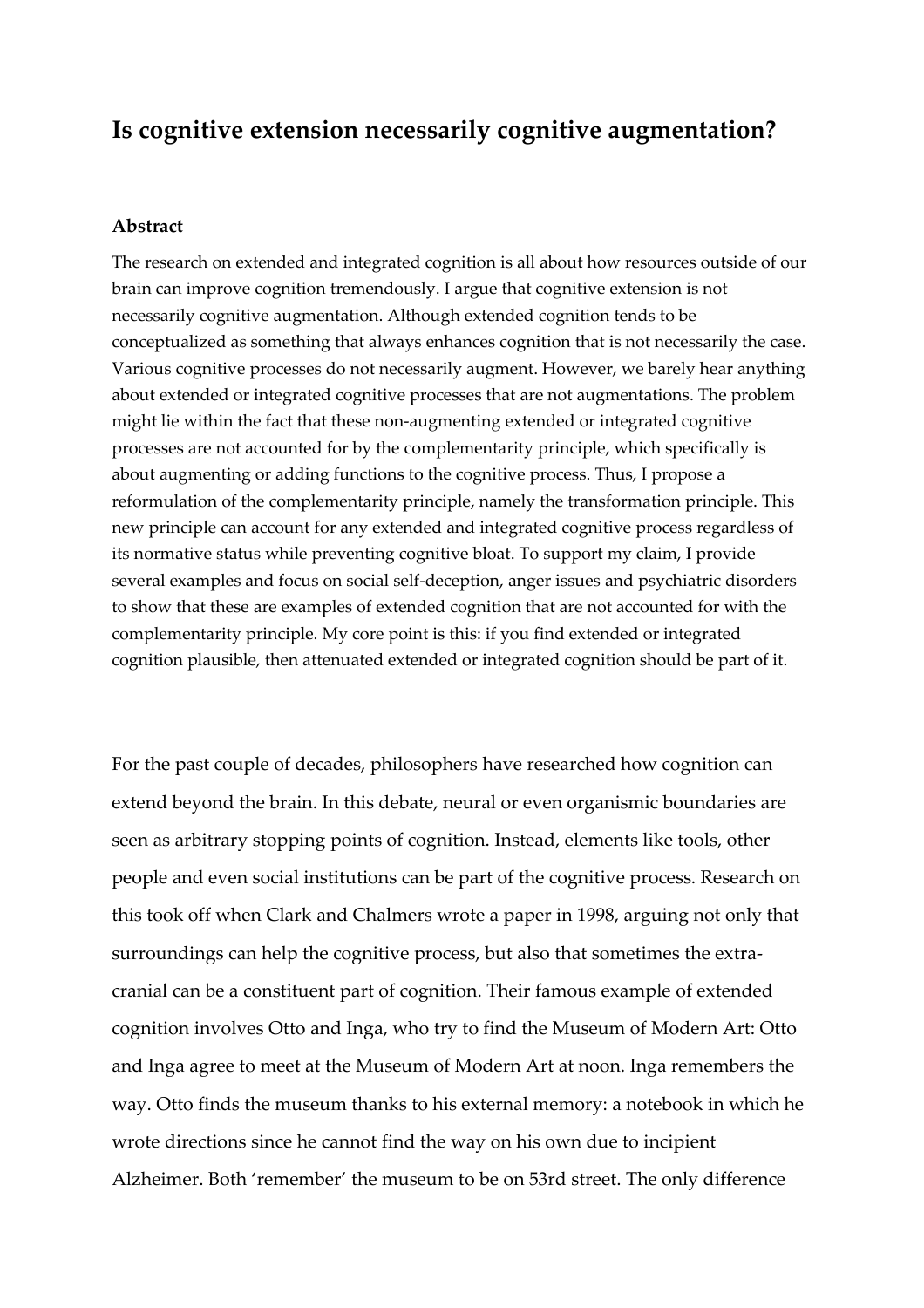between Inga's memory and Otto's memory is the location of that memory. Otto's memory is in his notebook, Inga's memory is in her brain. Clark and Chalmers claim Otto's notebook extends his mind because it plays the same functional role for him as Inga's biological memory does for her.

The recurring theme in the field of extended cognition is that resources outside of our brain improve cognition tremendously. It barely matters what kind of extended cognition is at play, whether it be truly extended or merely situated, scaffolded or integrated (or some other variant). For instance, our memory can be expanded through notebooks and lists, as the example of Otto demonstrates (Clark and Chalmers 1998, Rowlands 1999; Michaelian and Sutton 2013). And parents can emotionally and attentionally regulate their babies. Krueger (2013) and Varga (2016) show how physical interventions by caregivers can regulate attention and emotion in ways that the baby would not be able to do on her own. For example, parents can soothe their child through gestures, facial and bodily movements, vocalizations and so on. Thanks to them, infants can achieve a lot more, cognitively, than on their own. The parent's actions "enhance and extend the infant's cognitive competence" (Krueger 2013, p.40). Furthermore, Gallagher (2013) shows (with his enactive approach to the extension of cognition) that cognition can be a dynamic process between agents and their environments. Social practices, like social interactions but also institutional structures and norms, can support, constitute and extend cognitive abilities. For example, a judge can only give the right judgements because they are coupled in the right way to the institutional structure of the legal system. Moreover, these legal judgments are only intelligible within the legal system. Also, when considering not just individual agents in systems, but systems as a whole, one can find cultural-cognitive ecosystems. Systems can be comprised of people, manuals and tools, connected in such a way that they can do things like navigating ships through treacherous seas or fly a plane (Hutchins 1995). Other examples are public language, computers, calculators, infrastructures of communication, and various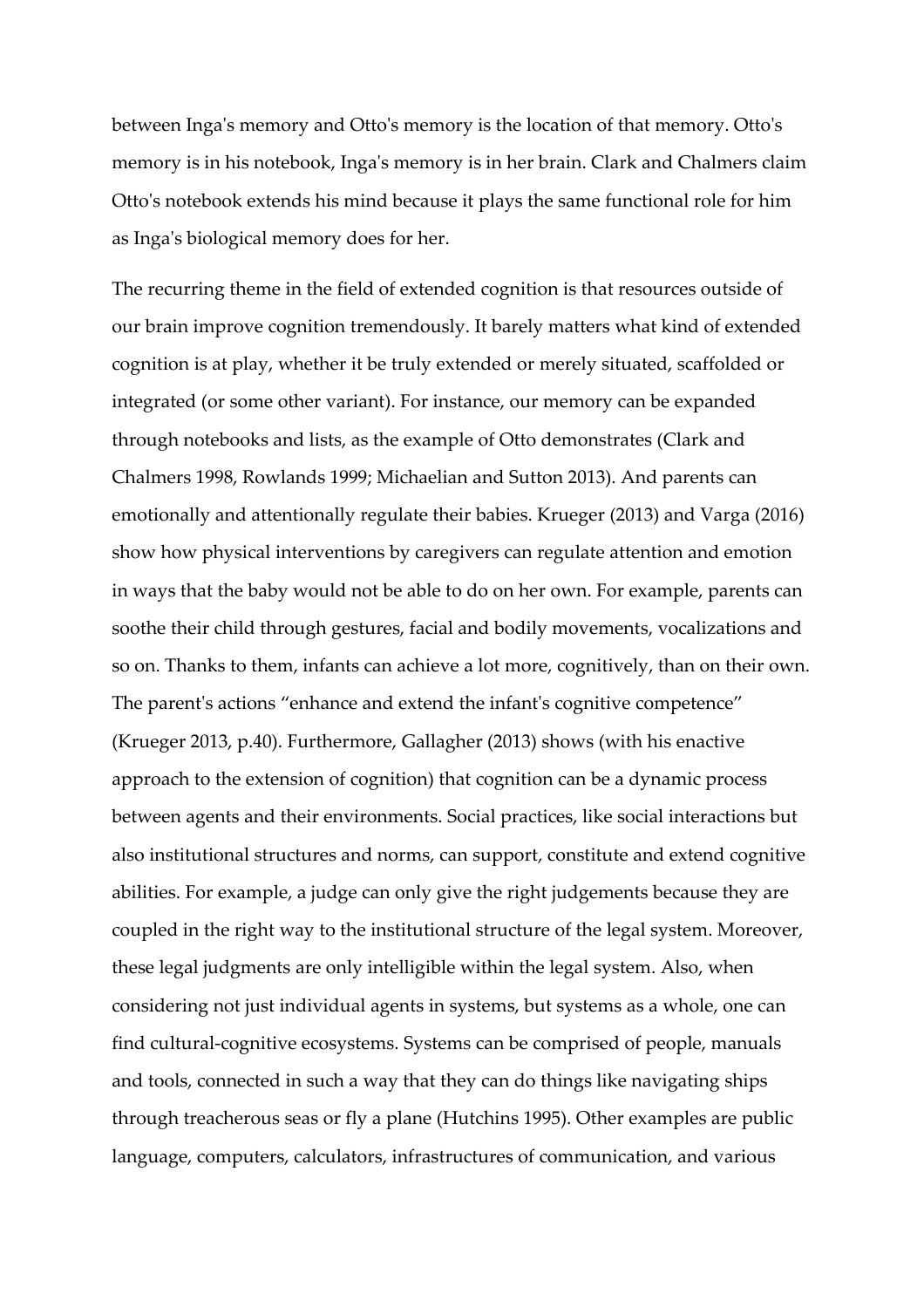'arts of memory', techniques that aided recall which were popular during the medieval and Renaissance period (Donald 1991, Sutton 2010). In all these examples, extension is augmentation. The sky seems to be the limit when you look at the literature on extended cognition.

However, my question is: Is cognitive extension necessarily cognitive augmentation? I think not. We already know about various cognitive processes that do not necessarily serve us well. After all, people's cognitive processes do not always achieve their goals. Nor is cognition always efficient, appropriate or moral. From deceiving yourself that this will be your last drink for the night (Deweese-Boyd 2017), to being accidentally racist when hiring a new employee because of implicit bias (Brownstein 2019) or confabulating some story about why you did what you did last night (even though you do not remember much) (Hirstein 2009). Human life is riddled with these types of cognitive processes. Even the most famous example of extended cognition stars someone whose cognition is failing him, namely Otto. His cognition is deteriorating; his neural memory is failing him. Even though attenuated cognitive processes are common, we barely hear anything about extended cognitive processes that are less than desirable. The reason is that, in the abundance of extended cognition research, the focus is usually cognition that goes wrong inside the head. Up until now, if a cognitive process goes awry and involves some resource outside of the brain, that outside element is usually not considered cognitive at all, but rather some non-cognitive, causal influence. Even though those resources might be just like Otto's notebook, a baby's parents or the legal system.

Consider a misfunctioning navigation system in a car or a messed up digital calendar. In the case it functions, some philosophers would claim that they are part of extended cognitive processes (Gallagher 2013, 5; Heersmink 2016, 437). So, this should also be the case when they misfunction. And while we can decouple from those cognitive artefacts easily, there are extended cognitive processes we cannot or do not get rid of that easily even though they are not beneficial. For example, anger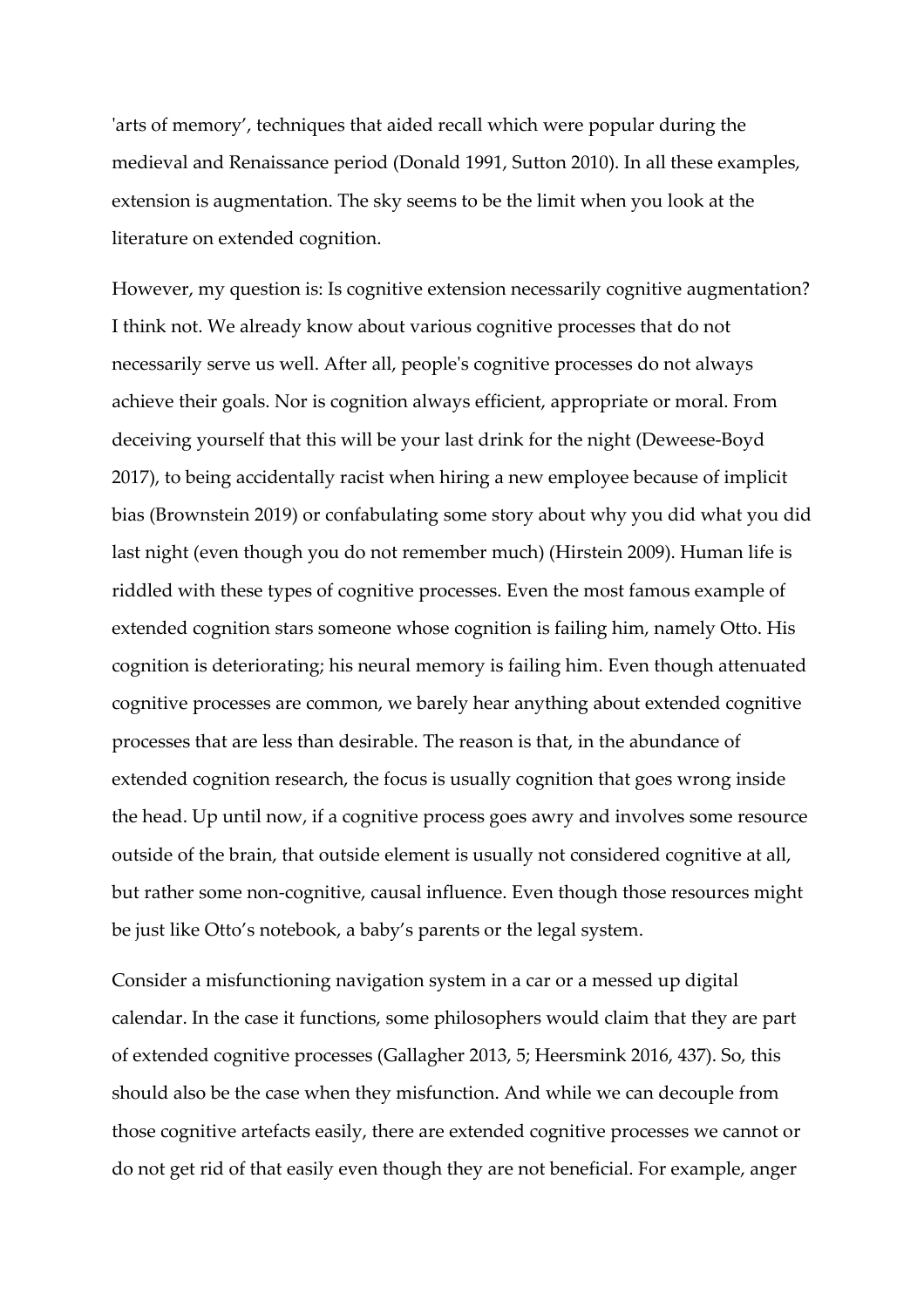issues (Cooper 2017) due to the environment, worsened psychiatric disorders because of certain artefacts (Hoffman 2016) and social self-deception (Dings 2017), where socially extended cognitive processes enable the self-deceptive process. I will demonstrate that these types of examples are extended or integrated cognitive processes. That is why my research is not a refutation of the field of extended or integrated cognition, but rather an addition. My claim here is simple: if you find extended or integrated cognition plausible, then attenuated extended cognition should be part of it.

To get some sense of attenuated extended cognition, first I will show how the literature on extended cognition fixates on augmented cognition. It is important to note here, due to limited space, this paper only aims to analyze attenuated integrated and extended cognition. However, the ideas discussed in this paper may apply to more theories of cognition, like distributed, scaffolded, situated cognition and others.

Next, I argue that some of the classic examples of augmented cognition might not be augmentations at all. Then the problem will become clear: these examples are not accounted for by the complementarity principle, even though, intuitively, they would fall within the field of extended cognition. I shall offer some frameworks to differentiate extended cognitive processes that are augmentations from those that are attenuations of cognition. And I will propose a reformulation of the complementarity principle, namely the transformation principle, which includes both attenuated, augmented and neutral types of extended and integrated cognition. I shall provide several examples to support this new principle, but I will focus on social self-deception (Dings 2017), anger management and anorexia to show that they are examples of extended cognition that are not accounted for by the complementarity principle even though they should be. The transformation principle fixes this lacuna. Lastly, I will refute some objections, mainly by explaining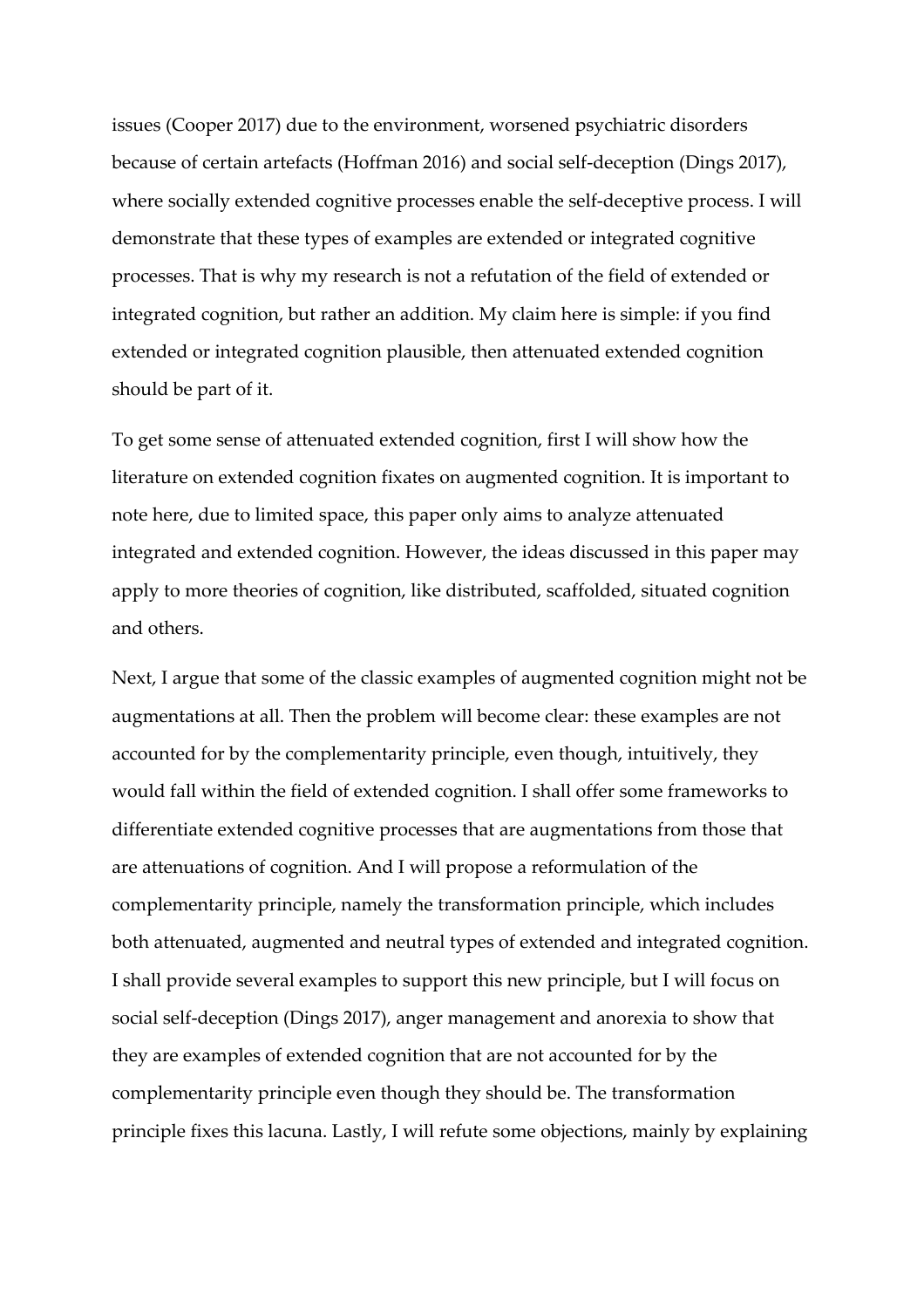why philosophers have been preoccupied with augmenting extended cognition in the first place.

#### **1. Preliminaries**

Before we can dive into the main argument, it will be helpful to consider some preliminaries. What exactly is extended or integrated cognition and what makes something cognitive? Roughly, proponents of extended and integrated cognition assume that cognition can (on occasion) extend, or be integrated with, factors beyond the brain of a cognitive agent to include elements from their environments.

The challenge all versions of extended cognition must overcome is how to determine whether environmental elements are part of cognition or not. Not everything we interact with is part of our cognition. It would stretch the concept of cognition unrealistically far, rendering it pointless. This is the issue of delineation between the cognitive and the non-cognitive, which is best explained with an example: Otto's notebook grants Otto information, but if everything that grants us information is part of the cognitive system, then the internet and the eight o'clock news are also part of an individual's cognitive system. This would cause 'cognitive bloat' (Rupert 2004) or an overextension of an individual mind. Consider an example: suppose Trisha hears from the BBC that Trump resigned. Does her belief in the proposition "Trump resigned" include the news, the news anchor or the television she watches the news on? What about the miner who mined copper for the electric wiring in the television? It does not make sense to include the miner into Trisha's cognitive process and it is very questionable whether the news, the news anchor and the television are part of her cognition. There has to be a distinction between cognitive systems and their surroundings. How else can one tell the difference between causal influences and constitutional parts of cognition? The miner, the news or the notebook? If it is impossible to tell the difference, one falls victim to a so-called causal/coupling fallacy (Adams & Aizawa 2001). Where a causal relationship between cognitive artefacts and agent is being confused for a coupled system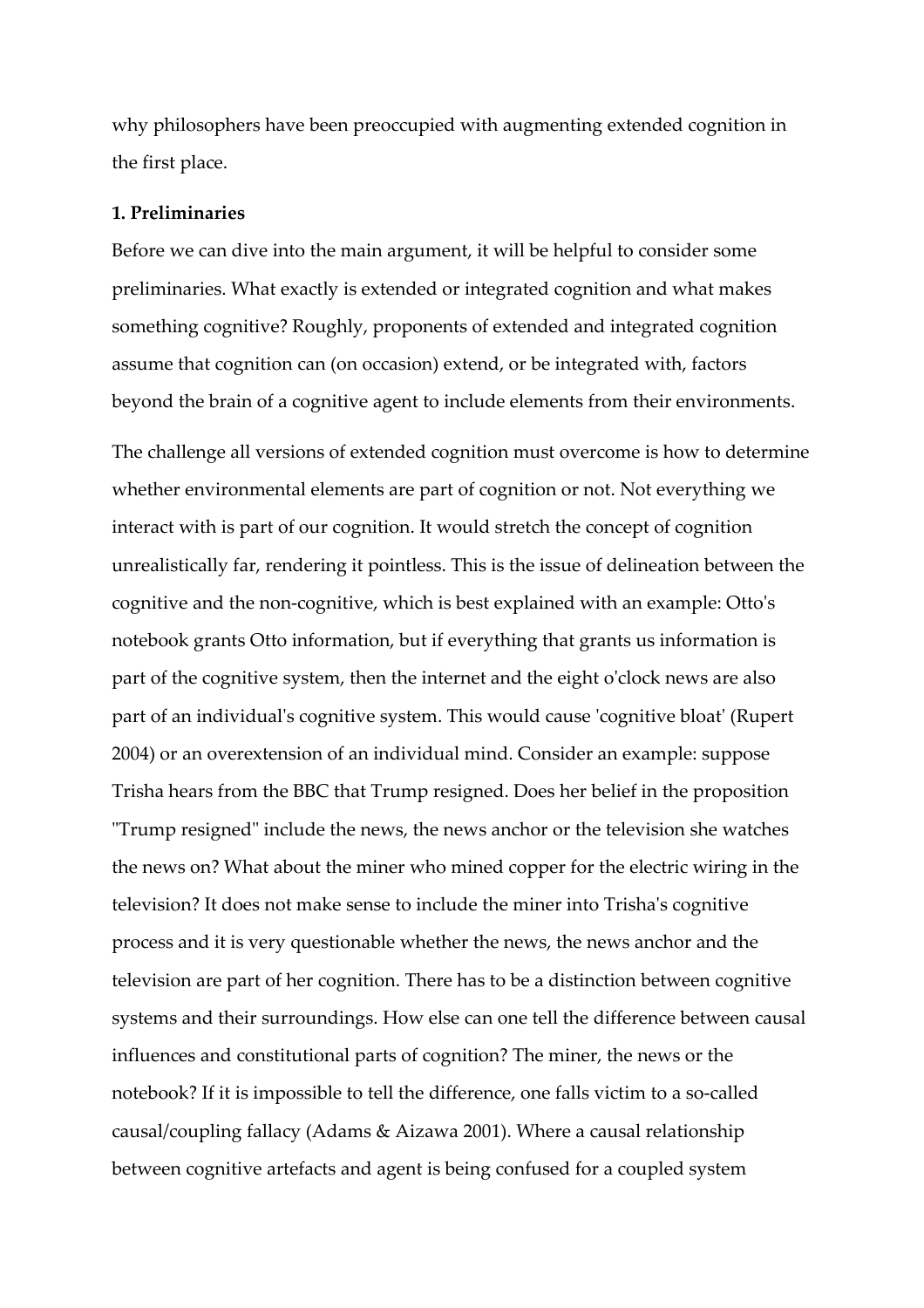between them.

The original method to tell the difference between a causal influence and a constitutional part of cognition is the parity principle (Clark and Chalmers 1998):

"If, as we confront some task, a part of the world functions as a process which, were it done in the head, we would have no hesitation in recognizing as part of the cognitive process, then that part of the world is part of the cognitive process." (1998, p.8)

In other words, the process outside the head must be functionally the same as a process inside the head. Furthermore, the external resource needs to be accessible, endorsed and reliable, like Otto and his notebook. In other words, there must be 'glue and trust' between the agent and a part of the world.

However, there are some problems with the parity principle. One of them is that the parity principle does not apply to the classical example of Otto. Grabbing a notebook, leafing through it and reading is not the same as the process of remembering in the brain, which involves little or no bodily movement and no reading. To deal with this problem, Sutton proposed an alternative principle, the complementarity principle (2010, 194). This principle centres on integration rather than parity. There are a lot of formulations of this principle, but they are all a variation on the same theme. Here, I will use a recent version<sup>1</sup> by Heersmink (2015):

"On a complementarity view, artefacts or other resources do not just augment existing brain functions by externally replicating them, but add new

<sup>&</sup>lt;sup>1</sup> The transformation principle is similar to Menary's 'transformation thesis' (Menary 2007). Menary states that his thesis is about integrated cognition as "[a] coordinated process [that] allows the organism to perform cognitive tasks that it otherwise would be unable to; or allows it to perform tasks in a way that is distinctively different and is an improvement upon the way that the organism performs those tasks via neural processes alone" (p.28).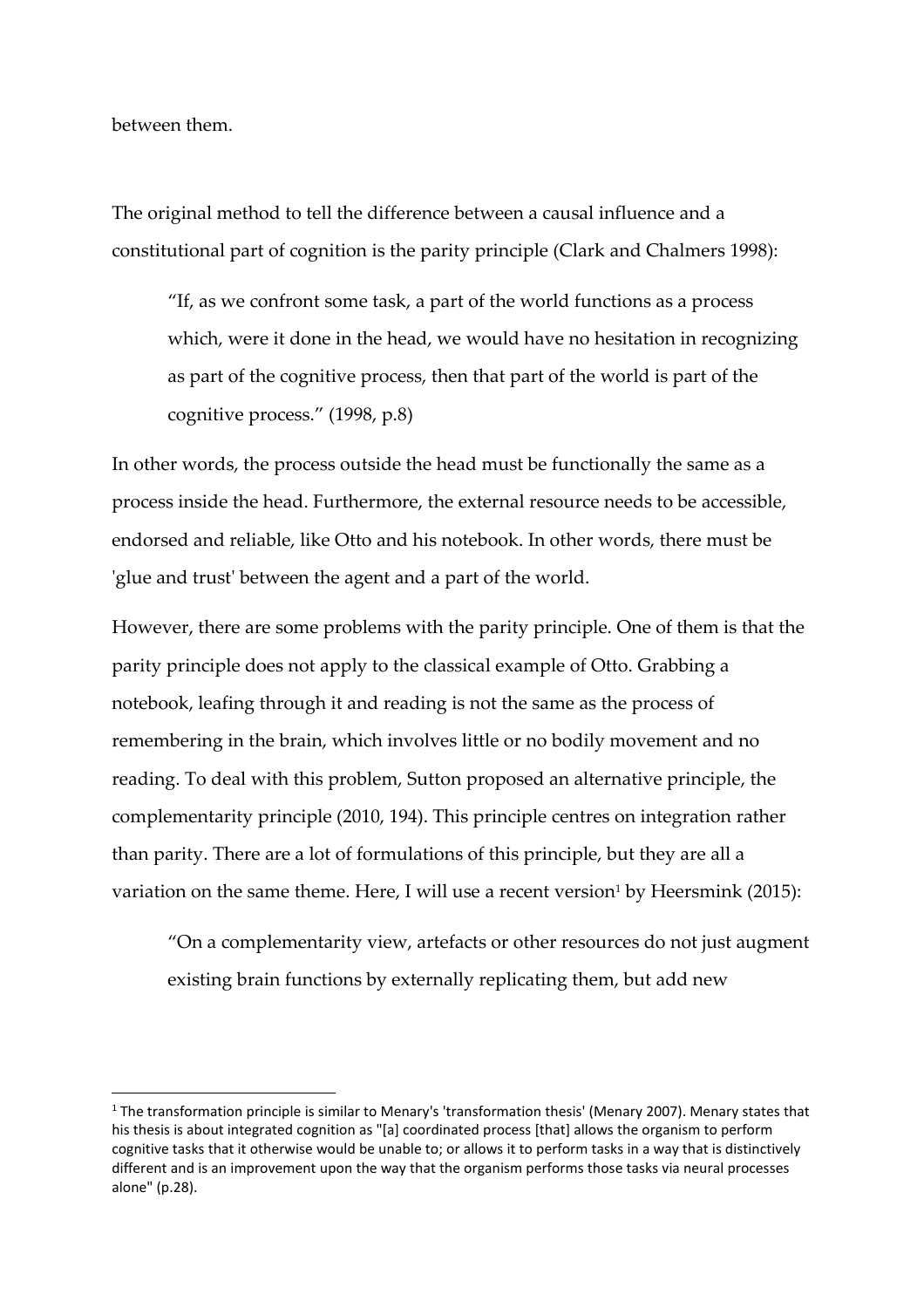functionalities to existing ones by integrating them (in varying degrees) into a plastic neural architecture." (581-582)

This means that tools and resources can augment or add new capabilities to the brain, but they need not mimic or replicate any inner state or process, which makes the complementarity principle more inclusive than the parity principle. Furthermore, because the integration of artefacts is always a matter of degree, this definition is more nuanced than the parity principle with regards to whether the cognition is truly extended by or merely integrated with cognitive artefacts (2015, 595). As a result, Trisha is not connected to every single artefact when watching the news, which would have overloaded her cognitive capabilities. Rather, every single cognitive artefact can have a different degree of integration, from some integration to no integration at all. Heersmink has collected eight dimensions from a variety of papers (among them are Sutton 2006, 2010; Wilson and Clark 2009; Menary 2010a; Sterelny 2010) to measure the degree of integration between agents and cognitive artefacts. The eight dimensions are: (i) "the kind and intensity of information flow between agent and scaffold, (ii) the accessibility of the scaffold, (iii) the durability of the coupling between agent and scaffold, (iv) the amount of trust a user puts into the information the scaffold provides, (v) the degree of transparency-in-use, (vi) the ease with which the information can be interpreted, (vii) the amount of personalization, and (viii) the amount of cognitive transformation" (Heersmink 2017, 433-434). I will pivot back to these later in section three with a more in-depth explanation.

Because of these eight dimensions, the complementarity principle works for both extended cognition and integrated cognition. However, there is a difference between the extended and integrated. Both views endorse the idea that cognition is not just an insular brain process, but always something that is made in tandem with the world. However, extended cognition goes a step further than integrated cognition and claims that cognitive artefacts can co-constitute cognition. It usually takes a synchronic view, where artefacts become material components of the mind at a point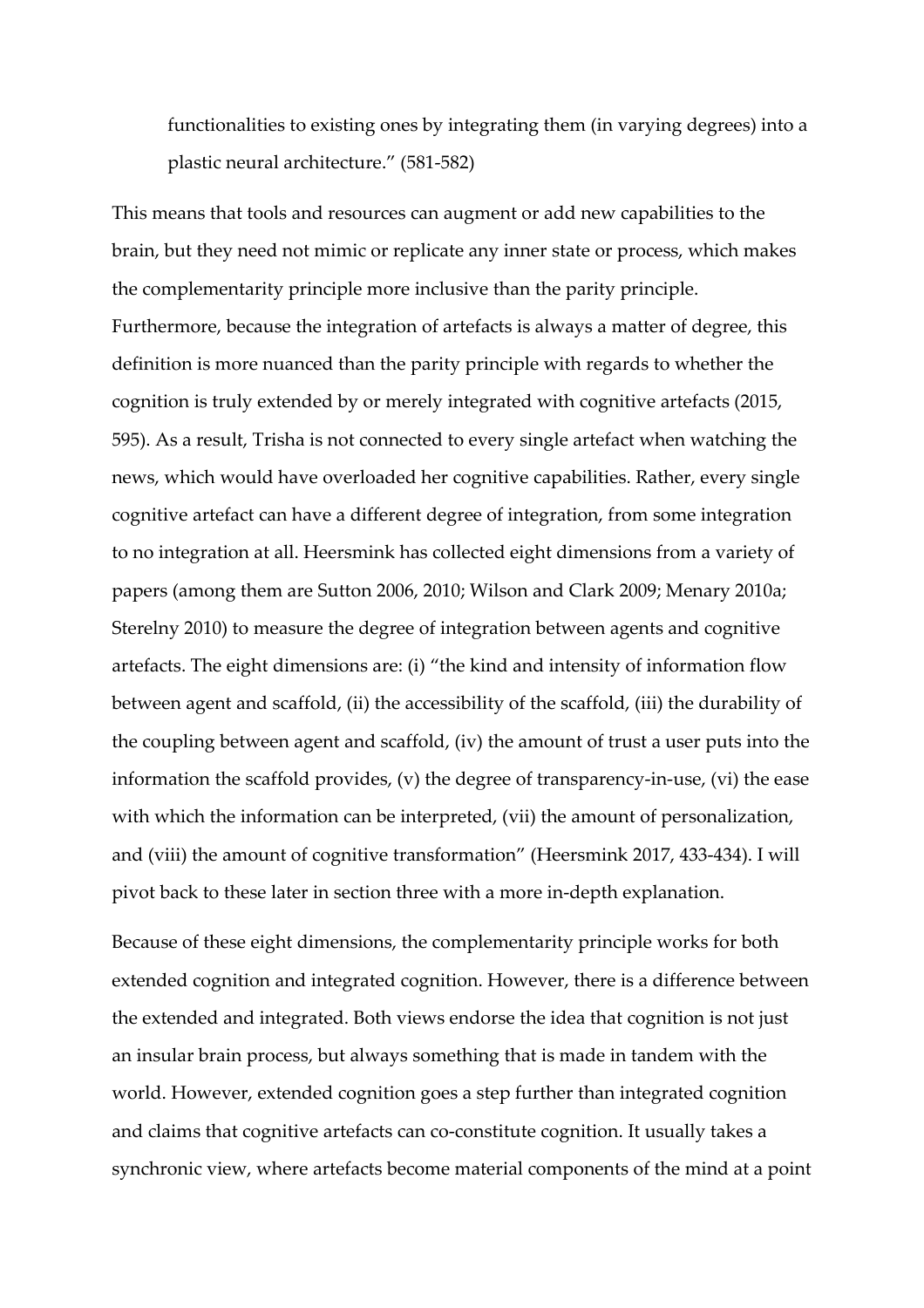in time. Cognitive integration, on the other hand, emphasizes a diachronic way of looking at cognition; that is, it understands cognition as a process (Menary 2013). Cognitive artefacts are active components or practices. Some examples of these cognitive practices are: (standard protocols for) coordinating actions amongst a group, solving a problem by talking through it, brainstorming together, or physical manipulation of tools, guided by spoken instructions (2013, 29). These practices are dynamic and embedded in a culture (Menary, 2012; Menary & Kirchhoff, 2013). Integrated cognition aims to explain enculturation, or how culture is endowed to us by cognitive practices and how these transform basic biological capacities, allowing us to complete cognitive tasks in ways unenculturated brains will not allow (Dehaene, 1997, 2009; Menary, 2010a, 2010b, 2013), almost like a kind of reverse parity principle. Also, because the practices are integrated with and not constituting cognition, there is no problem of cognitive bloat.

Whether a cognitive process is integrated cognition or extended cognition depends on the degree of integration. If the integration between resource and agent is dense, it is an extended cognitive process, like Otto's notebook. If the density of the integration is shallow, the artefact is part of an integrated (or embedded) cognitive process. While the paradigm cases are clearly deeply integrated or barely at all, there are a lot of in-between cases, since there is no clear tipping point (Heersmink 2014, 595). Alternatively, if one does not agree with the extended cognition thesis but does think the thesis of cognitive integration is valid, it can also be considered a deeply integrated cognitive process. Or vice versa, when one does not agree with the integrated cognition thesis but does think the thesis of cognitive extension is valid, the process can be considered extended. This does not change the point of my paper.

The most important takeaway here is that cognitive integration is necessary but not sufficient for extended cognition. This also means that if cognitive integration can be attenuating, this applies to extended cognition as well. For the sake of brevity, from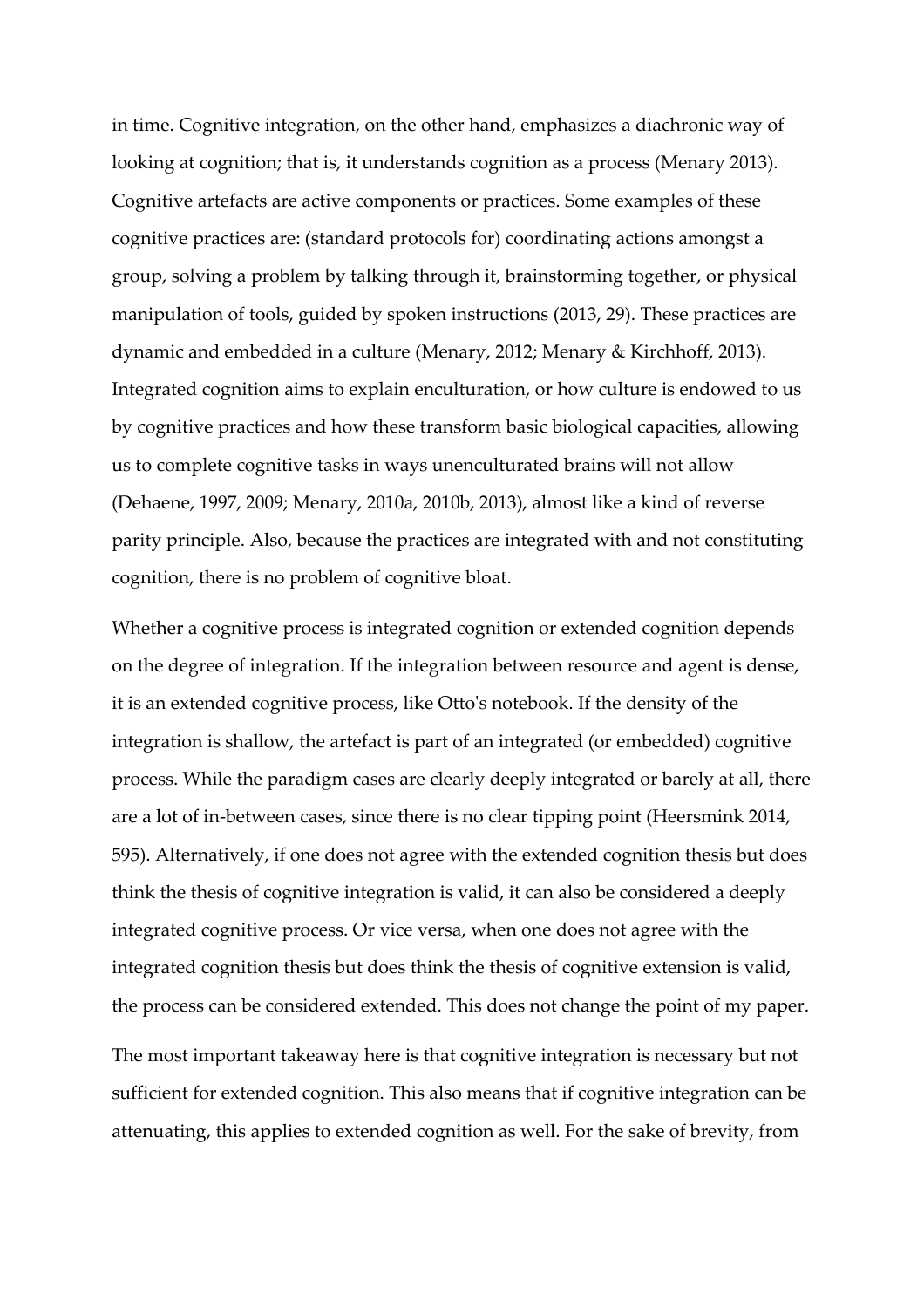here on out, I shall refer to both extended and integrated cognition as 'extended cognition'.

#### **2. Normative status**

Now let us return to my main point. I do not have a radical view. I only claim that cognitive extension does not necessarily mean cognitive augmentation. I will give some examples which will demonstrate attenuating cognitive extension and how one can tell the difference between attenuating and augmenting extended cognitive processes. By making the normative status of a cognitive process explicit, it will become clear that the literature on extended cognition is biased towards augmentation (and in some ways even excludes attenuating extended cognition). Then, with the example of a kettle, I will demonstrate how to find where problems in an extended cognitive process can arise.

The examples of extended cognition in the last section fit neatly with Heersmink's theory of augmentation and enhancement when I present them as I just did. Despite this, there are also ways to present the examples in a less flattering light, as cases of attenuating cognitive extension. Let us turn some of the classical cases of augmenting extended cognition on their head.

For instance, on the one hand, when calculating a sum with pen and paper or writing a to-do list, one enhances memory and abstract thinking. However, on the other hand, these cognitive artefacts can become 'cognitive clutter': a messy desk full of books, notes and tools can be overwhelming. An extended cognitive system can function worse than it does when it is non-extended. More bells and whistles do not always help an agent (Wilson 2014, 23).

There are other ways cognitive artefacts can hurt the function of our memory too. When an agent regularly couples with a GPS device to navigate, she reduces the inborn ability to do it herself (Javadi et al. 2017). While in the short term the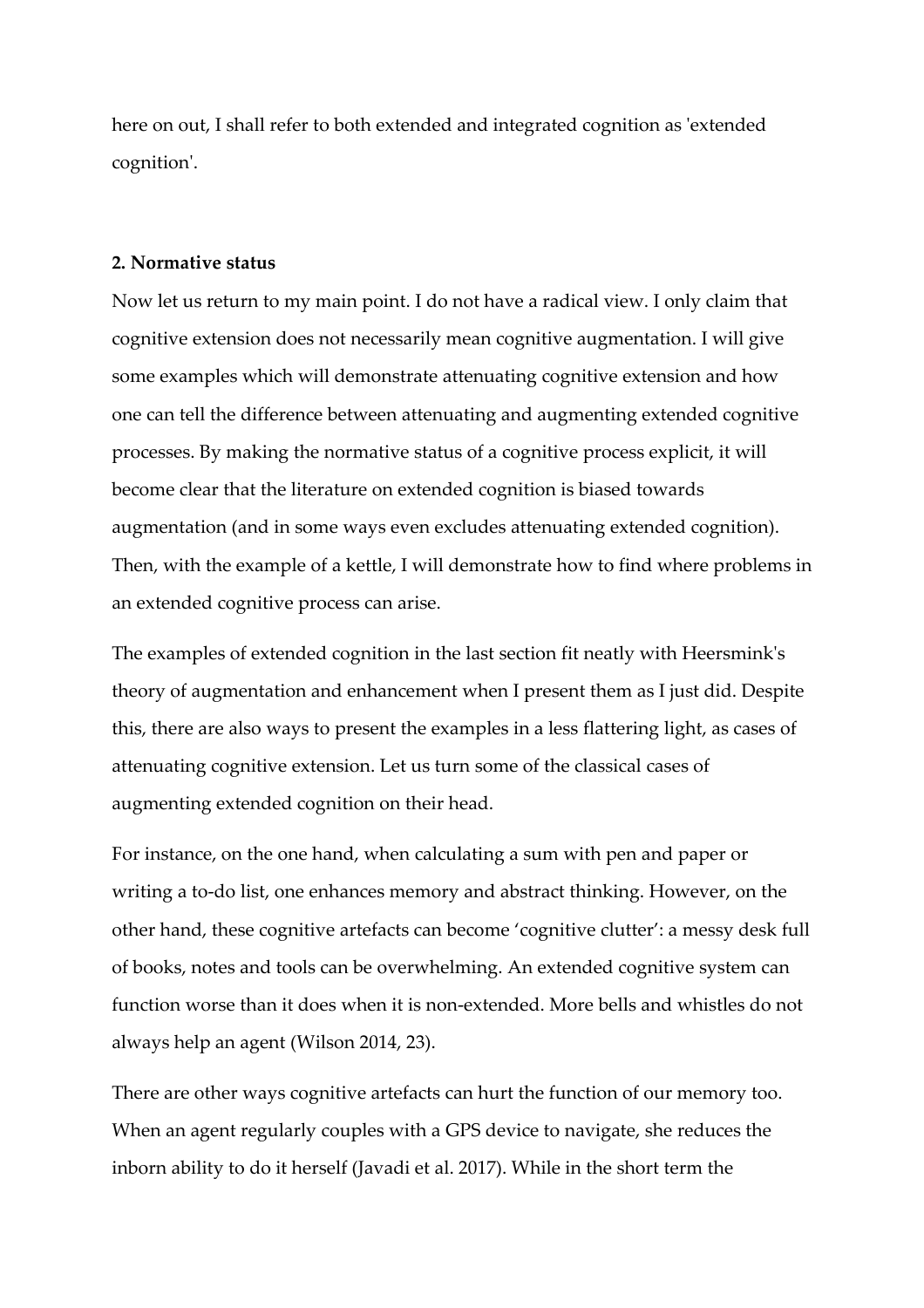cognitive process improves, the attenuation of cognition is usually long term. It becomes harder to remember how to navigate. It is a 'use it or lose it' situation. Worse, the same ability to extend memory can similarly hinder the ability to change and evolve. Eichhorn (2019) argues that forgetting life-events plays a crucial part in personal development because it allows people to move on from the past. Not only on a personal level but also socially. This can be seen on social media and platforms like YouTube, where people are pinned to statements they made years ago. Even though they do not endorse the opinions they had anymore, they are still online and for everyone to find. Other types of cognitive extension can be harmful in other ways as well, Menary's example of group brainstorming (2013, 29) can also be an example of attenuated cognition instead of augmentation. Although great ideas can form during brainstorming sessions, the dangers of groupthink are also present (Paulus 1998). A phenomenon where the desire for harmony causes irrational or dysfunctional decision-making outcomes.

Even Plato (c. 360 B.C.E.) already worried about these types of cognitive processes in the Phaedrus:

"If men learn [to write], it will implant forgetfulness in their souls; they will cease to exercise memory because they rely on that which is written, calling things to remembrance no longer from within themselves, but by means of external marks. What you have discovered is a recipe not for memory, but for reminder. And it is no true wisdom that you offer your disciples, but only its semblance, for by telling them of many things without teaching them you will make them seem to know much, while for the most part they know nothing, and as men filled, not with wisdom but with the conceit of wisdom." (274c-275 b)

Plato argues that books and writing will not augment memory, but rather attenuate internal memory. While it may not be as cut and dried as Plato suggests, it does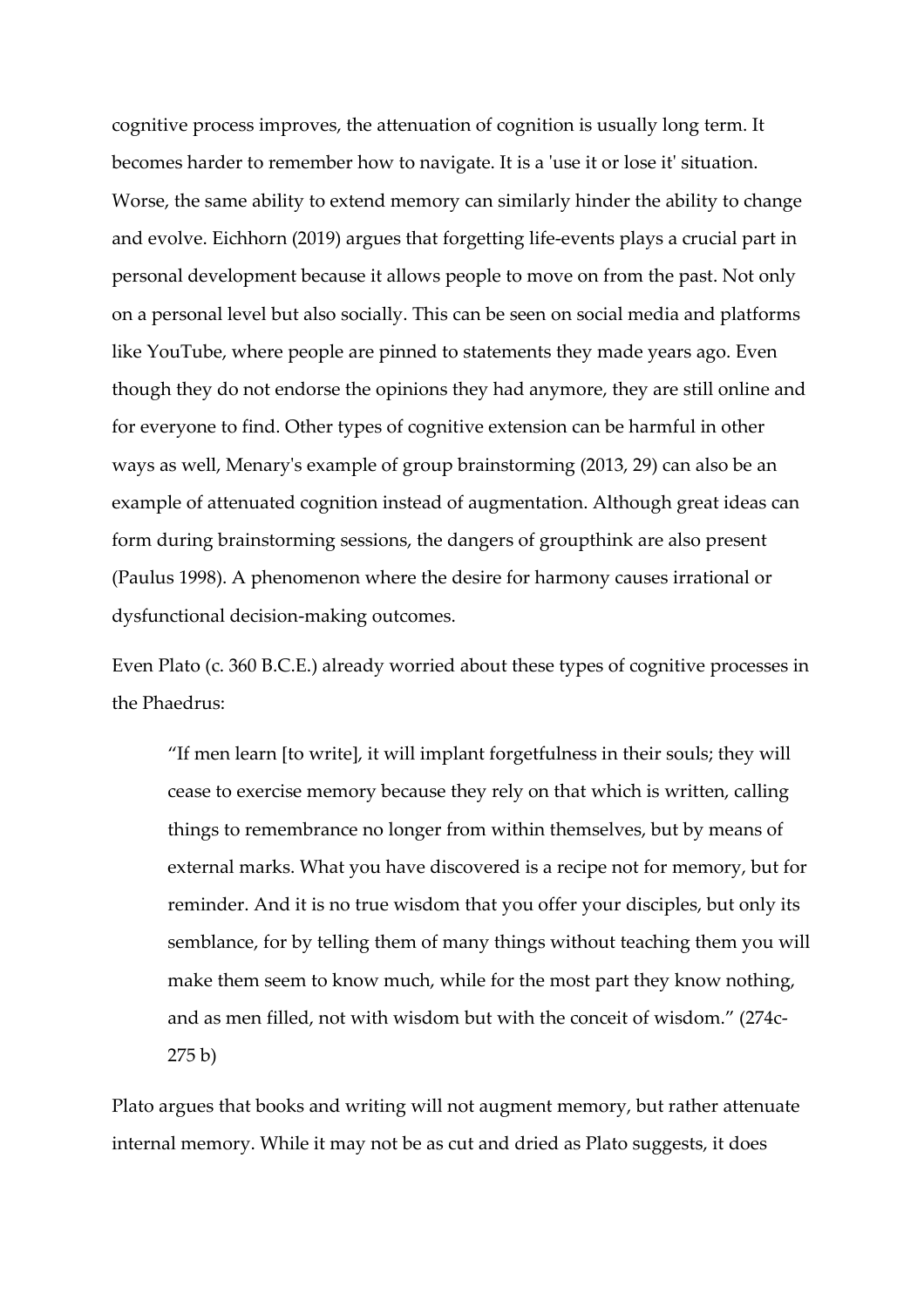show that it is possible cognitive artefacts can be attenuating rather than always augmenting.

Now, the examples of the notebook (or writing in general), to-do lists and GPS devices suddenly do not fit into the complementarity principle anymore, since it demands that external artefacts augment and add abilities. These artefacts seem to do the opposite. This begs the question: what exactly is meant by augmenting cognition? What does Heersmink mean when he says cognitive abilities can be added? I think cognition can only be judged to be augmented relative to a goal or normative standard of, for example, 'normal functioning'. Questions to consider here are: Is the extended cognitive process augmented from the perspective of the individual with the extended cognition? From the perspective of the group they are in, or society as a whole? Morally? Culturally? Economically? Evolutionary? All of the above? Heersmink does not specify. Instead, he only provides examples (of which I have mentioned some) of augmented cognition<sup>2</sup>. The examples surely seem like augmentations at first glance, but only at first glance.

Heersmink has not provided a normative standard by which we can decide whether an artefact augments something or not. So, how can we tell if extended cognitive processes are augmentations or not? And how can we fit attenuated extended cognition into the whole extended (and integrated) cognition framework? To fill this normative lacuna, two things need to happen: first, I will distinguish the cognitive process from its normative status (either attenuating or augmenting, in this case) and then I will amend the complementarity principle (and the corresponding eight dimensions)<sup>3</sup>.

 $2$  Heersmink has thought about some of these questions since the publication of this paper. In 2016 he published a paper about the moral aspects of cognitive artefacts. However, he has not changed his mind regarding the complementarity principle, which remained unchanged in his June 2020 seminar on the extended mind and artifactual autobiographical memory.

<sup>&</sup>lt;sup>3</sup> Another candidate that I considered to include attenuated extended cognition in the field instead of the complementarity principle was distributed cognition, but that theory answers different questions. Distributed cognition is merely a perspective, while my claim is stronger: there either is a cognitive system that extends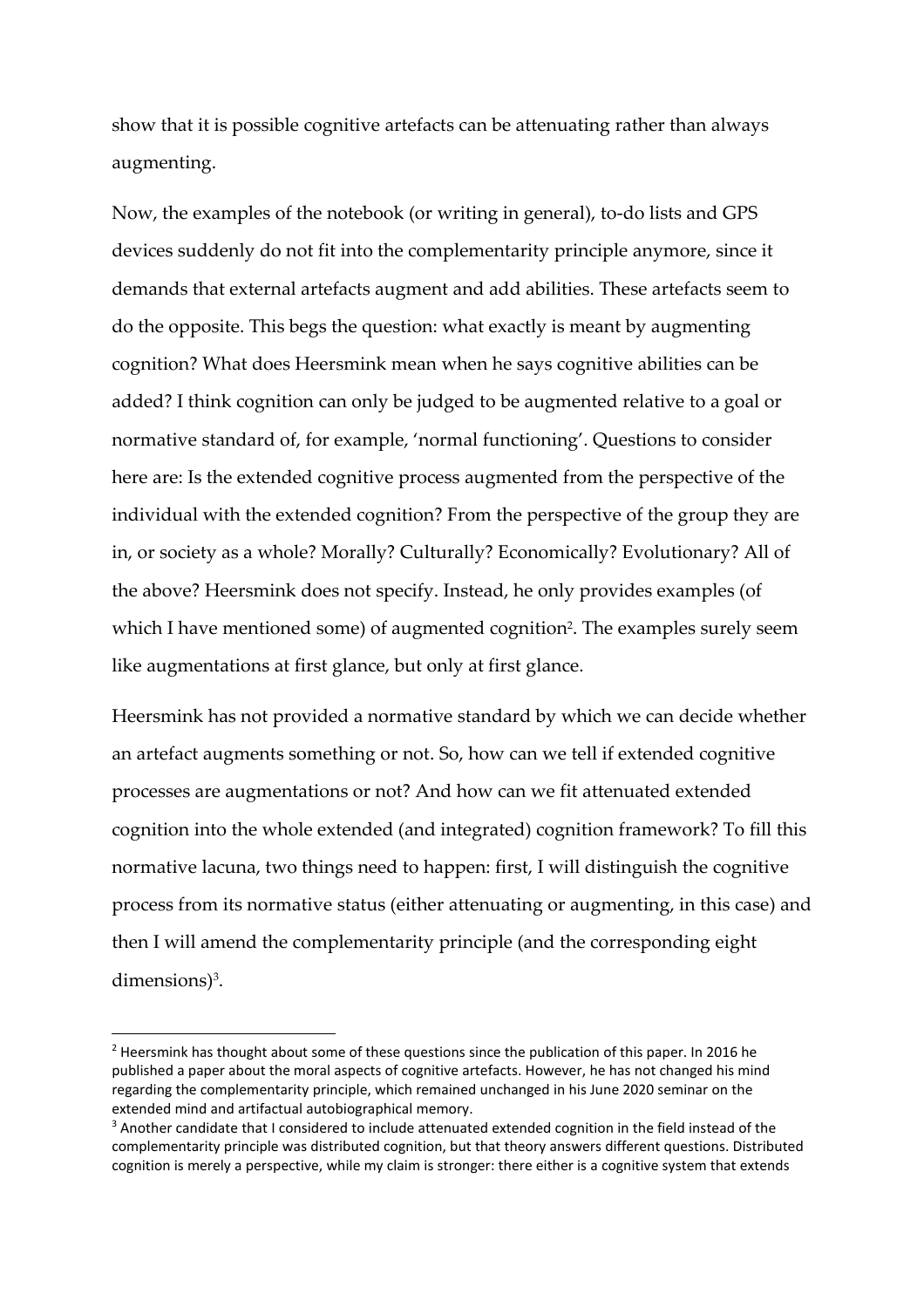First, I will consider several kinds of normative standards one could use to differentiate augmented extended cognitive processes from attenuated ones. For example, let us look at the moral consequences of an extended cognitive process such as socially extended self-deception. Self-deception is minimally defined as "(i) a process that originates in (ii) a motivation or intention, which leads to (iii) a selfdeceived end state (which can be the formation of a novel belief or the maintenance of an existing belief or other attitude)" (Dings 2017, 17). In the case of solitary selfdeception, these events take place within a person. By contrast, socially extended cognition happens when the cognitive artefacts that are part of the cognitive process are other people, social practices or institutions like customs of social media. The case of social self-deception involves setting up social reality in such a way that the agent only needs to make a small step to form a self-deceptive belief (Dings 2017, 20). Simply put, social self-deception occurs when others are, or one other person is, indispensable in the cognitive process of self-deception. This means that the process necessarily involves (a lack of) behaviour, body language or facial expressions from others. The self-deceiver uses all of this (intentionally or unintentionally) to deceive himself. For instance, it can involve influencing others to do or say (or refrain from doing or saying) something, which can set up self-deception, by using the influenced people as sources of evidence. Dings notices this on social media<sup>4</sup>. He illustrates this online deception with the example of David. David posts only his best selfies from a vacation in Spain, posts them on social media and gets great feedback. He might not be handsome, but because of the response he receives and the customary practice of providing compliments on social media, he forms the belief that he is.

beyond the brain or a person's cognition is integrated with other artefacts. Also, the complementarity and transformation principle focus on one agent (even if it is not necessarily the locus of control in the cognitive process), contrary to distributed cognition, which is used for supra-individual systems like groups of people. This also affects the way it is normatively evaluated and there is not enough space here to say something sensible about that.

<sup>4</sup> Research has shown (Caspi & Gorsky 2006) people agree there is a lot of deception online, but they do not partake in online deception. This might be explained by self-deception. People do not know they are deceiving themselves (and, as a side-effect, sometimes deceive others).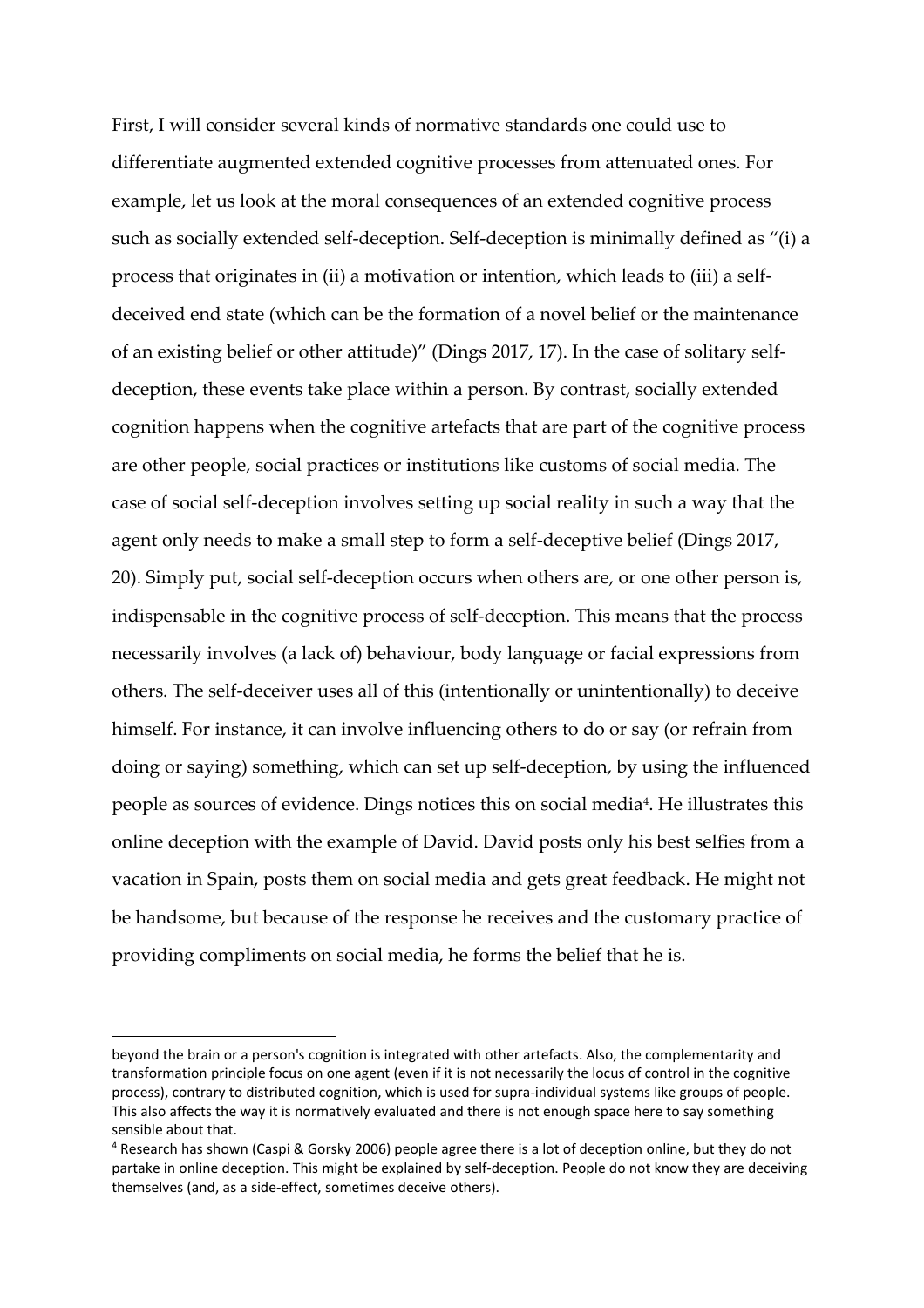Social self-deception can attenuate cognition in various ways. It can be "a threat to moral self-knowledge, a cover for immoral activity, and a violation of authenticity". (Deweese-Boyd 2017). Furthermore, it can facilitate harm to others and oneself (Linehan 1982); undermine autonomy (Darwall 1988; Baron 1988); corrupt your conscience (Butler 1726); violate authenticity (Sartre 1943); weaken the capacity for compassionate action (Jenni 2003); violate an epistemic duty to properly ground selfascriptions (Fernández 2013); or violate a general duty to form beliefs that "conform to the available evidence" (Nelkin 2012) $5$ .

There is a philosopher that specifically focusses on the normative status of extended cognitive processes (or in his case, situated affectivity). Slaby (2016) specifically zooms in on the consequences for individuals and collectives when considering extended cognition (or situated affectivity in his case). He says: "[Situated affectivity] is either conducive to an individual or collective and enables flourishing, …[or it is creating] unhealthy dependencies, [that] tie us to oppressive routines, sustain inequality, destroy[s] communal bonds or lead[s] to affective, and other mental habits that are detrimental to us or our kin" (Slaby 2016 p.11; see also Honneth, 2012, ch. 9 and 10).

Other consequentialist ways to categorize cognitive processes are to make a difference between neural, bodily and environmental consequences, long-term or short-term effects, et cetera<sup>6</sup>. This paper will not be the end all be all regarding the

<sup>5</sup> Of course, self-deception can be an augmentation as well, when regarding other standards. David might feel better about himself and see himself in a better light thanks to his selfie self-deception. Since self-deceptive and inflated views of ourselves and our prospects ('positive illusions') can cause psychological and physical wellbeing and social advancement (Taylor & Brown, 1994; McKay & Dennett, 2009). However, that does not mean that extended cognition cannot be attenuated.

<sup>&</sup>lt;sup>6</sup> There are surely more ways than the ones I have just demonstrated. One can judge the intention of the agent initiating the extended cognitive process to find the normative status or use utilitarian, deontic or virtue ethics and more. In the future, evolutionary or teleofunctionalist frameworks might even be used to differentiate good from bad cognition, since most of the extended cognition literature is based on functionalism. Teleofunctionalism gets its norms from evolutionary arguments. For example, a heart works well because it pumps blood. But most, if not all, cognitive processes are too complex to know whether they are truly fitnessenhancing or decreasing. Most cognitive processes can be explained in both ways, as I have demonstrated in this section and the footnote before this one.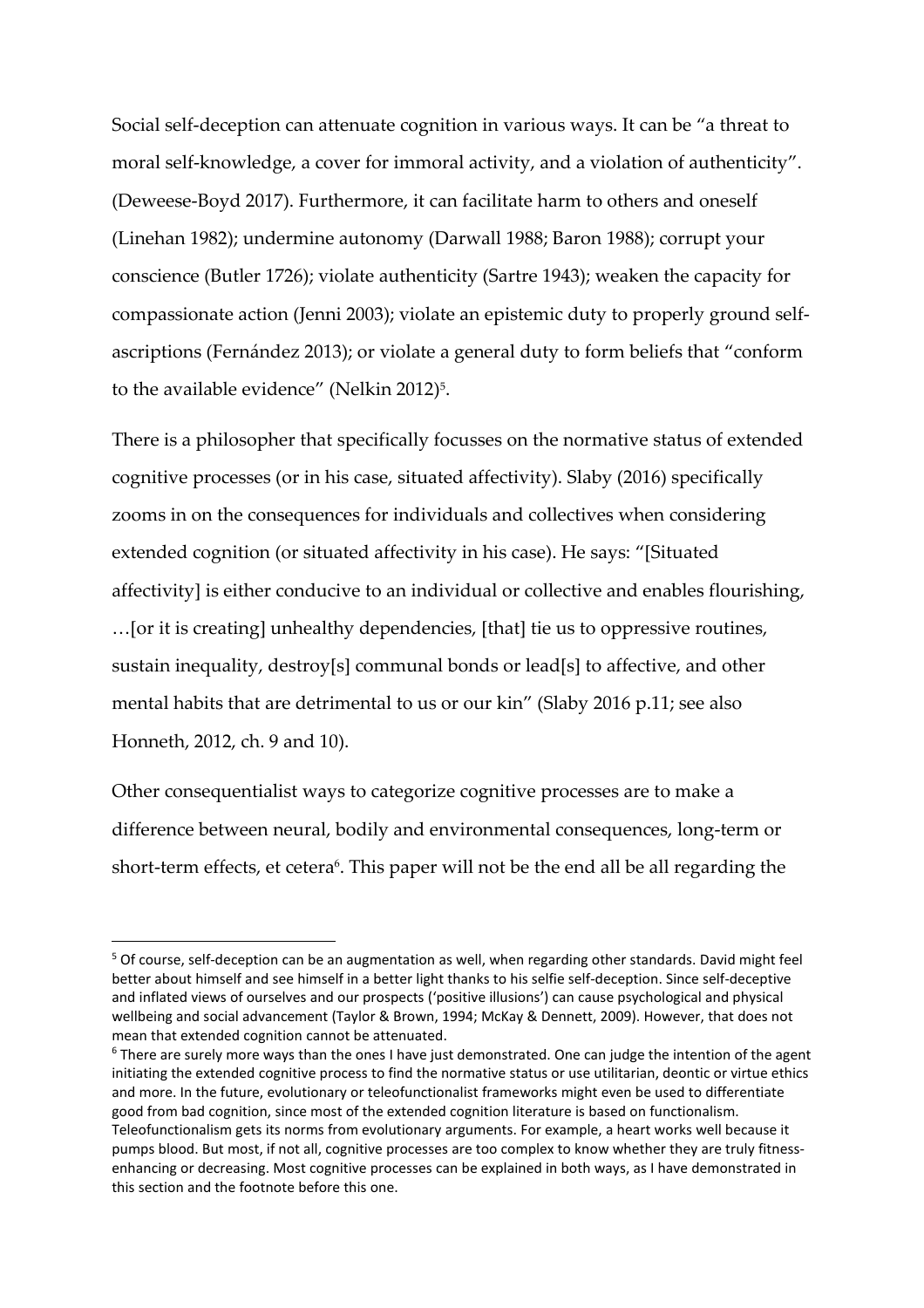normative status of extended cognitive processes since this is a notoriously contested subject. The point of this section is to show that not all extended cognitive processes need to be augmentations and highlight various ways in which it is or is not. For present purposes, it does not matter which framework one utilizes, but only that there are normative standards by which you can measure the functioning of extended or integrated cognition. This means readers can apply any framework they fancy to establish the normative status of an instance of extended cognition because my approach does not depend on a specific normative framework<sup>7</sup> . The only two conditions that the framework needs to fulfil are that it is in line with the current findings on the subject matter and that it is specific enough to bring into sharp relief the elements of the phenomenon that are most pertinent to addressing one's particular inquiry.

Now, the analysis of attenuated extended cognitive processes can continue by further specifying the cause of the attenuation. In other words, where in the extended cognitive process there is a 'failure', as Cooper (2017) calls it. The failure can be in the brain or body of the agent or the cognitive artefacts. Alternatively, there might be a mismatch between the two.

To explain failures, Cooper employs the example of a kettle. If one plugs in a kettle but it fails to boil water, why is the kettle not working? In a multiple-component system, the problem might be with the kettle, but it could also be a problem of the

 $7$  However, what is important when considering a normative framework, is whether one uses an extended or integrated view on cognition. Is the cognitive process, a person, or a system augmented or attenuated? When analyzing with a personal view of cognition, it might seem that artefacts allow us to complete cognitive tasks better in one way or another, but what happens is that one cognitive task is transformed into another. Norman (1991) illustrates this well: "When pilots use a checklist rather than their biological memory, they make less mistakes. According to the system view, pilot-plus-checklist is an enhanced memory system because it is more reliable. However, according to the personal view… the task is transformed from retrieving items from biological memory into retrieving items from the list. On this view, the list is not an enhancer because it does not improve biological memory but merely transforms a task". This of course is but one framework by which to decide whether something is enhanced or not. When considering integrated cognition, the person's mind might not be augmented, but the integrated cognitive process can still be done better than nonintegrated with regards to some external consequence.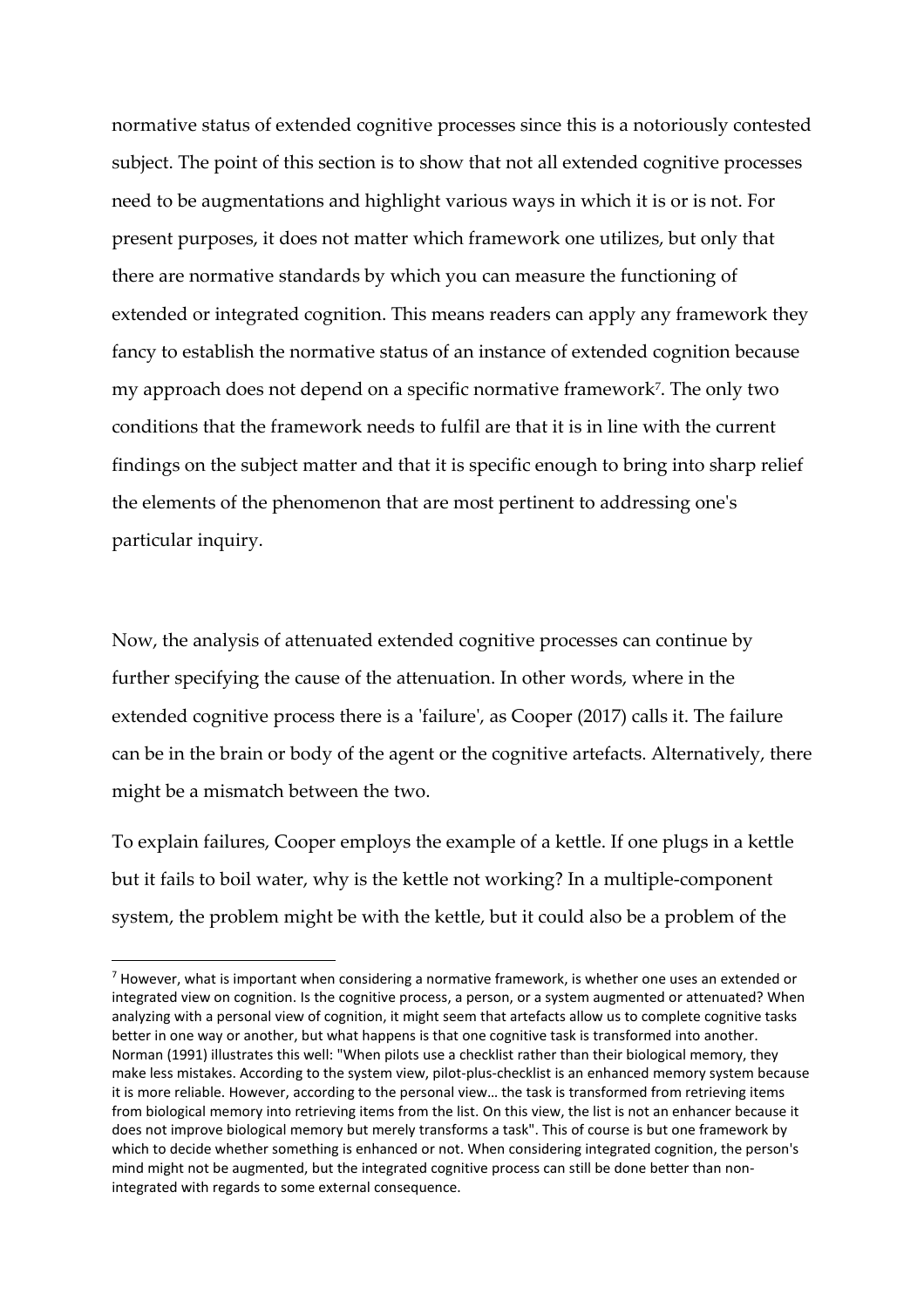socket (or maybe even composition of the atmosphere or the water). To locate the problem, one could try plugging the kettle into another socket and see if it works there. Or one could try to plug another kettle into the original socket. If the second kettle boils water without a problem, this could mean the original kettle is broken. But this is not necessarily the case. There could be a problem of 'misfit'. Maybe the original kettle has a two-prong plug but the socket has three holes. This would mean both the socket and the kettle could work, but just not together. To know for sure whether the original kettle is functional, you would need to find a socket in which it works.

In the same vein, this procedure can be used to find the cause of the attenuation or failure in an extended cognitive system. Take anger issues in prison (Cooper 2017, 299-300). Zelda learnt to control her anger by walking away. She usually uses her body (kettle) and her environment (socket) to regulate her emotions (boil water). But this does not work when she is spending a sentence in prison. Every time Zelda encounters Anna during lunch, Anna really rubs her the wrong way. They get into fights regularly. One could say Zelda has anger issues, but she might not have had those up until she got locked up. Before, Zelda walked away when she felt anger bubbling up, but that is not possible when she is imprisoned. There is nowhere to go. It is the system (or integration) of prisoner plus prison that is the problem here. Or, as Cooper states, when people function satisfactorily in a better environment, concluding that the problem is within the person might not be fair (p.303).

However, this does not mean that the environment is always the problem. Just like there is nothing wrong with either a two-pronged plug or a three-pronged socket: They just do not fit together. The problem can be a mismatch between agent and environment; It is a system failure. While this may be true, Cooper warns not interpret this too permissively. Saying there is nothing wrong with an electric kettle that does not work on electricity but does boil water by placing it in a fire, does not seem right. However, plugging the kettle into another socket is a reasonable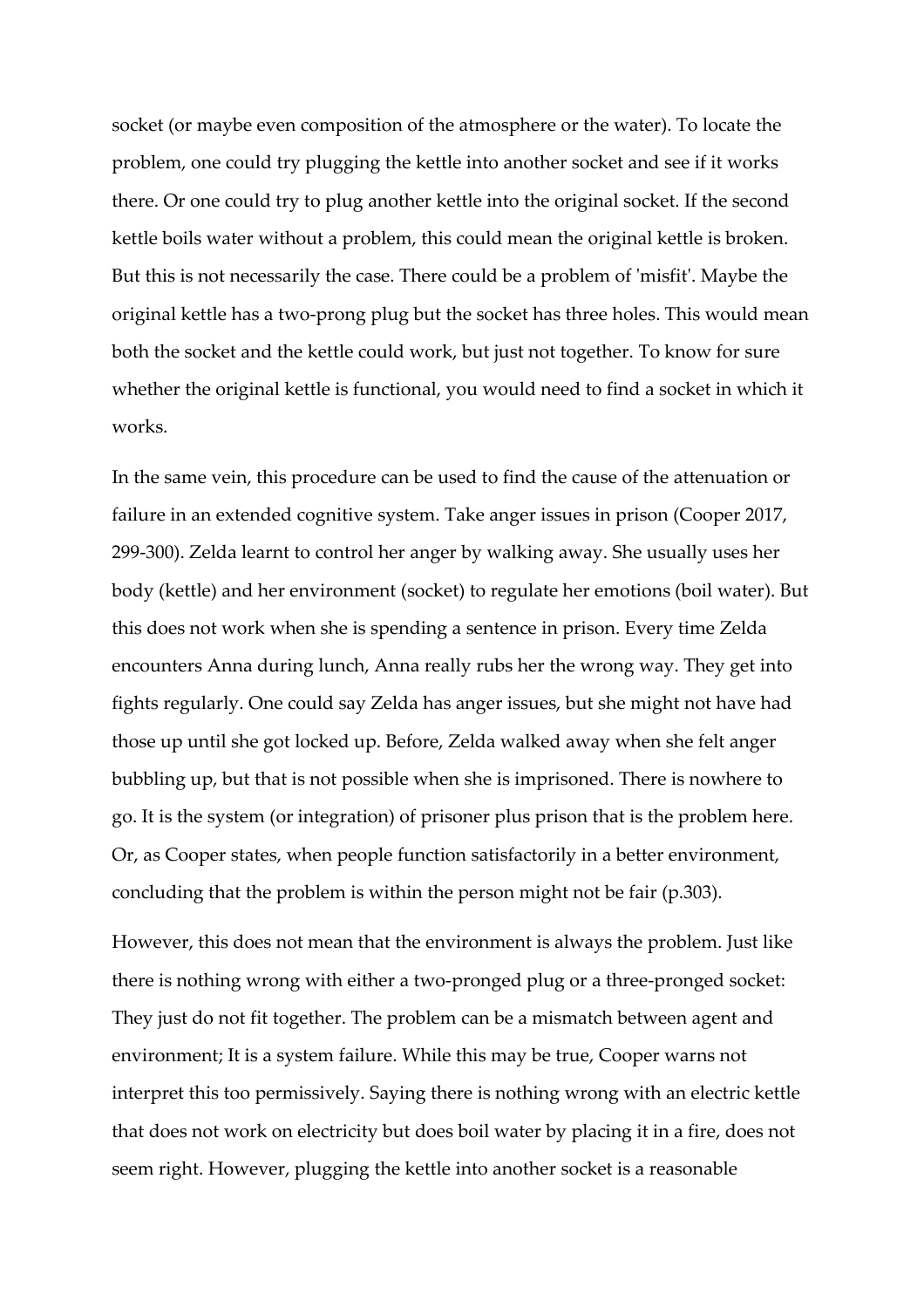environmental shift. There is some limit to the range of 'test' environments that are appropriate<sup>8</sup>. Therefore, placing the kettle in the fire is 'cheating'.

In short, there is a difference between the extended cognitive *process* and the normative *status* of that process. There are several normative frameworks through which we can gauge the functioning of a given cognitive extension (or integration) as augmenting or attenuating. If the process is attenuated, one can evaluate the parts of the cognitive process and if the parts 'match' to find out where the cause of the attenuation is.

#### **3. The transformation principle**

To account for all normative types of extended or integrated cognitive processes and not just augmentations, I propose a reformulation of the complementarity principle, the 'transformation principle':

Artefacts, people or practices can change existing brain functions by externally replicating them, but also add new functionalities to existing ones, or lead to dysfunctionalities, by integrating them (in varying degrees) into a plastic neural architecture.

Like all definitions of extended cognition, this definition too needs to overcome the challenge of the coupling-constitution fallacy. When are external factors part of an extended cognitive process and when do they merely hinder or augment a cognitive process without being part of it? There are several ways to go about this, Clark's (2010, 46) glue and trust criteria can apply here. Kaplan's mutual manipulability criterium (2012) works too<sup>9</sup>. But here I will stick to Heersmink's eight dimensions of

<sup>8</sup> Cooper does not specify what the limit of the range of 'test environments' is. But this lacuna can be filled with a normative framework of choice.

 $9$  I refer the reader to Kaplan's paper (2012) if they want to know more about the mutual manipulability criterium.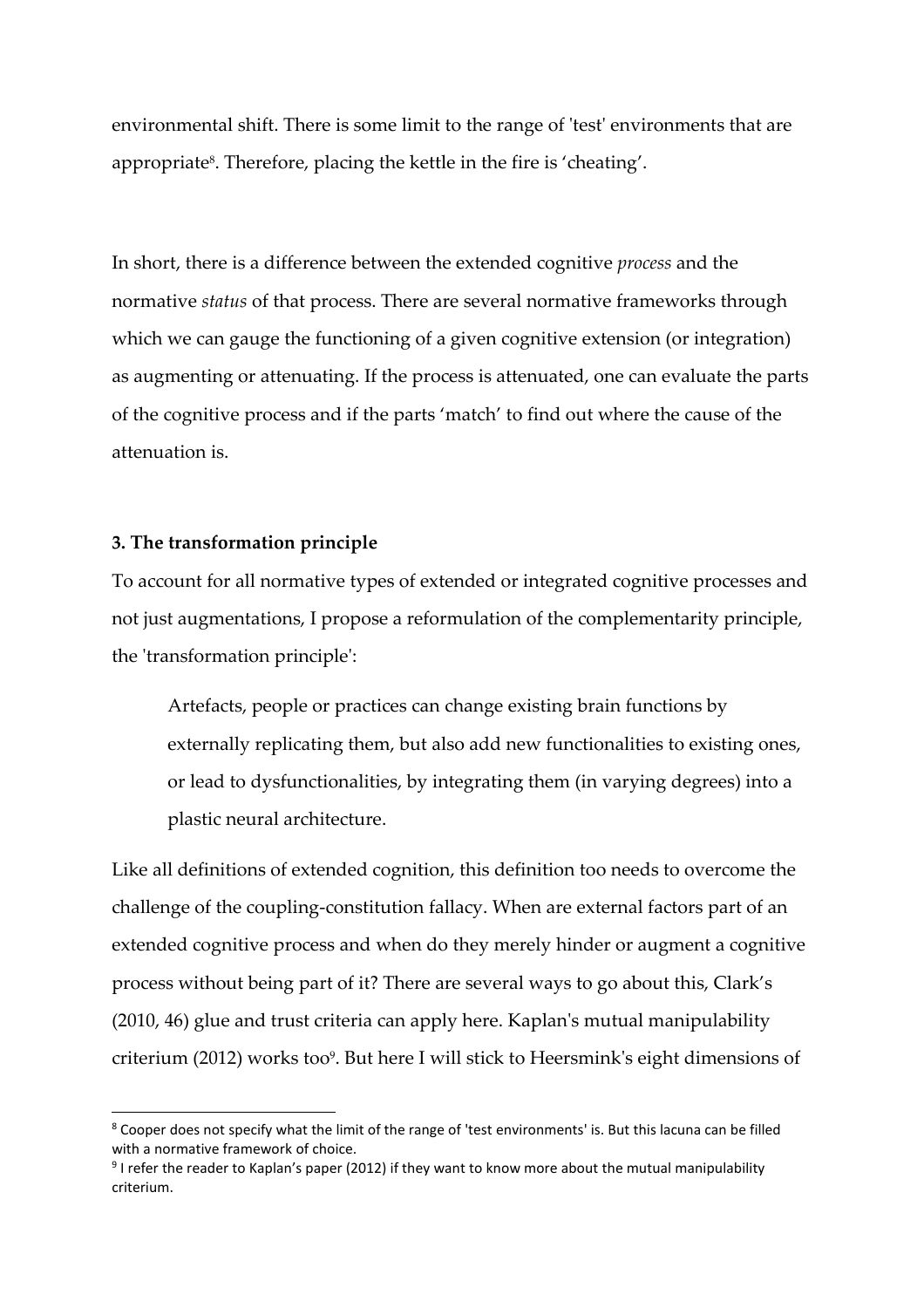cognitive integration because they work and contain the glue and trust criteria. The dimensions still function because augmented extended cognitive processes have the same structure as attenuated extended cognitive processes, as I have demonstrated in the last section. Some adjustments are necessary though because it was originally only formulated for augmented cognition. To illustrate this, I will highlight one example of attenuated cognition each for every dimension and in addition, I will analyse David's case of social self-deception for all dimension.

Before we can begin, a quick and dirty analysis of social self-deception with the transformation principle is necessary. David deceives himself by believing he is handsome, by posting only his best selfies on social media and believing feedback from others that he is in fact, handsome. Extra-cranial factors, like social media and the people on it, can change David's existing brain functions by externally replicating them and integrating them into his cognitive system, which changes both his neural architecture and his cognitive processes. In David's case, he can selfdeceive internally (in his brain only), but also externally through other people on social media. If David extends his cognition or integrates it with cognitive artefacts, he can gain new functionalities, like more ways to deceive himself. But he can also gain dysfunctionalities. Here, the function of gaining self-knowledge or the functionality of having a relatively accurate self-image is distorted. That is not to say our self-knowledge is perfect or even good, just that it can become (more) distorted when it is extended by or integrated with cognitive artefacts.

Now, on to the in-depth analysis with the dimensions of cognitive integration (Heersmink 2015). I will extensively cover the dimensions of information flow, trust, individualization and transformation. The other four dimensions, durability,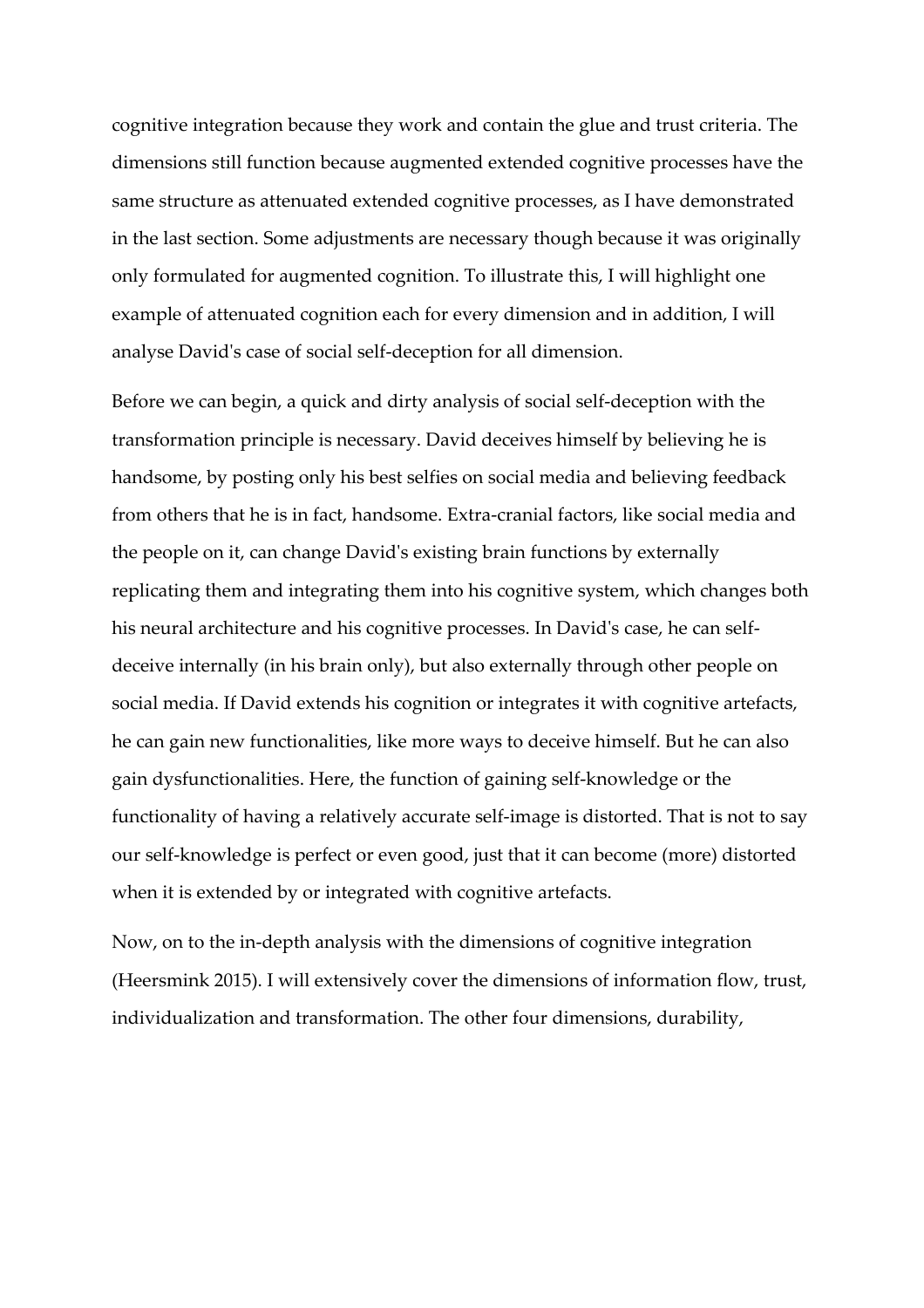reliability, procedural and informational transparency will be covered in a footnote since they are less relevant or fine as they are $^{10}$ .

The first dimension is information flow, which agents can attain through epistemic actions with an artefact, person or practice. Epistemic actions "improve cognition by changing the input to an agent's information-processing system … making certain cognitive tasks easier, faster, more reliable or possible at all". (Heersmink, 2015, 583) Similarly, I want to add, cognitive artefacts, people and practices can also slow down tasks, make them harder, less reliable or even impossible. David's social selfdeception is a multi-step process with several types of cognitive resources (a phone, a camera, software, people, etc.) and interactions (a website and people, etc.), both social and solo, where information can flow reciprocally. Furthermore, every step is crucially dependent on the steps before it and the steps can improve the next iterations of this social self-deception. Or, in other words, David can perfect his photo-game through the feedback he gains.

The dimension of information flow is also relevant in certain attenuated cognitive processes like those that can be found in psychiatry. The transformation principle is

 $10$  For the sake of completeness, I will review the other four dimensions here. [i] Durability is about the duration of processes and the quantity. David's social self-deception is probably a repeated cognitive process with a variable duration. [ii] Procedural transparency is reached when using a cognitive artefact does not demand conscious effort thanks to training and habituation. The use of social media is probably very habitual for David. Imagine him automatically reaching for his phone, selecting the app for social media when he is on the couch, toilet or when he is waiting, mindlessly scrolling and liking posts. [iii] Informational transparency concerns the ease with which the agent understands the information presented by the artefact. Considering David's social media use is a repeated process, the apps, programs or sites and probably even people used by him are quite informationally transparent to him. [iv] Reliability is about the physical reliability of the cognitive artefact. Through its weight, size and design, a cognitive artefact can fulfil its function. For example, Otto's notebook is usually more reliable than a phone, since it has no battery and cannot get viruses (Heersmink 2015, 586). Similarly, David's social self-deception is not a very reliable process, because a lot of steps can go wrong. First, he needs to have access to a device that can make photos and a device that can store and upload the photos to the internet. Those devices can lose power or get viruses. Additionally, he needs other people that see the photos and respond in a very specific way. However, something that makes it a tad more reliable is that elements like photos and social media, which are necessary for the deception, can be quite portable. Furthermore, part of this dimension is dependent on the cognitive profile of the agent. The need for reliable access to the artefact can vary. Otto, for instance, is very reliant on his notebook as an extension of his memory. In the same vein, research (Burrow & Rainone 2016; Coulthard & Ogden 2018) has shown that regular selfie posters, like David, may depend on social media feedback for their self-esteem. This would increase the need for reliable access to social media for David. Even if it is not the most healthy way to regulate self-esteem.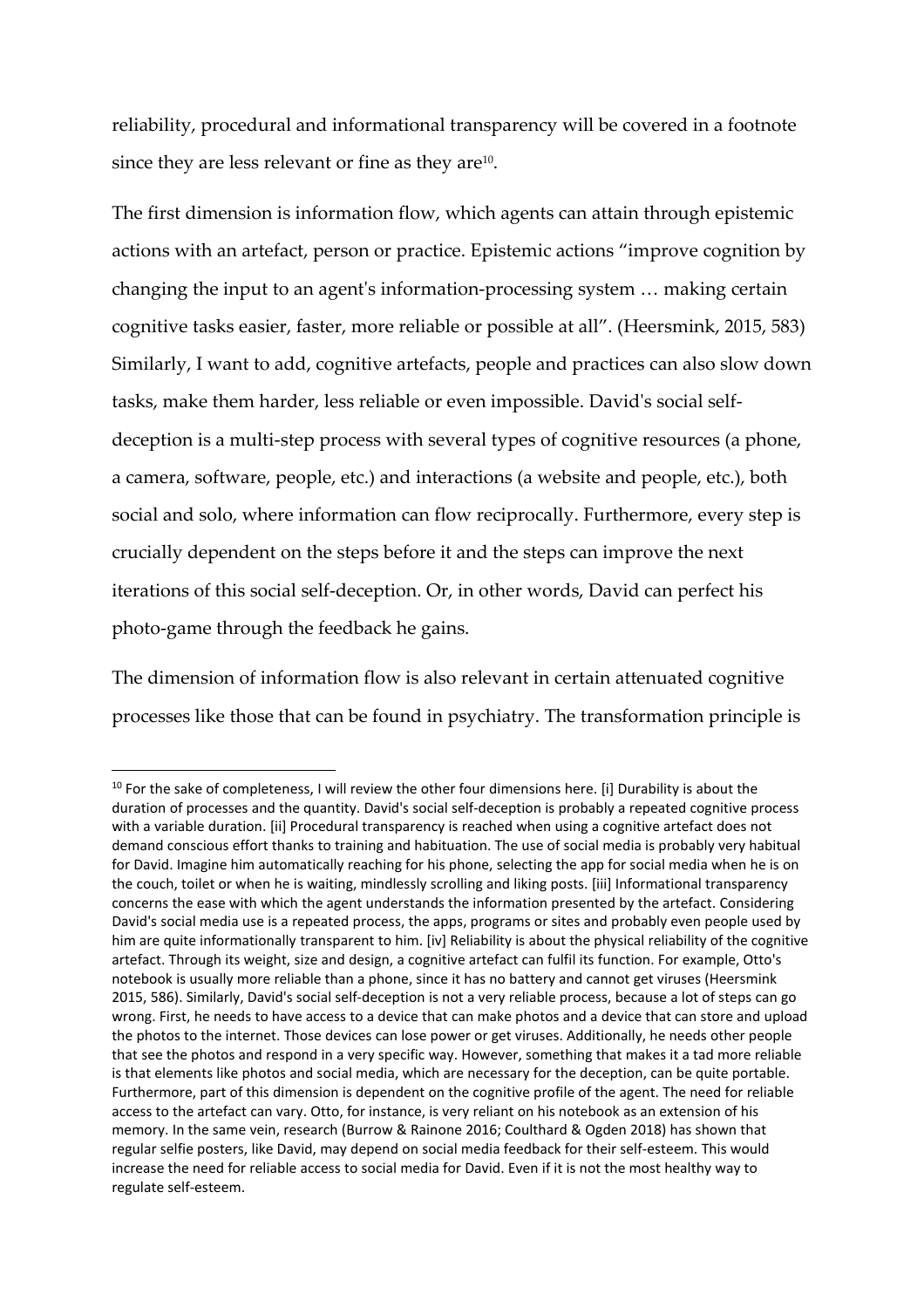a natural fit since it is known that mental health is affected by the psychosocial and physical environment of the mentally ill person, both in good and bad ways. The complementarity principle cannot account for this because it does not allow attenuated extended cognition, like the more inclusive transformation principle does. There already have been some steps to argue for the extended nature of psychiatric disorders: both in diagnosis and treatment. In particular, Hoffman (2016) uses the parity principle to argue for extended psychiatric disorders, but as discussed in section one, there are some problems with this principle. But since the transformation contains the parity principle and expands upon it, the examples still apply. Consider Mona, who is suffering from anorexia. Her fear of gaining weight, a criterion for anorexia is "partially realized by aspects of [her] environment like fashion magazines, computer screens containing media images equating beauty with thinness, or verbal expressions of the values of close companion" (p.1167). So, information flow to her can cause symptoms of her anorexia. Furthermore, her diary can make her feel worse by retaining negative affective states, which can be part of a psychiatric diagnosis. It is easy to imagine that Mona's diary is a part of her extended memory of her self-image: "The diary is not just a causal prop; as a nearby, accessible, reliable, and trusted resource, it serves to retain her standing feelings" (p. 1167). Without her diary, she may even forget those feelings, however temporary, and more easily cultivate positive feelings towards herself. In an analogues way "a mirror may realize a preoccupation with a bodily defect by retaining that preoccupation. Without the mirror, the preoccupation may dissipate more easily" (p. 1167), just like hand sanitizer may retain a compulsion to wash your hands obsessively, by being a constant reminder of this obsession $^{\rm 11}.$  These cognitive artefacts are part of the cognitive process because they change information flow, are trusted and can be individualized, transformed and in turn transform the

<sup>&</sup>lt;sup>11</sup> I would like to add another interesting avenue of research: addictions. Since addiction is, at least partly, cognitive, it could be extended as well. This might explain why alcoholics frequently relapse after rehab when they return to the environment where they were addicted in the first place. The place where all the cognitive artefacts are that constituted (some) cognitive processes from their addiction.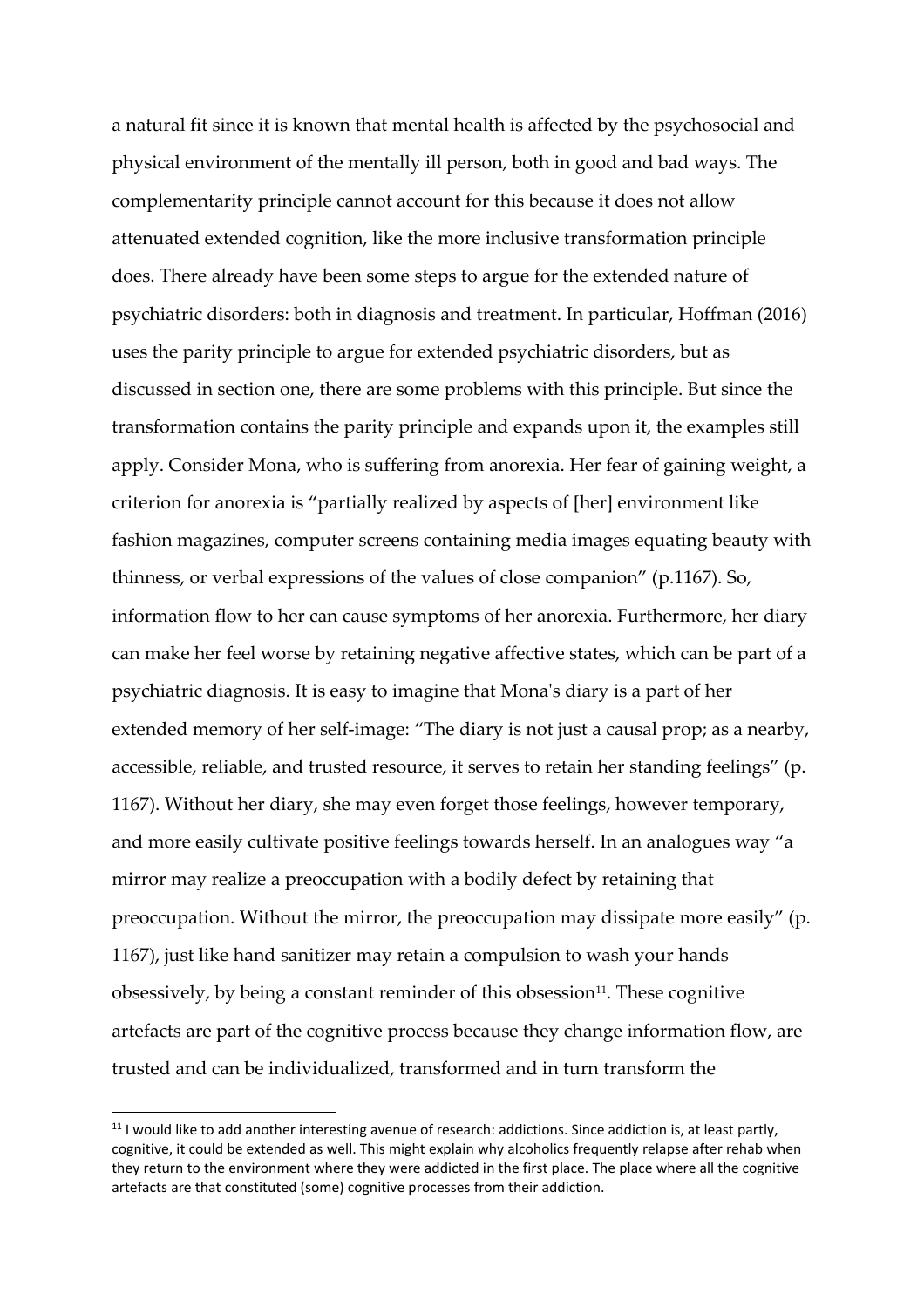individual<sup>12</sup>. If extended cognition is taken seriously in psychiatry, it could prompt revisions in the DSM, thereby changing how psychiatrists diagnose mental illness (Hoffman 2016, 1168). Furthermore, it could encourage therapists to take external resources more seriously, as possible harbours of negative mental states. This could reduce suffering in many and change their self- and social image.

The second dimension is trust. Trust in cognitive artefacts, people or practices is usually given because we think, among other things, that they are truthful, helpful or beneficial<sup>13</sup>. People do not want to connect with cognitive resources that are not to be trusted (that is, attenuating) and if they find out they are, they will disconnect as soon as possible. One might even say attenuated extended processes might be a theoretical possibility, but not an empirical reality. The reason why some might get this idea is that we usually focus on the intentional aspect of extended cognition. Otto uses his notebook to improve his memory because he wants to go to the museum, a group gets on a ship and steers it to a place they want to go to, two people collaborate to write a book together, a father wants to regulate his baby's emotions, etc. Few of us would intentionally want attenuated (extended) cognition. If we knew about it, we would probably change these processes to make them better.

Nevertheless, not wanting attenuated extended cognitive processes does not mean that they do not exist. It does not mean that cognitive artefacts cannot be unreliable, unsafe and malevolent, but still trusted and glued to the agent. Most of our cognitive processes and abilities are not about what we explicitly want at all, most are tacit. Nobody actively sees tables and chairs instead of random undifferentiated shapes. We cannot self-deceive on purpose every step of the way. An anorexic person cannot

<sup>&</sup>lt;sup>12</sup> Hoffman warns that this is not a one size fits all explanation of extended psychiatric disorders. Not all individuals will respond in the same way to cognitive artefacts: "Indeed, one could imagine the opposite effect: the absence of the mirror, for example, might fuel or ground one's preoccupation with appearance. But it remains plausible that external artefacts may at least sometimes count as bona fide realizations of affective states, and that these extended affective states are relevant to psychopathology" (p.1167).

<sup>&</sup>lt;sup>13</sup> We can conclude something is trustworthy through implicitly endorsing it or explicitly evaluating it.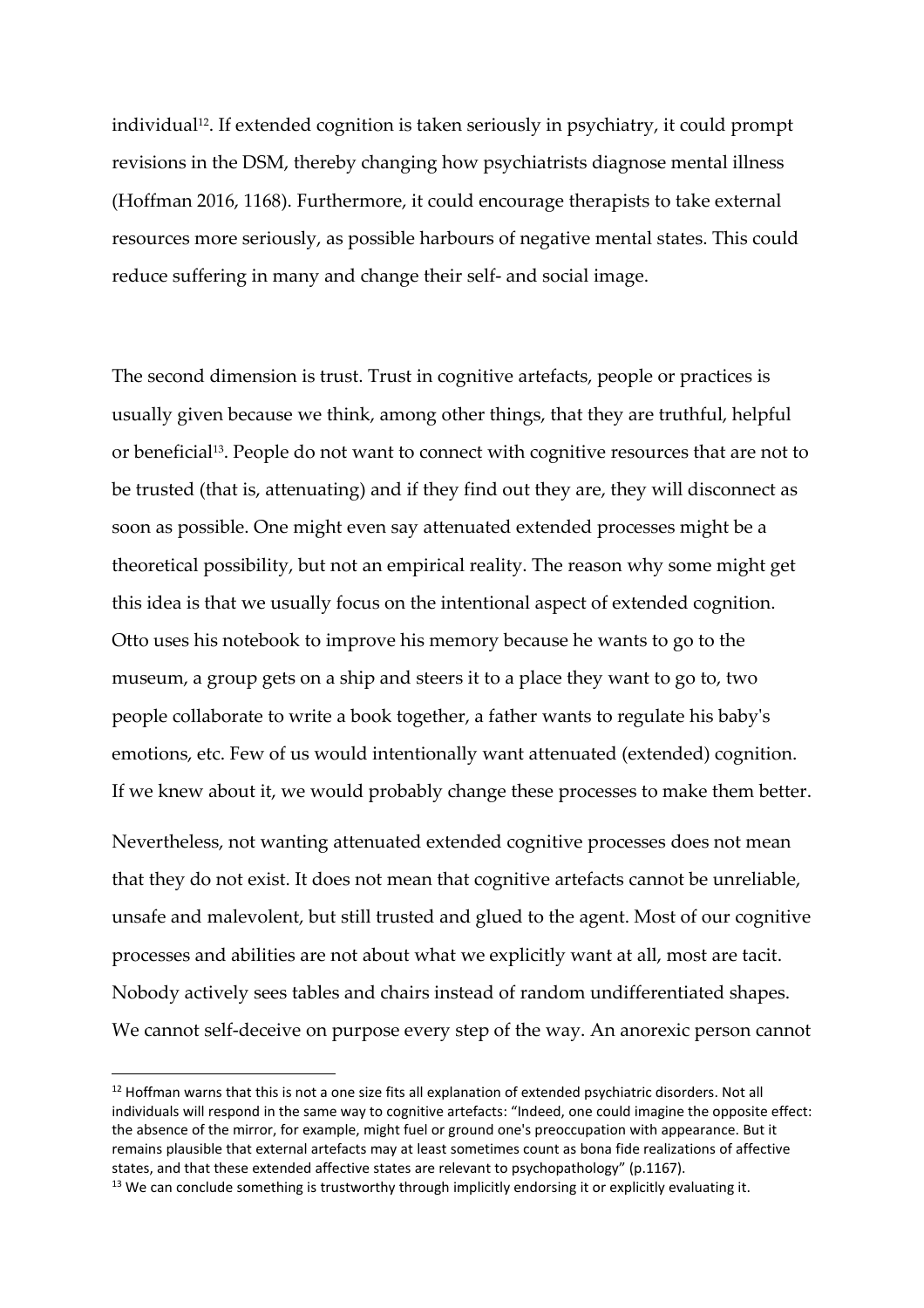help but keep looking at a mirror, activating her belief that she is too fat. Nobody wants to have anger issues in prison or believe sexist statements about their gender on purpose and limit their autonomy.

Slaby (2016) thinks the resistance to accepting non-intentional extension comes from the natural inclination to understand the mind in terms of operative processes alone; one individual with her inbuilt mental capacities, using an external resource to augment it. This is what he describes as the user/resource model, which leaves little room to explain the normative part of cognitive processes and non-intentional extension (or mind invasion as he calls it). By differentiating between the cognitive process and its normative status, the natural inclination to use the user/resource model is easier to circumvent.

So, while it is true that we usually only connect to cognitive artefacts because we think that will be beneficial – thus limiting the potential extension – that does not mean that in practice it always turns out to be the case. That is why this dimension is key to understanding attenuated extended cognition because an attenuated extended cognitive process is usually not something that we should trust. If the agent finds out his extended cognitive process is attenuated in some way, the logical step is (trying to) remove or change the attenuating part. This is not always what happens though: a GPS device is usually trustworthy and helps us with navigation, but it also attenuates people's internal navigational skills (Javadi et al. 2017). Will people change their navigation style if they find this out? I know I have not. In other cases, people trust artefacts, people or practices undeservedly: David is deceiving others to deceive himself, the information he gives and everyone who believes it is not trustworthy. He just picks his best picture, maybe photoshops it a bit and get compliments that might be undeserved if his followers knew what he looked like offline. However, David does put trust in his online followers as if they are trustworthy authorities to deceive himself that he is, in fact, handsome.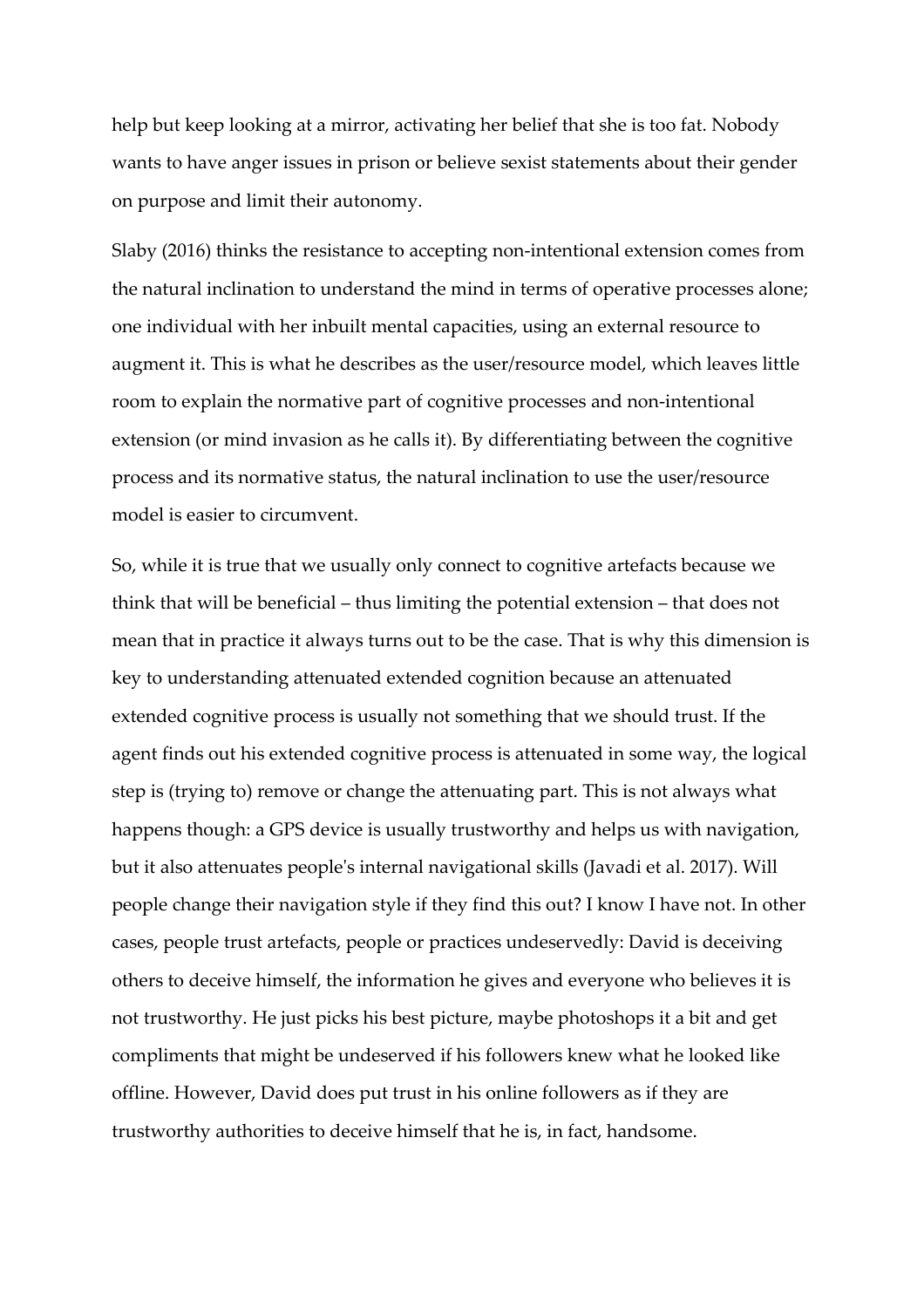Another option is that trust might not even be a relevant dimension to the extended cognitive process, not even implicitly given trust. Consider the prison example, where Zelda cannot control her anger as she usually does with her body and environment, because she cannot walk away when those feelings bubble up. It does not matter whether she trusts the environment she is in; She is stuck there.

The third dimension is individualization. Which is about adjusting the informational properties of a cognitive artefact to make it more effective and efficient for realizing its cognitive function or, I would like to add, less effective and efficient. The fourth dimension of transformation goes one step further; this happens when cognitive artefacts change the agent. For instance, Otto individualized his notebook extensively (to the point that only he can use it) and in turn, the notebook transforms his behavioural and cognitive routines. When a cognitive artefact has such a prominent role in one's habits, usually both the agent and the artefact transform. While Heersmink focusses his attention on artefacts changing to fit our needs and agents changing for the better, I would like to supplement this with the idea that these artefacts can similarly change themselves and agents for the worse.

To return to Dings' example, David probably individualized his social media quite a lot: He can change his personal page. He can add and delete 'friends'. He can mute or block people and change the frequency or type of notifications. He can actively game the site's algorithms to show him more or less content from particular users. He might have installed many different add-ons and extensions to enhance his experience. In turn, David's social media use transforms him. With time, he probably learns how to make better pictures and find his perfect angle. He will probably pick up photoshop skills or maybe he will learn to write engaging captions for his pictures. In the long-term, social media might become a tool for mood-regulation, which of course changes his cognitive routines as well (Burrow & Rainone 2016). He could develop the habit to measure his attractiveness and self-image in terms of, or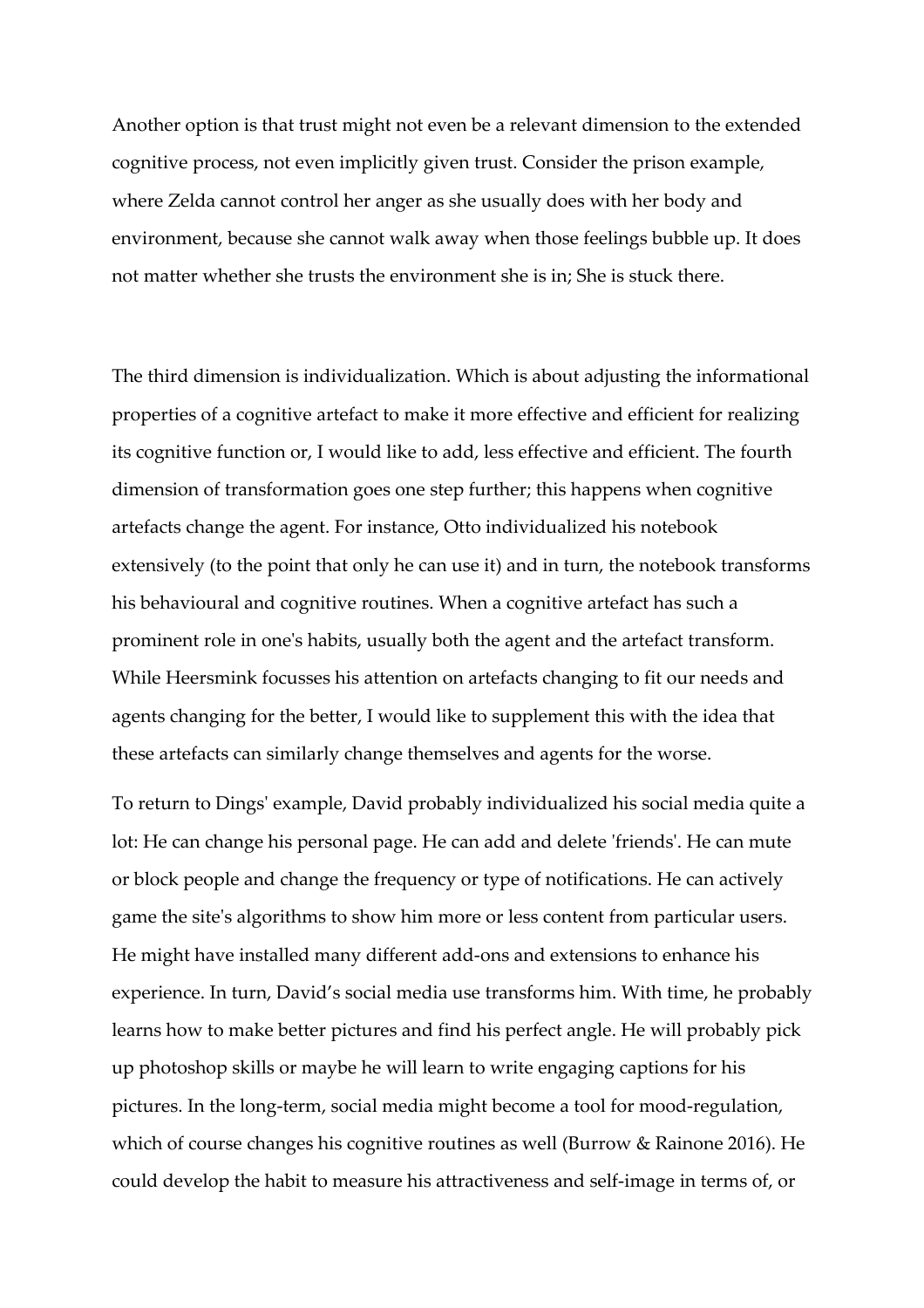based on, likes [\(Coulthard](https://cyberpsychology.eu/about/editorialTeamBioFullProfile/3305) & [Ogden](https://cyberpsychology.eu/about/editorialTeamBioFullProfile/3303) 2018). That is, he comes to think of himself in terms of the system of social media.

The dimension of transformation is especially relevant when considering diachronic cognitive integration and extension on a large scale. Among others, Gallagher (2013) and Heersmink (2015) have examples of transformations that are beneficial to our cognition from mathematics and language (Heersmink 2015, 591) to cognitive practices like the ones ingrained into agents from the scientific community or the legal system (Gallagher 2013). These skills and practices can change what and how we cognize, and they augment our cognitive abilities. For example, mathematics improves our thinking about large numbers and makes it easier to do multiplications or divisions. Likewise, tools, from rulers and GPS devices to smartphones, can train certain embodied interactive skills and thus make certain cognitive processes more efficient (Heersmink 2015, 592). However, not every transformation is beneficial. Slaby (2016) is one of the few philosophers who explicitly centres problematic instances of extended cognition, or, in his case, situated affectivity (or 'mind invasion'). He explains how agents can be drawn into certain affective styles and interaction patterns which can be detrimental to the agent themselves. This can happen, for instance, in the workplace. Among other effects, workspace culture can shape agents in such a way that everyone is required to be 'always-on' and needs to be permanently industrious (p.10), even outside working hours. Other places can cause harmful cognitive patterns too. Cults and their dynamics might be explained through such harmful transformations. And certain social rules and categories connected to, for example, racism and sexism, can transform cognition in a bad way (Menary 2013) as well as undermine autonomy (Cash 2010; 2013). These cognitive structures are already given and are hard to escape since a person is always integrated with her social and material environment and is shaped by it through the process of enculturation.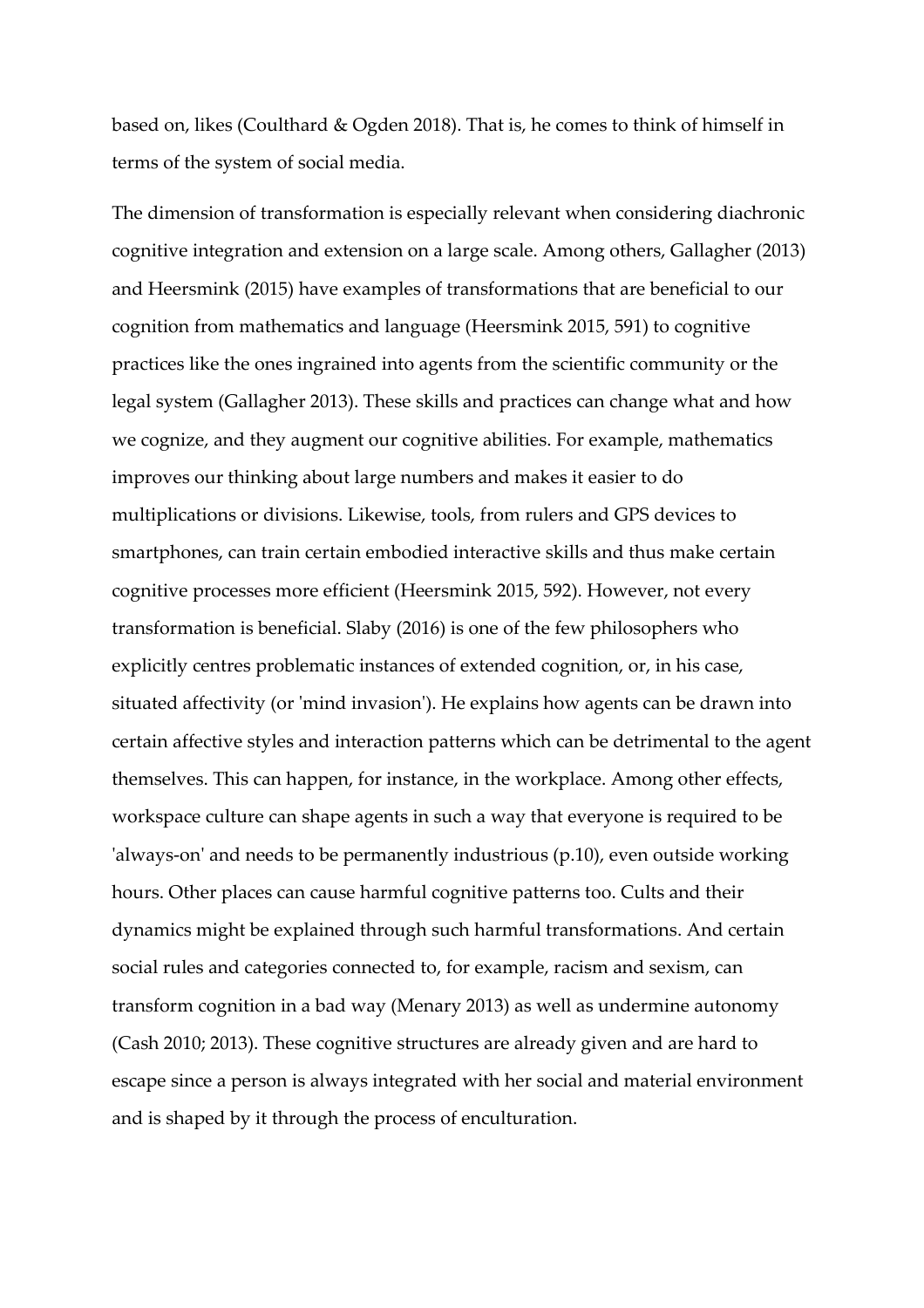In short, the eight dimensions of cognitive integration work, with some tweaks, for both augmenting, attenuating and of course neutral cognitive artefacts. Specifically, the dimensions can be applied to cases of self-deception, anger management, some psychiatric disorders like anorexia and phenomena like harmful workplace cultures and enculturation.

#### **4. Summary and conclusion**

The idea that cognitive processes occur through elements outside the head is not new. That our cognition is not perfect is also old news. However, there has been little attention for extended and integrated cognition which does not augment. The complementarity principle does not even allow non-augmenting extended cognition. This is a problem because many instances of extended cognition are not necessarily augmentations. I have addressed this issue by showing that extended cognitive processes can be attenuating and why. Then I adjusted the complementarity principle into the transformation principle, which is more neutral with regards to the normative status of the cognitive process. I showed that there is no cognitive bloat or coupling-constitution problem by analyzing social self-deception with the existing eight dimensions of integration of cognitive artefacts by Heersmink. These dimensions still work with the transformation principle, with some alterations. By broadening the field of extended and integrated cognition, knowledge of the domain can also be applied to a wider variety of (social) phenomena. With this paper, I hope to have made a small contribution towards explaining the extended and integrated nature of attenuated cognitive processes and I hope that, in the future, this framework can contribute to a greater understanding of other, less than desirable cognitive processes that are pervasive in society.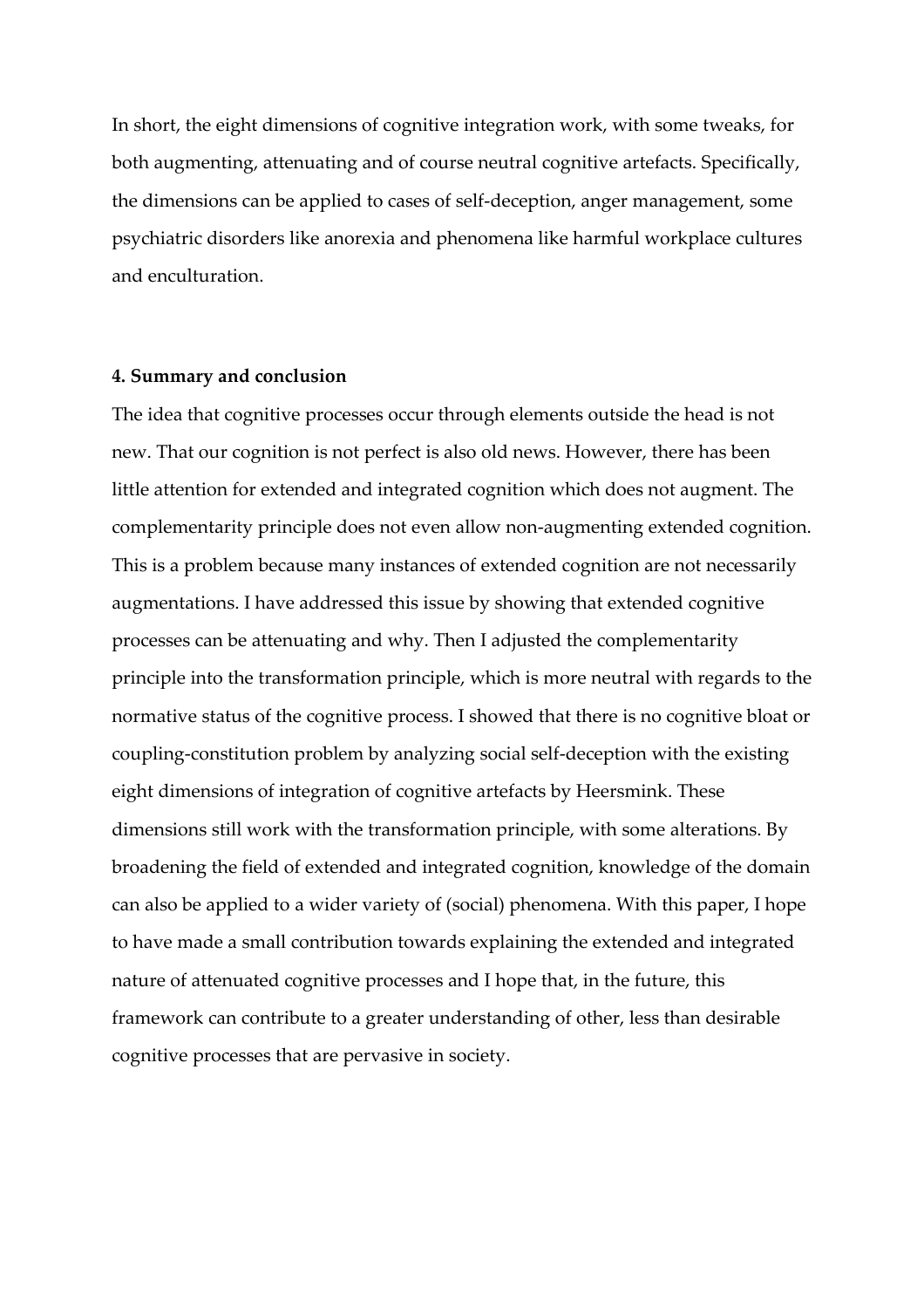## **Bibliography**

Adams, F. and K. Aizawa. (2001). The Bounds of Cognition. *Philosophical Psychology* 14(1), 43–64.

Baron, M., (1988). What is Wrong with Self-Deception. In B. McLaughlin & A. O. Rorty (eds.), *Perspectives on Self-Deception* (431-449). Berkeley: University of California Press.

Brownstein, M. (2019). Implicit Bias. *The Stanford Encyclopedia of Philosophy*. Edward N. Zalta (ed.). Retrieved 6 May, 2020, from https://plato.stanford.edu/archives/fall2019/entries/implicit-bias/

Burrow, A. L. & Rainone, N. (2016). How many likes did I get? Purpose moderates links between positive social media feedback and self-esteem. *Journal of Experimental Social Psychology* 69, 232-236. **<https://doi.org/10.1016/j.jesp.2016.09.005>**

Butler, J., (1726). Upon Self-Deceit. in D.E. White (ed.), 2006. *The Works of Bishop Butler*. Rochester: Rochester University Press.

Cash, M. (2010). Extended cognition, personal responsibility, and relational autonomy. *Phenomenol. Cogn. Sci.* 9, 645–671. doi: 10.1007/s11097-010- 9177-8 –––, (2013). Cognition Without Borders: 'Third Wave' Socially Distributed Cognition and Relational Autonomy. *Cognitive Systems Research* 25–26, 61–71.

Caspi, A. & Gorsky, P. (2006). Online deception: Prevalence, motivation, and emotion. *CyberPsychology & Behavior*, 9(1), 54-59. http://dx.doi.org/10.1089/cpb.2006.9.54.

Clark, A. and Chalmers, D. (1998). The extended mind. *Analysis* 58, 7–19. doi: 10.1093/analys/58.1.7

Clark, A. (2010). Memento's revenge: The extended mind, extended. In Menary, R. (Ed.), *The extended mind*. Cambridge, Massachusetts: MIT press.

Cooper, R. (2017). Where's the problem? Considering Laing and Esterson's account of schizophrenia, social models of disability, and extended mental disorder. *Theoretical Medicine and Bioethics* 38, 295–305. [https://doi.org/10.1007/s11017-017-9413-](https://doi.org/10.1007/s11017-017-9413-0) [0](https://doi.org/10.1007/s11017-017-9413-0)

[Coulthard,](https://cyberpsychology.eu/about/editorialTeamBioFullProfile/3305) N. & [Ogden,](https://cyberpsychology.eu/about/editorialTeamBioFullProfile/3303) J. (2018). The impact of posting selfies and gaining feedback ('likes') on the psychological wellbeing of 16-25 year olds: An experimental study.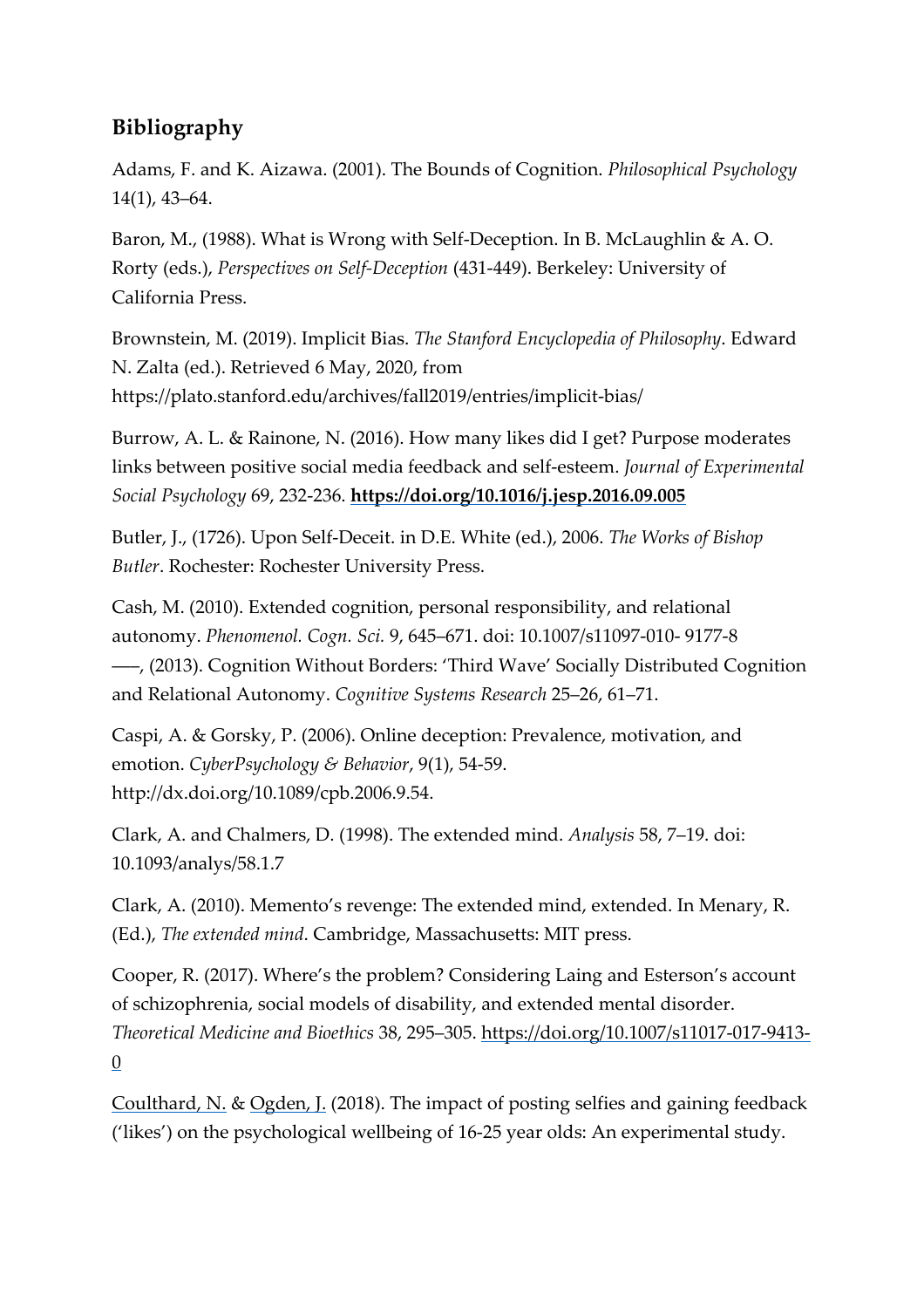*Cyberpsychology: Journal of Psychosocial Research on Cyberspace* 12-2) 4. <https://doi.org/10.5817/CP201824>

Darwall, S. (1988). Self-Deception, Autonomy, and Moral Constitution. In B. McLaughlin and A. O. Rorty (eds.), *Perspectives on Self-Deception.* Berkeley: University of California Press.

Dehaene, S. (1997). *The number sense*. New York: Oxford University Press. –––, (2009). *Reading in the brain*. New York: Penguin Viking.

Deweese-Boyd, I. (2016). Self-Deception. *The Stanford Encyclopedia of Philosophy*. Retrieved 6 May, 2020, from https://plato.stanford.edu/archives/fall2017/entries/selfdeception

Dings, R. (2017). Social strategies in self-deception*. New Ideas in Psychology* 47, 16-23. <http://dx.doi.org/10.1016/j.newideapsych.2017.03.0110732-118X>

Donald, M. (1991). *Origins of the Modern Mind*. Cambridge, MA: Harvard University Press.

Eichhorn, K. (2019). *The End of Forgetting: Growing Up With Social Media*. Cambridge, MA: Harvard University Press. https://dx.doi.org/10.4159/9780674239333

Fernández, J. (2013). Self-deception and self-knowledge. *Philosophical Studies* 162-2, 379–400.

Gallagher, S. (2013). The socially extended mind. *Cognitive Systems. Research* 25–26, 4–12. doi: 10.1016/j.cogsys.2013.03.008

Heersmink, R. (2015). Dimensions of integration in embedded and extended cognitive systems. *Phenomenology and the Cognitive Sciences* 14(3), 577–598.

–––, (2015). Extended mind and cognitive enhancement: Moral aspects of cognitive artifacts. *Phenomenology and the Cognitive Sciences* 16 (1), 17-32. doi:10.1007/s11097- 015-9448-5

–––, (2017). Distributed Cognition and Distributed Morality. Agency, Artifacts and Systems. *Science and Engineering Ethics* 23, 431–448. DOI 10.1007/s11948-016-9802-1 –––, (2020). The extended mind and artifactual autobiographical memory. In The Mark of the Mental (MOM) Project. *IUSS Philosophy Seminars*. Lecture conducted from Università Vita-Salute San Raffaele, Pavia, Italy.

Hirstein, W. (ed.). (2009). *Confabulation: Views from Neuroscience, Psychiatry, Psychology, and Philosophy.* Oxford: Oxford University Press. https://dx.doi:10.1093/acprof:oso/9780199208913.001.0001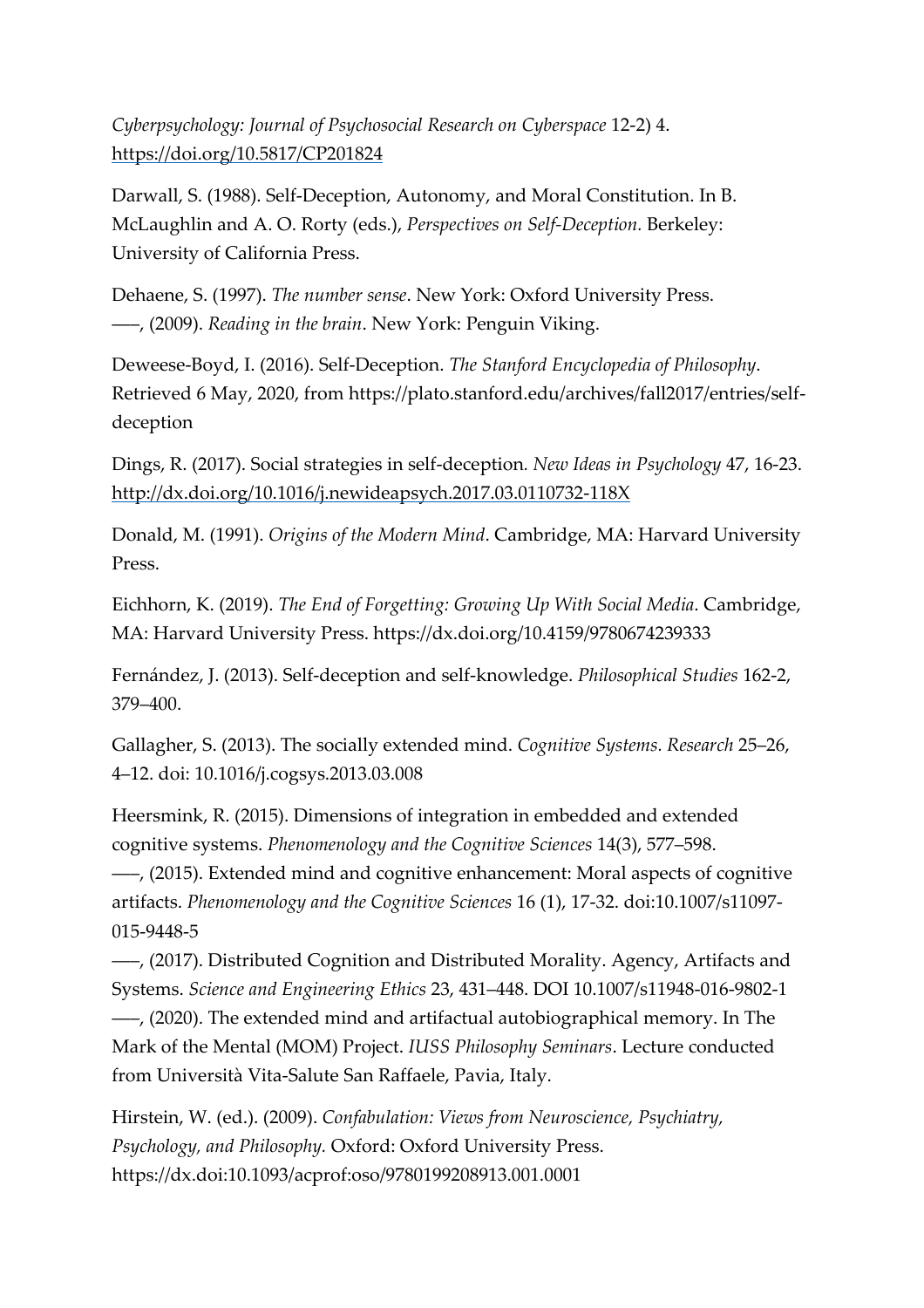Hoffman. G.A. (2016). Out of our skulls: How the extended mind thesis can extend psychiatry. *Philosophical Psychology* 29 (8), 1160–1174. http://dx.doi.org/10.1080/09515089.2016.1236369

Honneth, A. (2012). *The I in the We: Studies in the Theory of Recognition*. Cambridge: Polity.

Hutchins, E. (1995). *Cognition in the Wild*. Cambridge, MA: MIT Press.

Javadi, A., Emo, B., Howard, L. *et al.* (2017). Hippocampal and prefrontal processing of network topology to simulate the future. *Nature Communications* 8, 14652. https://doi.org/10.1038/ncomms14652

Jenni, K. (2003). Vices of Inattention. *Journal of Applied Philosophy* 20(3), 279–95.

Kaplan, D. M. (2012). How to Demarcate the Boundaries of Cognition. *Biology and Philosophy* 27, 545–70.

Krueger, J. (2013). Ontogenesis of the Socially Extended Mind. *Cognitive Systems Research* 25, 40–46.

McKay, R. and Dennett, D. (2009). The Evolution of Misbelief. *Behavioral and Brain Sciences*, 32(6): 493–561.

Menary, R. (2007). *Cognitive Integration: Mind and Cognition Unbound*. London: Palgrave Macmillan. doi: 10.1057/9780230592889

–––, (2010a). Dimensions of mind. *Phenomenology and the Cognitive Sciences* 9(4), 561– 578.

–––, (2010b). Cognitive integration and the extended mind. In R. Menary (Ed.), *The extended mind* (pp. 227–243). Cambridge, Mass.: MIT Press.

–––, (2012). Cognitive practices and cognitive character. *Philosophical Explorations* 15(2), 147–164.

–––, (2013) Cognitive integration, enculturated cognition and the socially extended mind. *Cognitive Systems Research* 25(26), 26–34.

<http://dx.doi.org/10.1016/j.cogsys.2013.05.002>

Menary, R. & Kirchhoff, M. (2013). Cognitive transformations and extended expertise. *Educational Philosophy and Theory* 46, 610-623. <http://dx.doi.org/10.1080/00131857.2013.779209>

Michaelian, K. & Sutton, J. (2013). Distributed cognition and memory research: History and current directions. *Review of Philosophy and Psychology* 4(1), 1–24.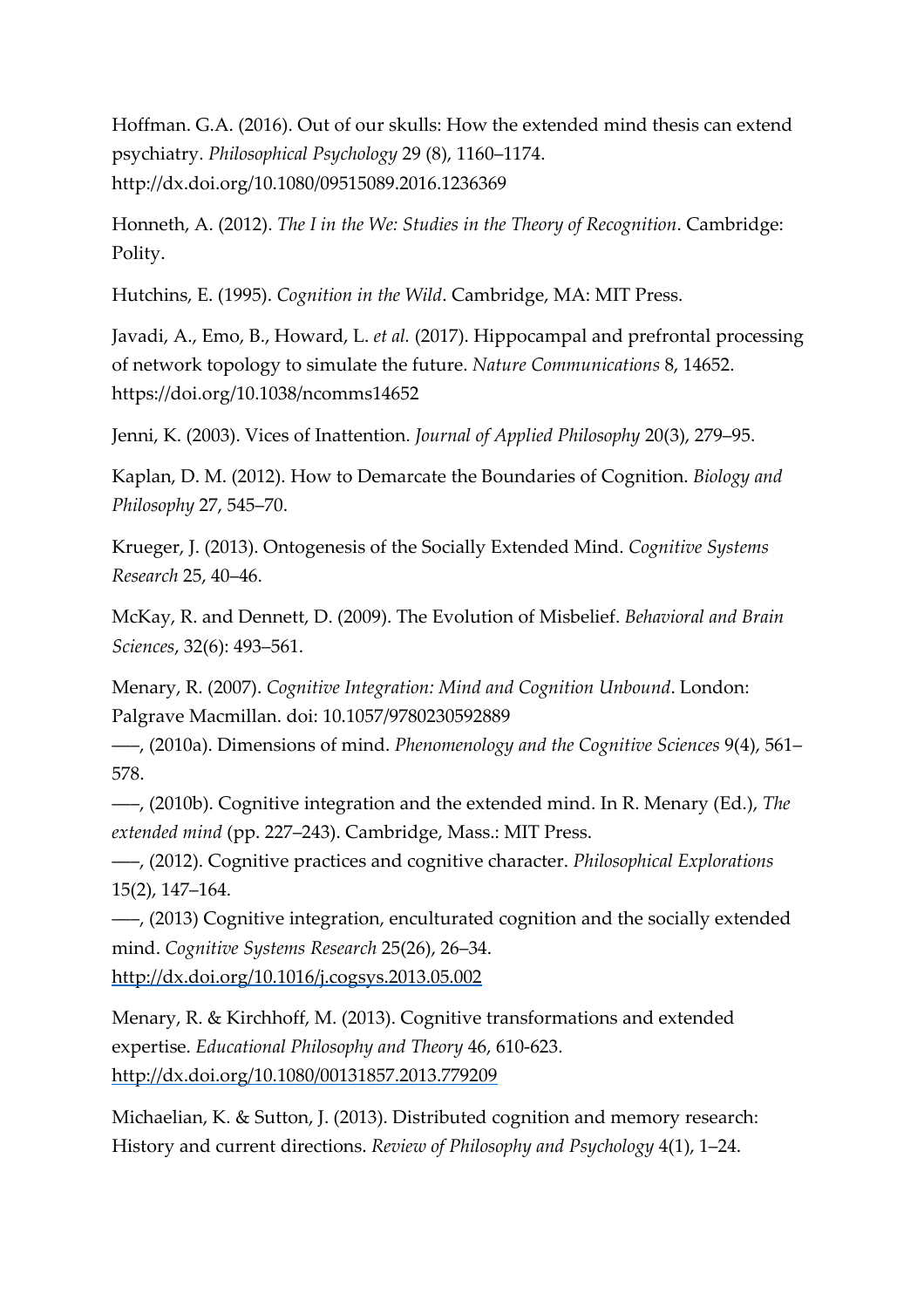Nelkin, D. (2012). Responsibility and Self-Deception: A Framework. *Humana. Mente Journal of Philosophical Studies* 20, 117–139.

Norman, D. (1991). Cognitive artifacts. In J. M. Carroll (Ed.), *Designing interaction: Psychology at the human-computer interface* (pp. 17–38). Cambridge: Cambridge University Press.

Paulus, P.B. (1998). Developing Consensus about Groupthink after All These Years*. Organizational Behavior and Human Decision Processes* 73 (2–3), 362-374. http://dx.doi.org/10.1006/obhd.1998.2767.

Plato (R. Hackforth, Trans.). (1952). *Phaedrus*. Cambridge: Cambridge Universit Press. (Original work published c. 370 BCE).

Rowlands, M. (1999). *The body in mind: Understanding cognitive processes*. Cambridge: Cambridge University Press.

Rupert, R. (2004). Challenges to the thesis of extended cognition. *Journal of Philosophy* 101, 389–428.

Sartre, J-P. (1956). *Being and Nothingness*. Paris: Gallimard; (H. E. Barnes, Trans.). New York: Washington Square Press. (Original work published 1943).

Sterelny, K. (2010). Minds: Extended or scaffolded? *Phenomenology and the Cognitive Sciences* 9(4), 465–481. http://dx.doi.org/10.1007/s11097-010-9174-y

Slaby, J. (2016). Mind Invasion: Situated Affectivity and the Corporate Lifehack. *Frontiers in Psychology* 7 (266). http://dx.doi.org/10.3389/fpsyg.2016.00266

Sutton, J. (2006). Distributed cognition: Domains and dimensions. *Pragmatics & Cognition* 14(2), 235–247.

–––, (2010). Exograms and interdisciplinarity: history, the extended mind, and the civilizing process. In R. Menary (ed.), *The Extended Mind (pp.* 189–225). Cambridge, MA: MIT Press. /http://dx.doi.org/10.7551/mitpress/9780262014038.003.0009

Taylor, S. and Brown, J., (1994). Positive Illusion and Well-Being Revisited: Separating Fact from Fiction. *Psychological Bulletin*, 116: 21–27.

Varga, S. (2016). Interaction and extended cognition. *Synthese* 193, 2469–2496. http://dx.doi.org/10.1007/s11229-015-0861

Wilson, R. & Clark, A. (2009). How to situate cognition: Letting nature take its course. In P. Robbins & M. Aydede (Eds.), *The Cambridge handbook of situated cognition* (pp. 55–77). New York: Cambridge University Press.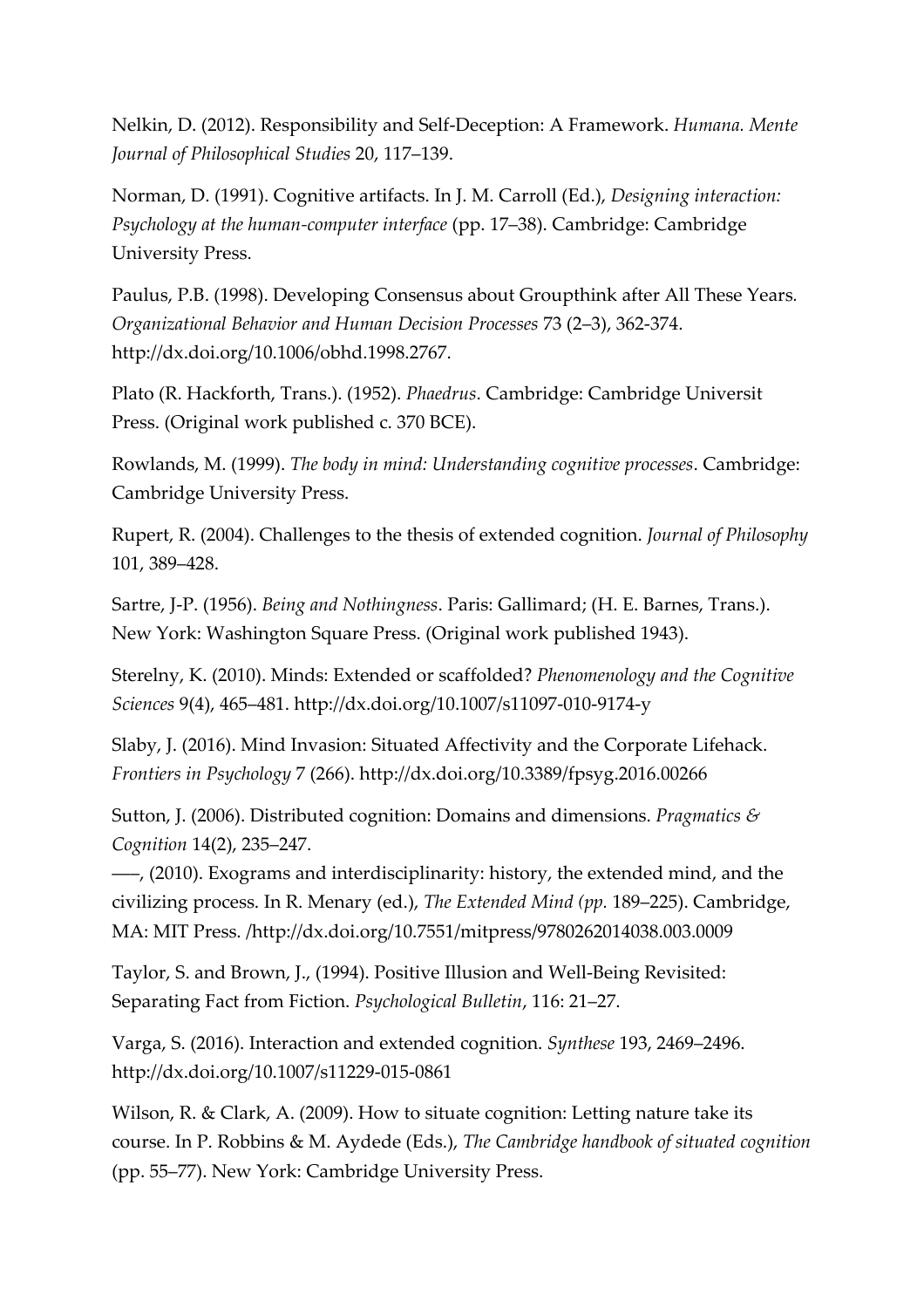Wilson, R.A. (2013). Ten questions concerning extended cognition, *Philosophical Psychology* 27 (1), 19-33. DOI:10.1080/09515089.2013.828568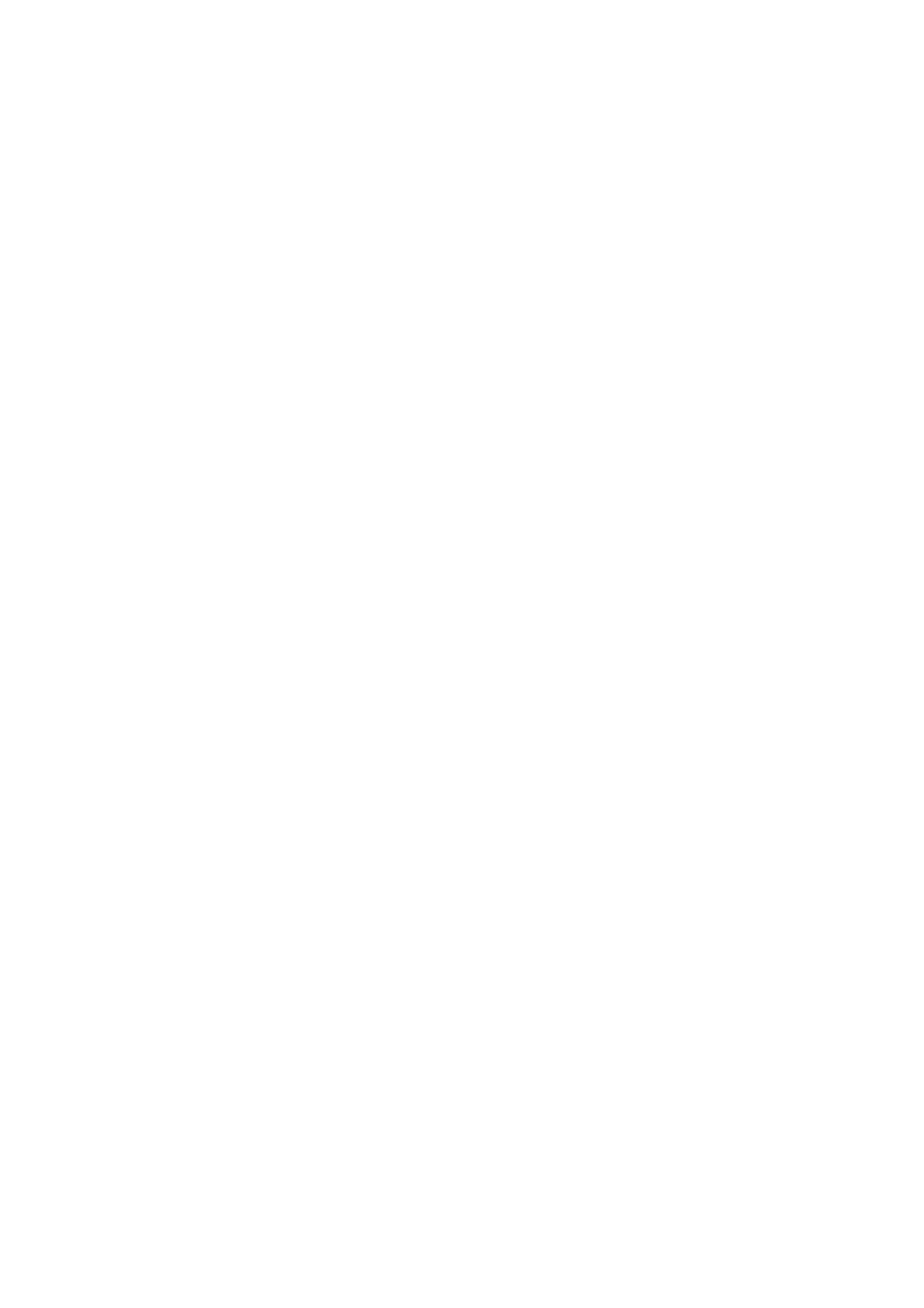# **PhD Project Proposal Scaffolding autonomy with social media**

#### **Summary**

Autonomy is something to strive towards. But research in the past decades has shown that we are not as in control as we would like to think. We are dependent on social and material factors outside of our control. Relational autonomy is the idea that we cannot and do not always need to control those things to be autonomous agents. This project will develop the idea of relational autonomy further by investigating how the literature on extended cognition can improve theories of relational autonomy. Extended cognition is a tradition in philosophy according to which the brain is merely an arbitrary stopping point for the investigation of cognition. The body, people, practices and external structures can become part of the cognitive process.

I will make a taxonomy that combines relational autonomy and extended cognition. By considering that a part of autonomy could be extended cognition, intuitions and research about why some influences on autonomy are a threat to it, can be explained better and more systematically. I will demonstrate this in a case study on social media because it is an influence that, according to research, manipulates our cognition often and effectively and thus influences our autonomy. Furthermore, by knowing the threats of social media to autonomy, I can determine which skills are most important to enhance autonomy.

The first stage of this project aims to develop a taxonomy of the kinds of relational autonomy and how they relate to types of extended cognition. Stage two will apply the taxonomy. It investigates the extent to which we can explain existing research about the autonomy undermining effects of social media, by invoking ideas from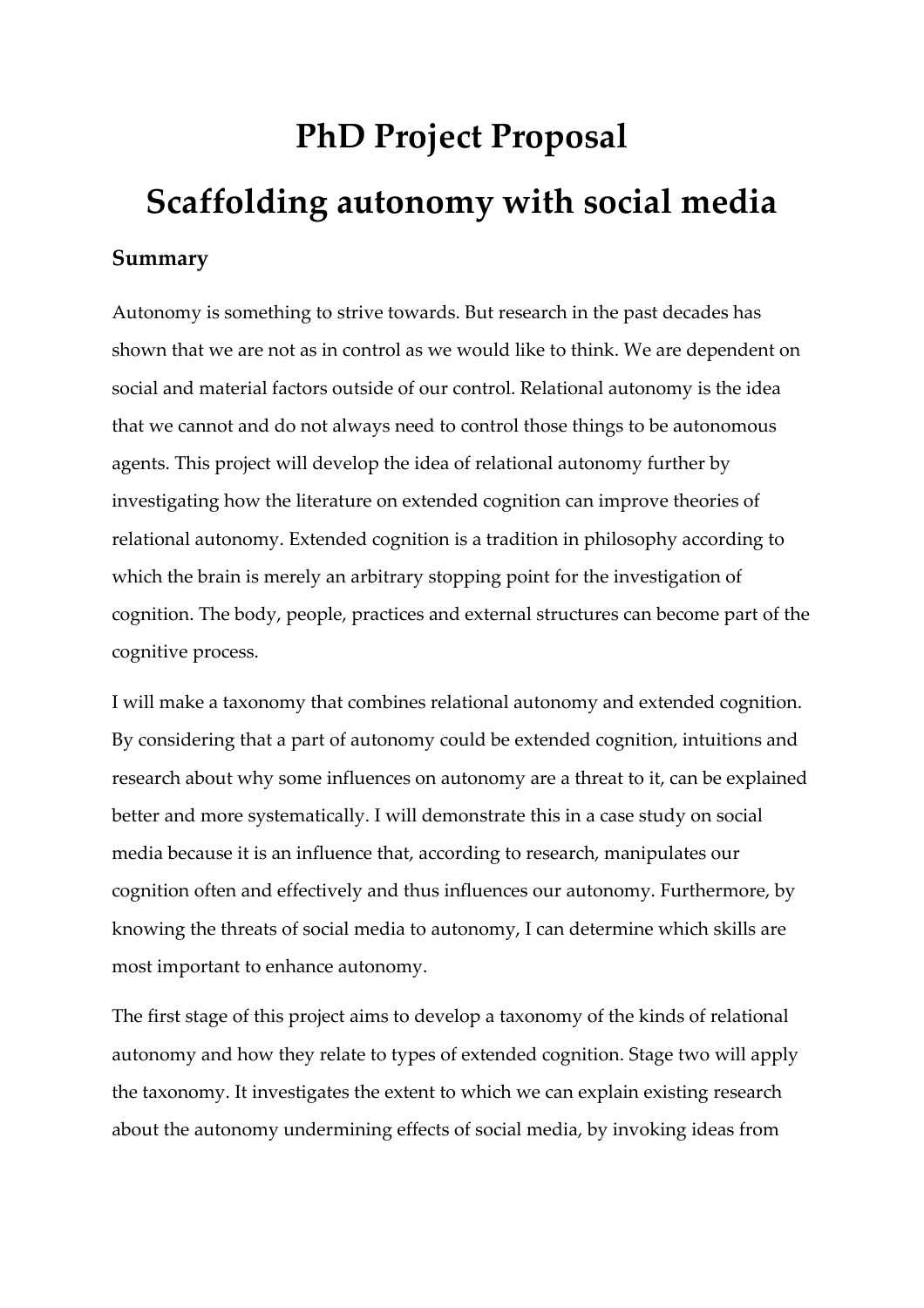extended cognition. Based on these findings, three will identify which skills can counteract the negative effects of social media on autonomy and cognition.

#### **Keywords**

Relational autonomy, extended cognition, social media, cognitive competencies, scaffolded autonomy.

#### **The problem**

The first aim of this project is to develop a taxonomy of the diverse kinds of autonomy that includes the lessons learnt in extended cognition. The second aim is applying those insights to better explain research about how we become more *and* less autonomous because of the cognitive consequences of social media. Most philosophers, psychologists and other scientists agree that we are not selfsufficient, hyper-rational and unaffected by others or emotions. That is why proponents of relational autonomy argue that people's identities, needs, interests and choices are shaped in relation to others and our social, historical and physical surroundings.

The problem is that there has been little attention to how extended cognition fits into theories of relational autonomy. Extended cognition and relational autonomy have a common denominator: the situatedness of agents. Extended cognition states that cognitive processes are not just carried out in the brain, but our body and environment can be part of the cognitive process too.

I hypothesise that extended cognition and relational autonomy can benefit, enrich and reinforce each other. Investigating connections between them on a wide scale is new and worthwhile because it can give insights into the research and intuitions about non-neural factors in cognition that affect autonomy. In a case study on social media, I will apply and test my taxonomy. By invoking ideas from extended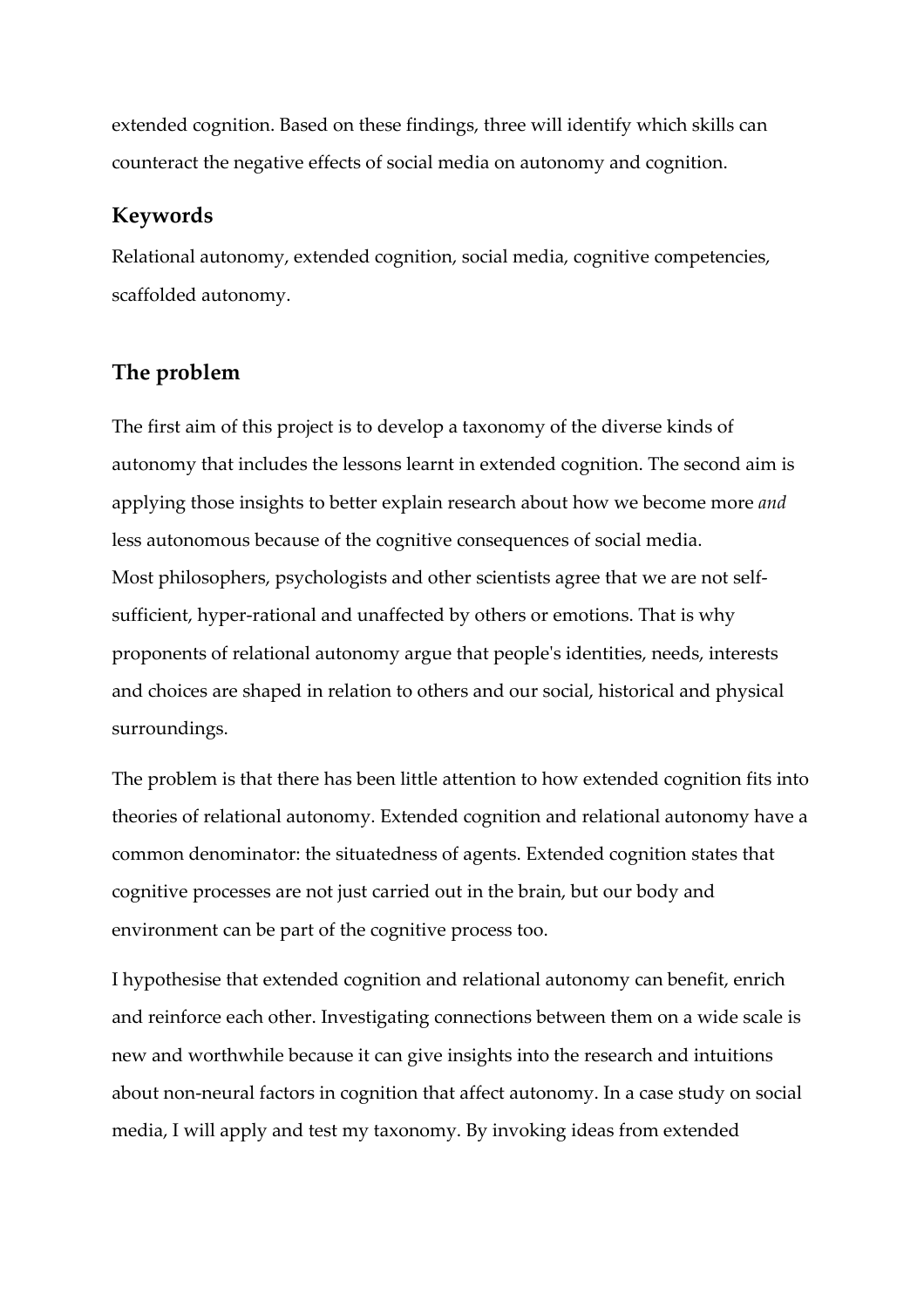cognition, I will be able to better explain research and intuitions about how we become more *and* less autonomous because of social media.

People feel like they are missing a limb if they forget their phone and thus their access to social media. Even though this limb is partly controlled by people, algorithms and organizations that can manipulate us with precision outside of our conscious awareness. One only needs to look at the Cambridge-Analytica scandal to know the far-reaching consequences. Where vast amounts of data from Facebook users were harvested without consent and employed to exploit their decisionmaking vulnerabilities with political advertising. This incident is not an aberration and while propaganda (and advertising) is not new, the scale and intimacy are [\(Susser](https://papers.ssrn.com/sol3/papers.cfm?abstract_id=3420747) et al. 2019).

Currently, the idea that autonomy undermining and enhancing factors can be part of our cognition, is barely examined in the research on relational autonomy. My project will give clarity about the connection between relational autonomy and extended cognition. One of the places where insight into this connection is useful is social media because it better explains research on the cognitive effects of social media on autonomy.

#### **Philosophical and scientific background**

#### **Relational autonomy**

My description of autonomy will be broad-brush, risking caricature for the sake of clarity of line. In the past thinking of autonomy has been dominated by the idea that we are independent and rational reasoners, unaffected by social relations, stripped from 'distorting' influences like emotions. Nowadays, research has shown that we are not the independent and rational individuals we think we are. The idea that autonomy does not necessarily require hyper rationality or self-sufficiency, that we are shaped by our body, our social environment and our history is called relational autonomy (Stoljar 2018). This feminist critique of old conceptions of autonomy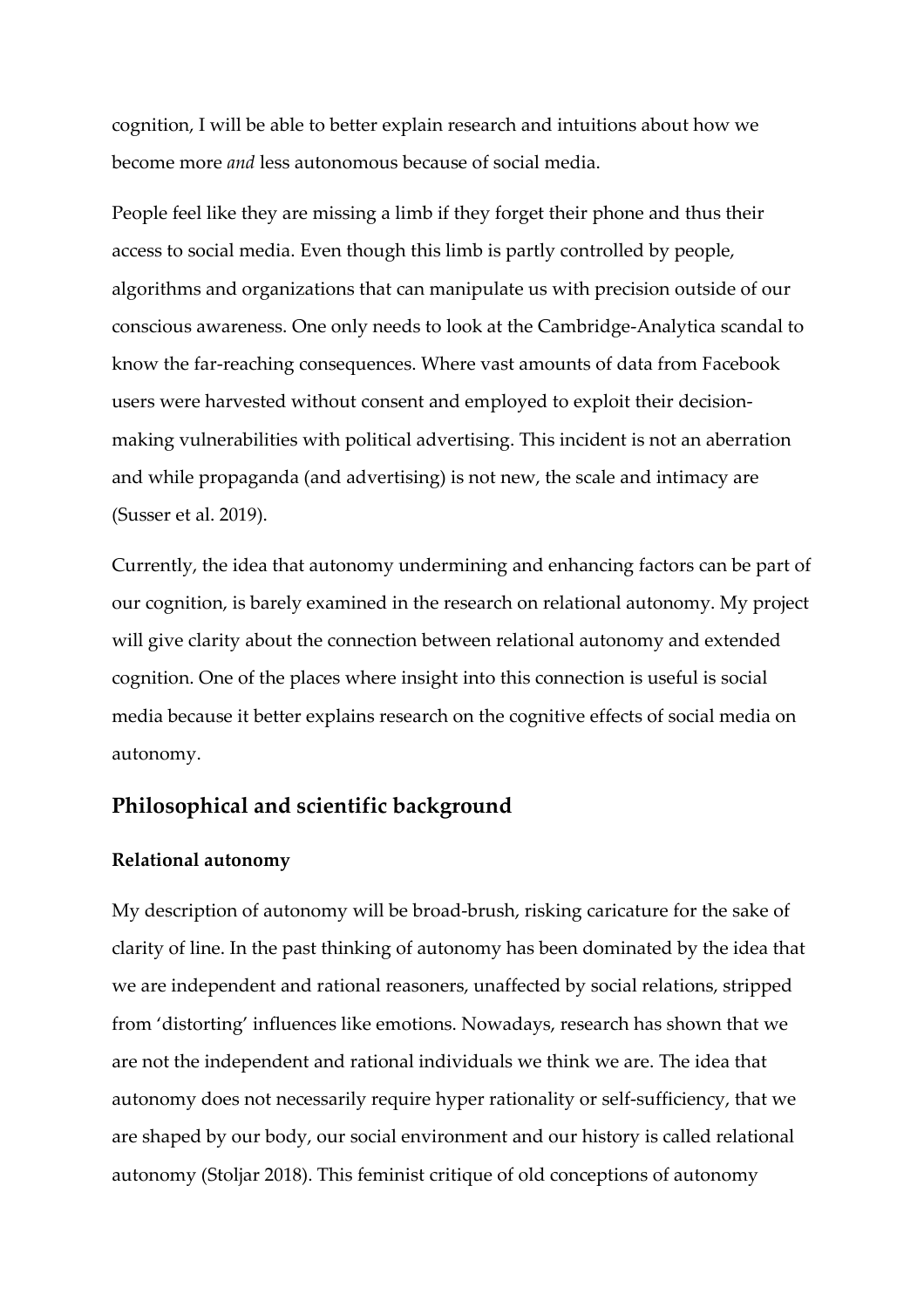argues that we can be autonomous by relating to those influences in the right way. Relational autonomy concentrates on subjects like freedom and capabilities, threats to autonomy (e.g. coercion, paternalism, deception, manipulation, force) and the limits of freedom and autonomy (e.g. in contexts of punishment, education, health).

Minimally, with relational autonomy, one is autonomous if they are a 'normal adult' without cognitive impairment (Narayan 2002), though most philosophers go beyond that. There are numerous ways in which to cash out the consequences of a relational view on autonomy. While some might see autonomy as a unitary concept and think that the various conceptions exclude each other, some thinkers see autonomy as a multi-dimensional concept and they have integrated various theories on autonomy into one framework. One of those thinkers is Mackenzie (2014). Because she has a good overview of the ways one can be autonomous, I will use her work as a foundation to compare the diverse types of extended cognition to and to make my taxonomy. She distinguishes three types of autonomy: self-governance, selfauthorization and self-determination. Self-determination involves having the freedom and opportunities to make and enact choices. This includes what to value, who to be and what to do. It is about external, structural conditions for individual freedom (e.g. Dworkin 1998; Raz 1986; Oshana 2006).

Self-governance is about the skills and capacities to make and enact choices that fit with our identity. This axis identifies internal conditions for autonomy. For example, willpower, but also reason-responsiveness and authenticity (e.g. Beauchamp & Childress 2012; Wolf 1990; Benson 1991; Meyers;1989 Frankfurt 1988; Christman 2009).

Lastly, self-authorization relates to concepts like accountability, self-trust and social recognition, which means regarding oneself as having the authority to be selfdetermining and self-governing (e.g. Benson 2005; Westlund 2009; Mcleod 2002; Anderson 2014).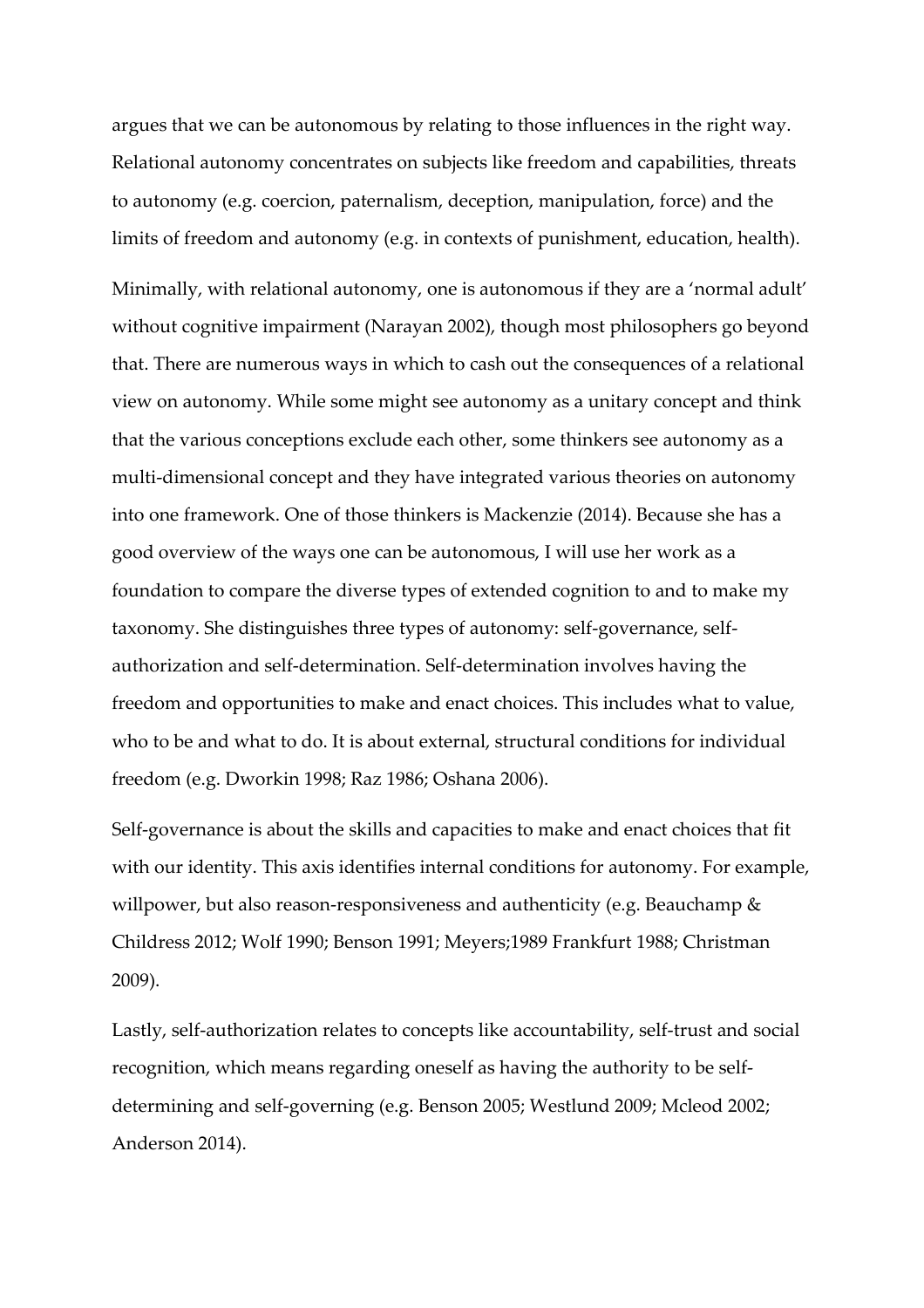Furthermore, there are three levels on which these types of autonomy occur: local, programmatic and global. Respectively, from deciding in concrete situations, to managing major life issues (e.g. concerning finances, work or family) and lastly, being in control of your whole life. A person might be very autonomous in one domain or level while being subjected to domination in another.

While relational autonomy does acknowledge that autonomy can be diminished or enhanced by external factors (like social media) and internalized oppressive norms, I think it can become a better theory by taking the lessons learned in extended cognition into account, where external factors can become part of our cognition.

#### **Extended Cognition**

Research on cognition has undergone the same kind of transformation as research on autonomy. We used to think cognition was a rational and atomistic process, even though it is not always rational (Fine 2008) or something that only happens inside a head. The idea that cognition can be extended beyond the brain is gaining ground. This tradition states that cognitive processes are not just carried out by our brain, but our body and environment can be part of it too. Cognition does not begin in a head and extends from there, it also "works from the outside in; tools, technologies and institutions often shape our cognitive processes… and may even elicit plastic changes in neuronal structure" (Gallagher 2013, 7). This idea started with Clark and Chalmers (1998) and the parity principle which states that if something outside of the head is functionally the same for an agent as a brain process, it is cognitive. The second wave in the field uses the complementarity principle, which focusses on the integration of cognitive artefacts into neural structures, rather than parity (Heersmink 2015). The third wave, enactive cognition, adds to this that cognition arises due to dynamic interactions between acting organisms and their environment (Gallaghar 2013). There are many variations on extended cognition. For example, cognitive integration (Menary 2013) considers cognitive practices and the history of agents when trying to explain how cognition can be extended.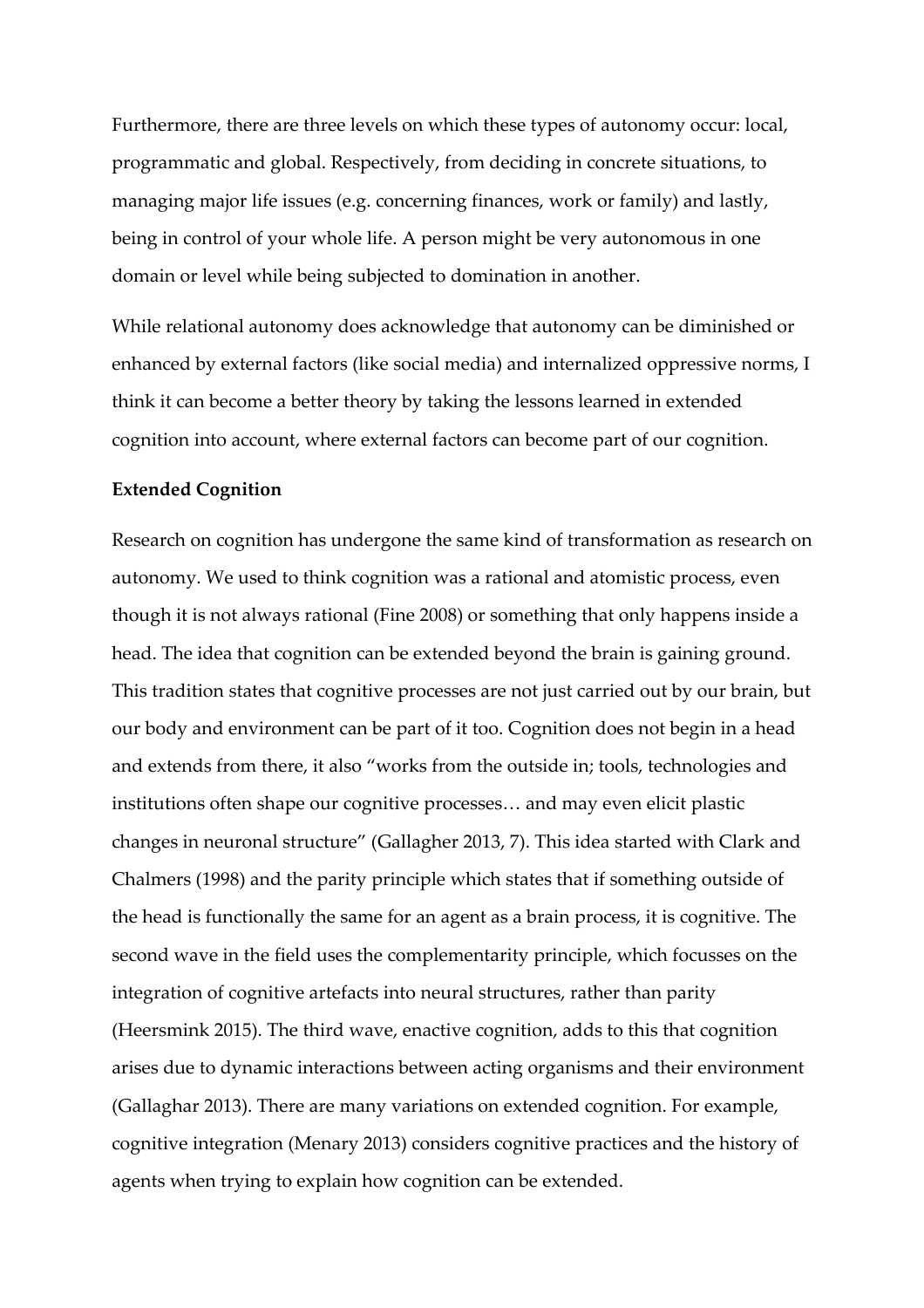Yet, there are some lacunae in the research on extended cognition. The first is that most of the research is about individuals, using tools deliberately and rationally, to improve their cognitive process. However, cognitive processes need not be deliberate or rational, one agent need not be the locus of control and extension is not necessarily enhancement (Slaby 2016, Hunting; unpublished). The second lacuna is that little research has been done into the connection between extended cognition and relational autonomy, apart from Cash (2010;2013), Anderson and Heath (2010**)** and Vierkant (2014). Cash has researched how socially distributed cognition, responsibility and relational autonomy relate to each other and Anderson has investigated scaffolded autonomy in various papers, specifically extended willpower and procrastination (just like Vierkant). Their work is a starting point for my wider aim of a taxonomy of how the types of extended cognition relate to the dimensions of autonomy as distinguished by Mackenzie.

Which types of extended cognition map unto which dimensions of autonomy? I want to test my answer to that question by looking at a case study of social media. There is some research on extended cognition and the web (Smart 2017; Heersmink & Sutton 2018), but not on social media specifically. When does social media extend cognition? To what extent does extended cognition explain existing intuitions and research about the autonomy undermining and enhancing effects of social media?

#### **The Research Project**

#### **Year 1: Autonomy and cognition**

This stage aims to develop an integrated account of relational autonomy and extended cognition. While the debates surrounding them have been mostly in isolation from each other, the two concepts share a common philosophical background. Namely the idea that agents are not isolated from their surroundings. Where and how do these concepts overlap and connect? There is some research on it by Cash (2010; 2013), who investigates relational autonomy, responsibility and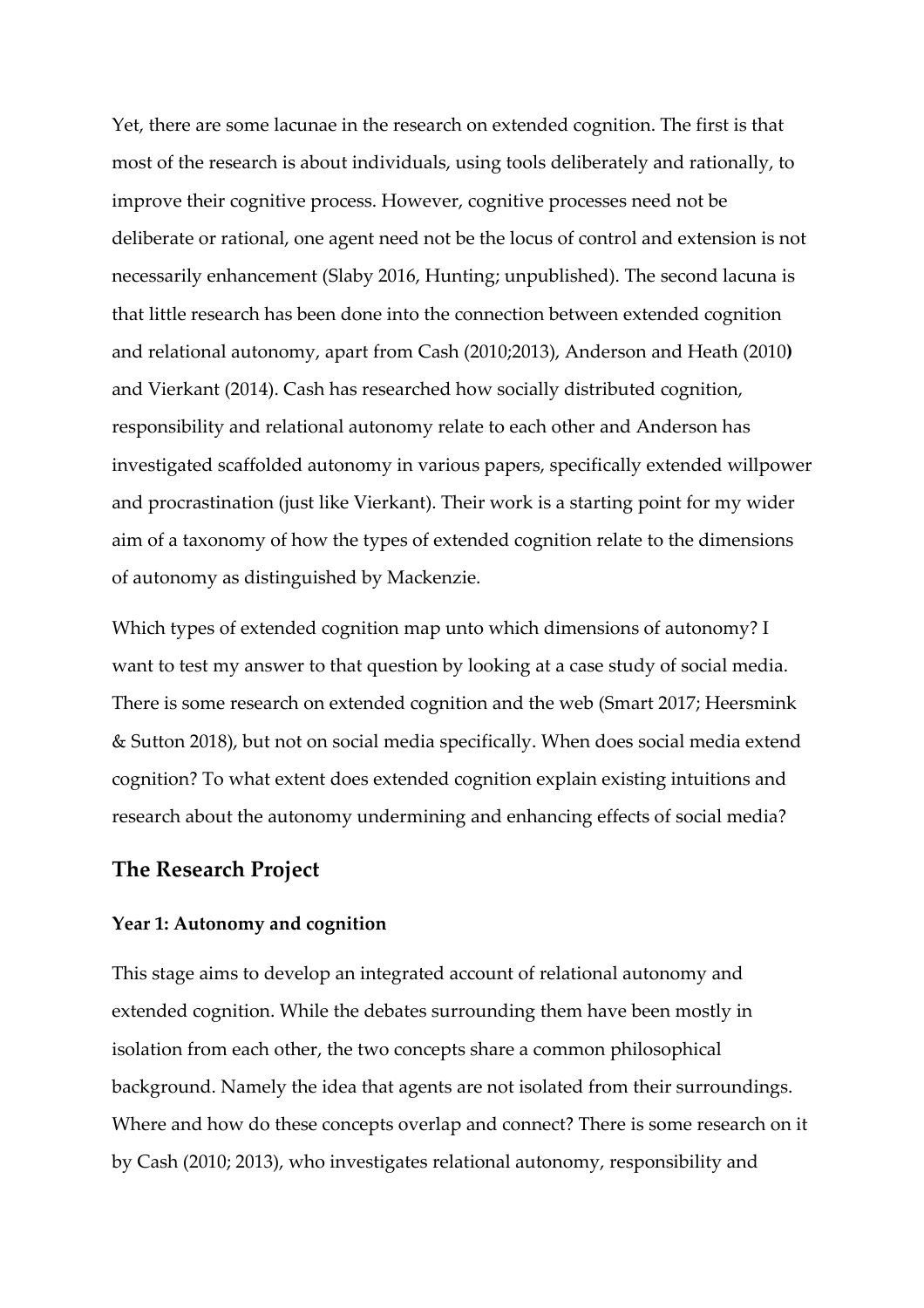socially distributed cognition, and Anderson, who has, among other things, argued for scaffolded autonomy and extended willpower. Their accounts are focused on parts of relational autonomy and extended cognition. I aim to expand upon their work and make a systemic overview of interconnections between relational autonomy and extended cognition. By bringing extended cognition into the research on relational autonomy, the way we see 'external' factors that influence autonomy will change and thus the relational part of autonomy will be emphasized.

While autonomy can be about having enough options to choose from, this research targets the cognitive parts of relational autonomy due to the focus on extended cognition. For example, the ability to recognize those options and the willpower and self-trust you need to make a choice.

Because there are many models of extended cognition, this phase investigates how the types of explanations fit with the dimensions of relational autonomy as surveyed by Mackenzie (2014). This will be done with the help of the taxonomy of extended cognition by Slors (2019) and the degree of integration of cognitive artefacts (Heersmink 2015; Hunting: unpublished).

The result of this phase will be a matrix of where and how extended cognition and relational autonomy overlap. For example, the parity principle is probably applicable to local self-governing types of autonomy, because it focusses on specific instances of cognition in individuals. While Menary's theory of cognitive integration centralizes the effect of institutions on cognition, just like self-determination does.

#### **Year 2: Autonomy and social media**

The second stage will be a test case on social media. I hypothesise that my taxonomy will be able to better explain existing intuitions and research about the autonomy enhancing and undermining effects of social media because I take extended cognition into account. If I run into problems here, the taxonomy will be adjusted accordingly.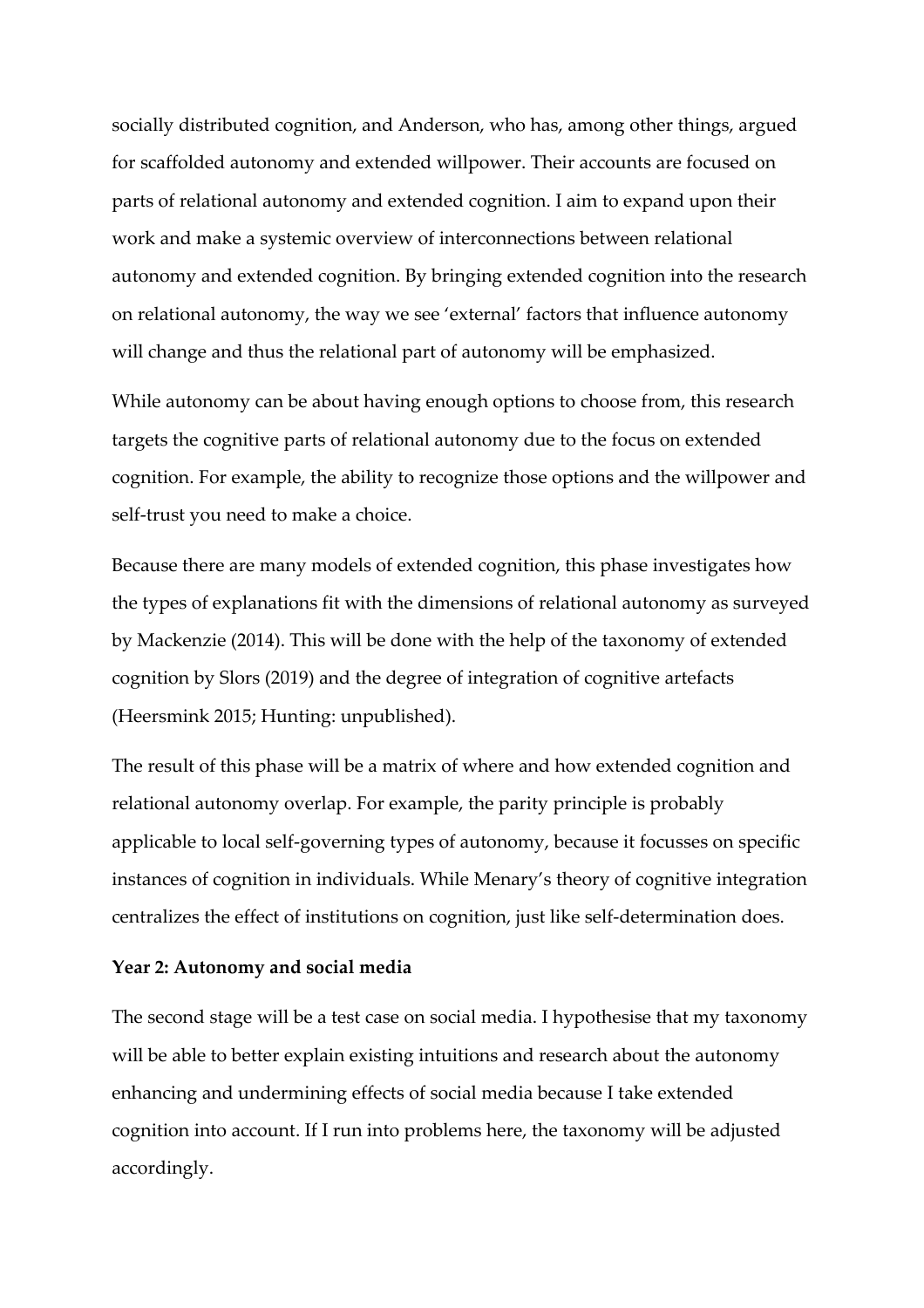The idea that systems and tools change us, is not new, but the threat social media brings to autonomy might be more pressing. If it is cognitively linked in the same way as other parts of the internet (Smart 2017; Heersmink & Sutton 2018), then social media has become part of our cognition (Dings 2017). What does this intimate connection between us and social media mean for theories on cognition and autonomy?

There is much research on how social media manipulates us (e.g. Klenk 2020; Susser et al. 2019; Yeung 2016; Nagel et al. 2016; Zarsky 2003), from fake news to online echo chambers, digital PR campaigns that manipulates emotions and misleading political rhetoric that influences public opinion. This manipulation is known as 'techno-social engineering' (Frischmann & Selinger 2018) and it aims to change how we think, perceive and act.

Which types of extended cognition and relational autonomy are at play in social media? To test my taxonomy, I will categorize the threats of social media to autonomy. Next, I find out which are cognitive and which could be extended cognition. For example, social self-deception on social media (Dings 2017).

#### **Year 3: Autonomy skills**

This stage will apply the insights gained into autonomy, cognition and social media by asking: how can ordinary people counteract the negative effects of social media on autonomy? My tentative hypothesis is that, because of the understanding gained in the connections between extended cognition and relational autonomy, I will gain more insight into which skills are important when one wants to enhance ones autonomy.

First, the skills which can enhance the numerous ways people are autonomous will be identified. Meyers's work on autonomy competencies (1989; 2005) and Nussbaum's (2000) work on capability approaches to autonomy will be applied to structure and interrelate competencies. From reasoning skills like imagination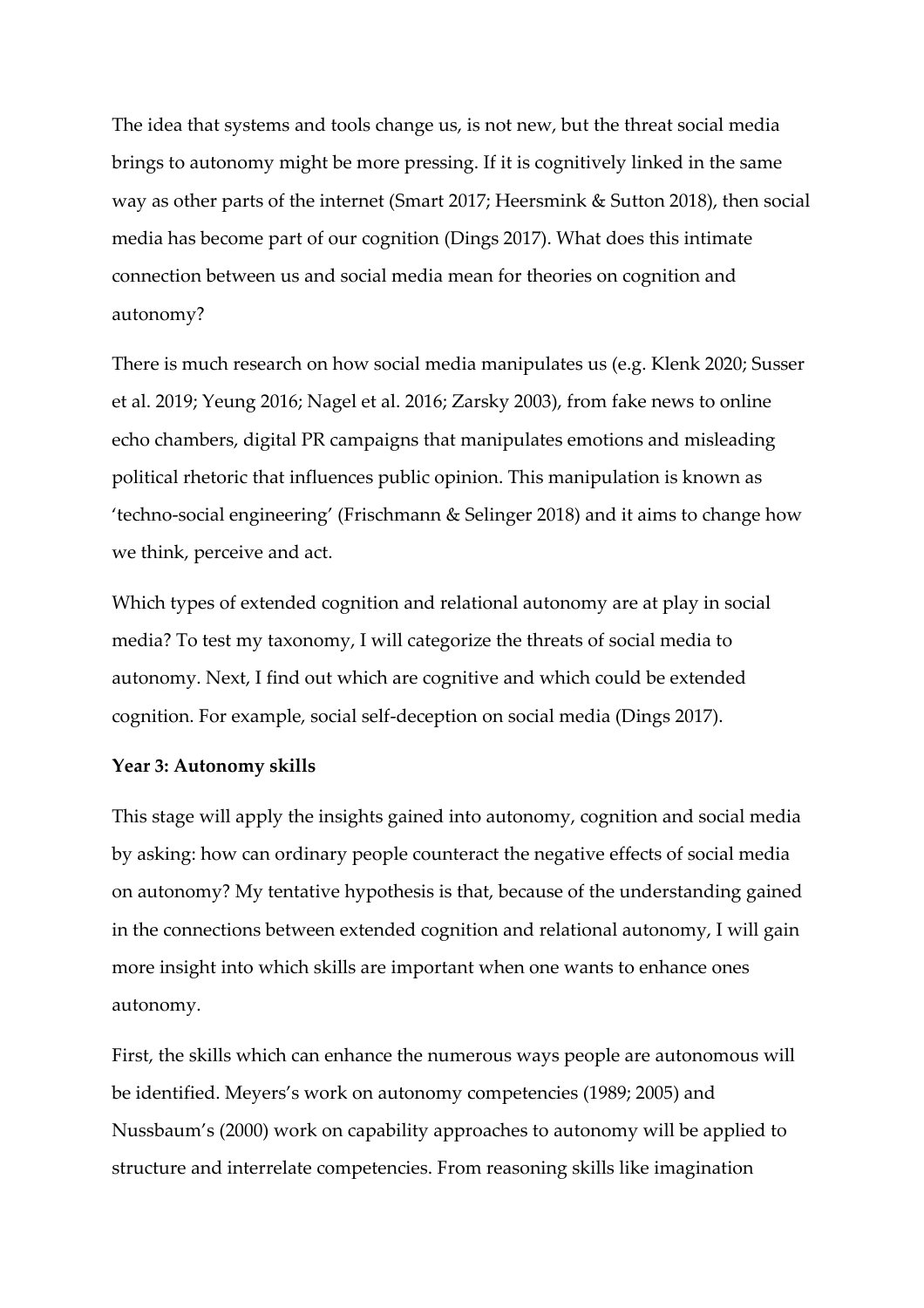(Carlson & White, 2013; Smith 2010) and creativity (Hutchins 2010) to perceptual skills like aspect-seeing (Baz, 2000; Kalis 2017) and self-understanding to managerial skill like willpower.

Just like some threats to autonomy are extended cognition, some autonomy enhancing skills could be too. There is some research on extended cognitive skills. For instance, aspect-seeing: the idea, well-known in the extended cognition literature, that perception and action are intertwined (Merleau-Ponty 1996; Noë 2004). This suggests that we might exercise agency by changing the way we see the world (McGeer 2008, 2015; Pettit 2016). Willpower can be extended too. Anderson and Heath (2010) argue that what looks like 'sheer willpower' is not a personality trait, but "a feature of persons as they are in particular contexts, with the requisite scaffolding" (p. 249). Our environment can give us the same willpower as 'simply bucking down'.

#### **Year 4: Thesis**

Here, it is time to summarize and draw up the implications. How do extended cognition and relational autonomy interrelate? What does that mean in a digital society like ours? What can individuals do to enhance their autonomy?

#### **4. Philosophical, scientific and societal impact**

This project doubles down on the idea that we are creatures that are embedded in our social, physical and digital world, which can be both a blessing and a curse. People's autonomy can be threatened on a massive scale, as has happened with the Cambridge-Analytica scandal. Moreover, the way it happens is more intimate than ever: the manipulation becomes part of our cognition. Research into this is necessary to find out what it means to say social media becomes part of our cognition. And what it means to say social media threatens autonomy.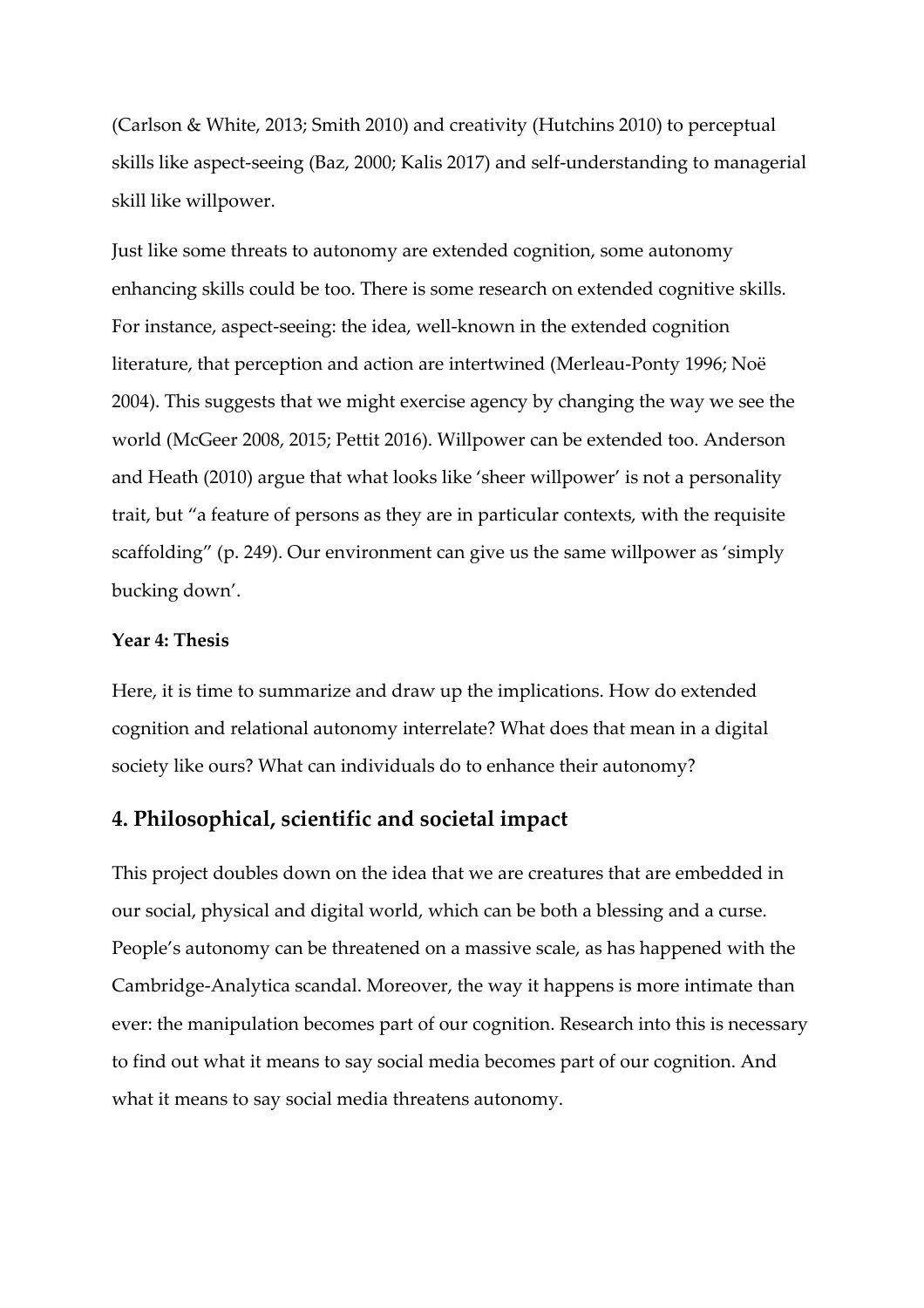It enriches the field of extended cognition with the notion that extension is not necessarily enhancement. This allows for theorizing about all types of nonenhancing extended cognition and nuances how we think about cognitive extension. It also enriches the field of relational autonomy by stressing the importance of factors that, up until now, were considered merely causal influences, while in fact, they are part of our cognition. That means new vulnerabilities and benefits of resources external to the brain can be discovered. The focus on skills to enhance autonomy might help individuals overcome the threats and use the benefits of social media.

This research might also have an impact on law-making regarding social media. What should be expected from the media and lawmakers regarding autonomy and social media? What skills should be expected from or taught to citizens?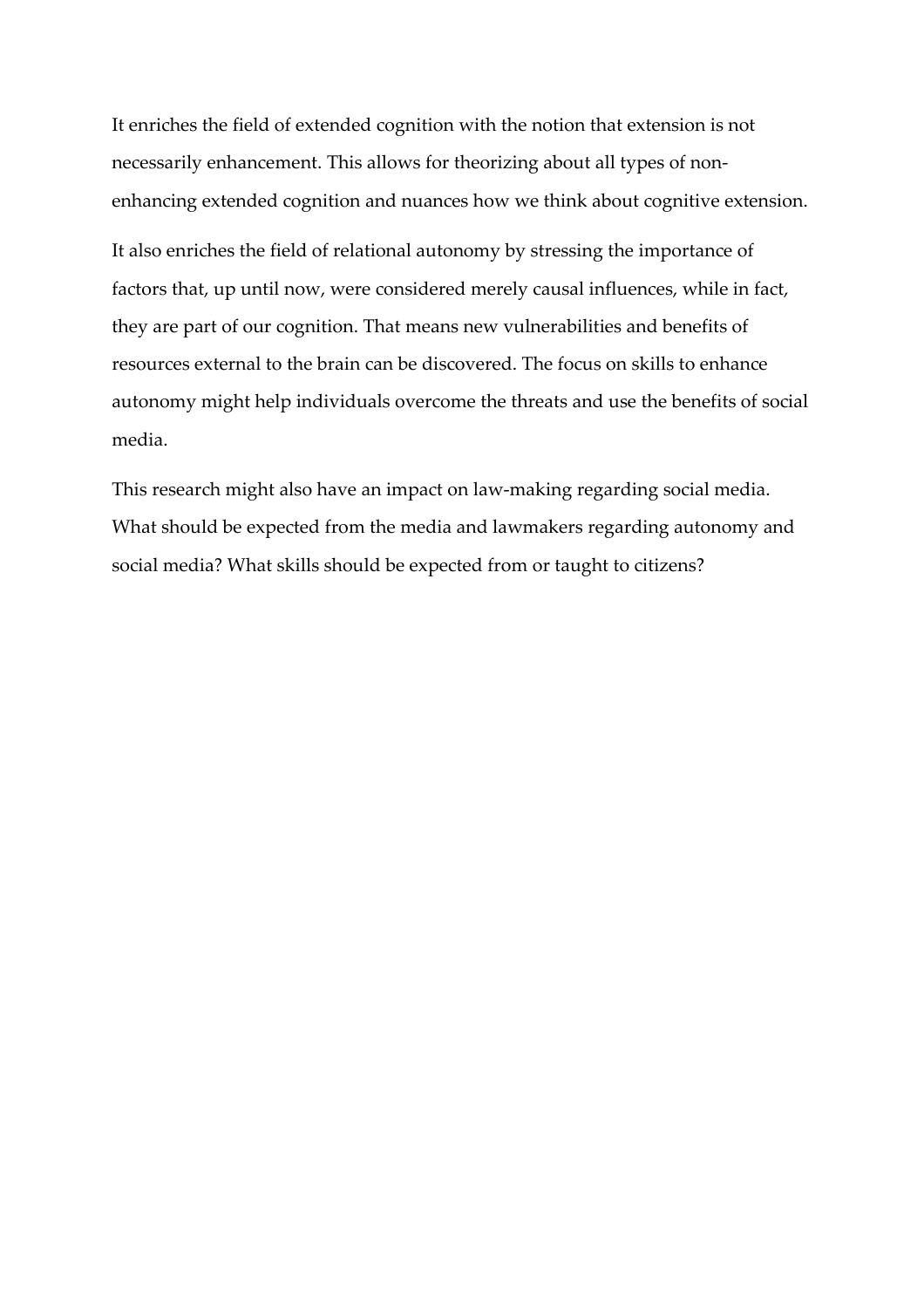## **Work programme**

| Year/Stage   | $\mathit{Monthly}^*$ | Programme                                                   |
|--------------|----------------------|-------------------------------------------------------------|
| $\mathbf{1}$ | 12                   | - Gather and read the latest literature on versions and     |
|              |                      | taxonomies of extended cognition (Like Slors and            |
|              |                      | Heersmink).                                                 |
|              |                      | - Gather and read the latest literature on versions and     |
|              |                      | taxonomies of relational autonomy (like Mackenzie).         |
|              |                      | - Execute stage one of the research.                        |
|              |                      | - Write an article on the connections between relational    |
|              |                      | autonomy and cognition.                                     |
| 2            | 12                   | - Gather and read philosophical and empirical work on       |
|              |                      | the threats of social media on autonomy (from the           |
|              |                      | effects of algorithms to hyper nudges).                     |
|              |                      | - Select which of those threats are cognitive in nature.    |
|              |                      | - Find out if and how social media is part of our           |
|              |                      | cognition (like social self-deception).                     |
|              |                      | - Find and visit the main expert(s) on these topics.        |
|              |                      | - Write and publish an article on autonomy, cognition       |
|              |                      | and social media understood in the developed                |
|              |                      | framework of stage one.                                     |
|              |                      | - Execute stage two of the research.                        |
| 3            | 12                   | - Research the various cognitive skills individuals can     |
|              |                      | learn to enhance autonomy.                                  |
|              |                      | - Select the cognitive skills useful to enhance autonomy    |
|              |                      | considering social media.                                   |
|              |                      | - Investigate which skills could be extended cognition.     |
|              |                      | - Write and publish an article on the (extended) skills for |
|              |                      | autonomy when specifically regarding social media.          |
|              |                      | - Execute stage three of the research.                      |
| 4            | 12                   | - Synthesize findings and write PhD-thesis.                 |
|              |                      | - Present conclusions at international conferences.         |

*\*Months include vacations and holidays. The standard amount of vacation days and teaching obligations have been taken into account in the setup of this work program.*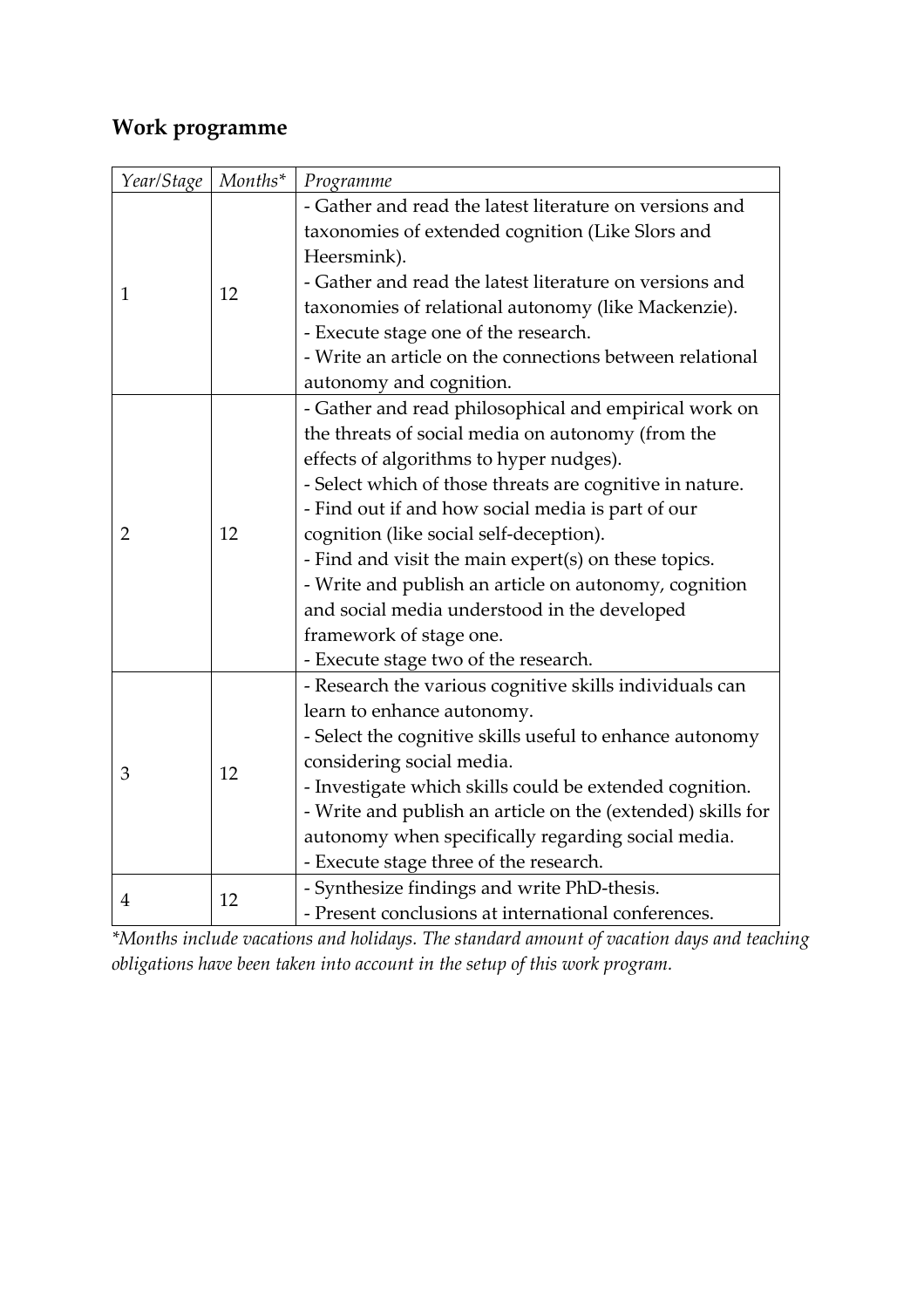#### **Summary for non-specialists (in Dutch** *or* **English)**

Iedereen wil autonoom en onafhankelijk zijn. Een deel van autonomie is cognitief, zoals besluiten wat je wil, ontdekken wat goed voor je is en plannen hoe je je doelen kunt bereiken. Maar onderzoek laat zien dat we behoorlijk afhankelijk en irrationeel zijn. Die afhankelijkheid is onontkoombaar door lichamelijke, sociale en materiële factoren. Maar het goede nieuws is dat, hoe onwaarschijnlijk ook, deze afhankelijkheid ons autonoom maakt. Dankzij onze afhankelijkheid van anderen, bijvoorbeeld, leren we niet in ons eentje hoe de wereld in elkaar zit en kunnen we advies inwinnen van vrienden als we zelf niet weten wat we moeten doen of hoe we ons doel moeten bereiken. Zonder dit soort handelingen is autonoom zijn lastig. Sociale media kunnen dit versterken. Zo kunnen we communiceren via Whatsapp, leren we via YouTube, vragen we hulp via Reddit en bepalen we op wie we stemmen via Facebook.

Het is alsof we een ledemaat verliezen als we onze telefoon met alle sociale media apps zijn vergeten. Sociale media beïnvloeden ons en ons denken, want denken gebeurt niet in een vacuüm. We worden beïnvloed door onze omgeving, andere mensen en de technologie die we gebruiken. Sterker nog, in de cognitiefilosofie wordt het idee dat we niet-neurale structuren gebruiken om onze cognitie te faciliteren, steeds populairder. Cognitie kan bijvoorbeeld lichamelijk zijn, zoals kinderen die alleen kunnen tellen met hun vingers. Na verloop van tijd zijn vingers niet meer nodig om te tellen. Volwassenen gebruiken nog steeds allerlei middelen buiten het brein om na te denken, van notities op de telefoon om dingen te onthouden tot GPS-systemen die ons helpen navigeren. Deze 'extended cognition' heeft verregaande effecten op ons denken. Ik denk dat inzichten van 'extended cognition' kunnen uitleggen waarom sociale media zoveel effect heeft op ons. Maar sociale media hebben niet alleen positieve gevolgen voor onze cognitie en autonomie. In 2018 werden we met de neus op dit feit gedrukt met het Cambridge-Analytica schandaal. Het bedrijf zette data van miljoenen Facebookgebruikers in om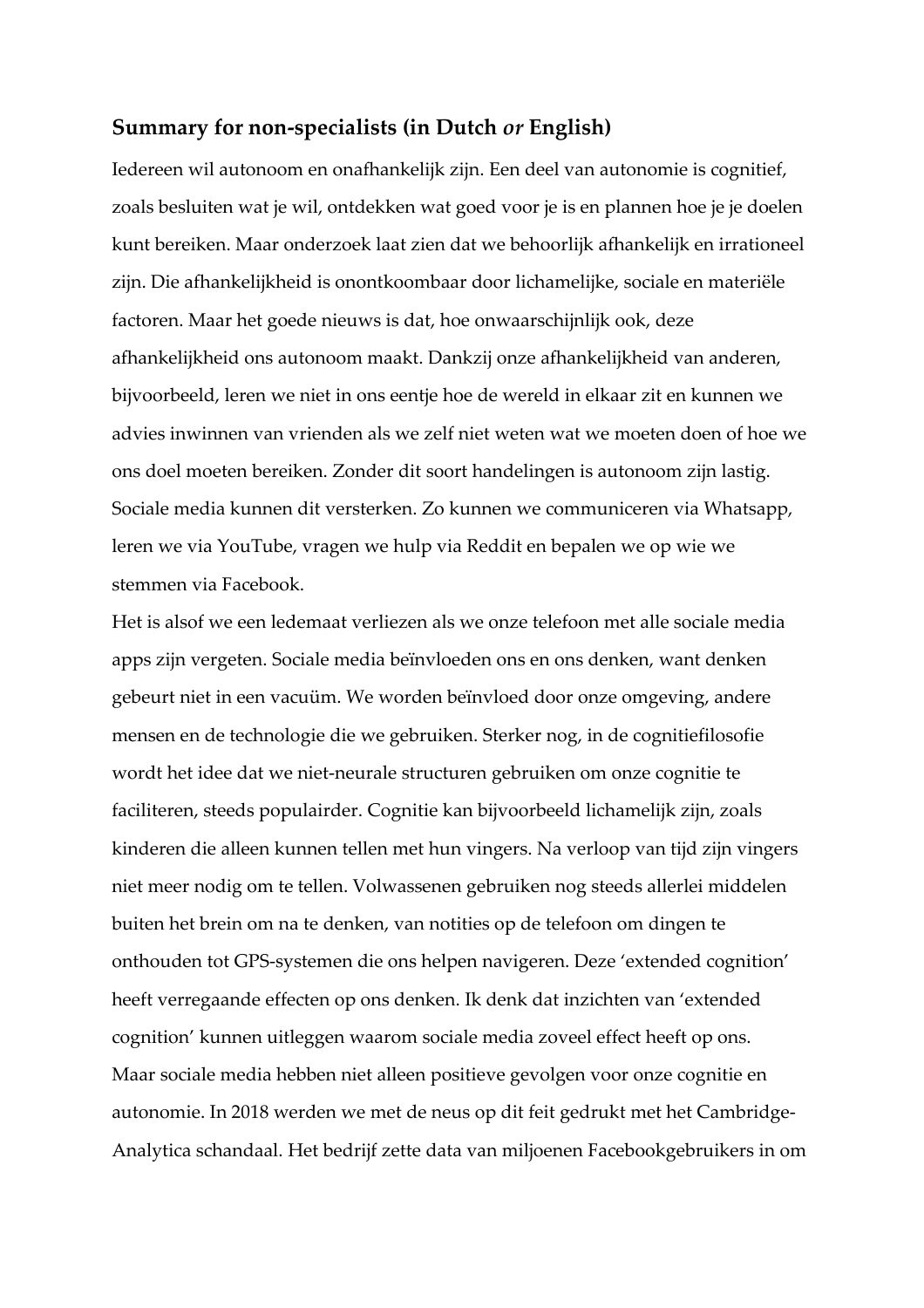kwetsbaarheden in hun besluitvorming uit te buiten en zo hun stemgedrag tijdens de Amerikaanse verkiezingen te beïnvloeden. Dit soort incidenten gebeuren op grote schaal en zijn zeer effectief, van advertenties tot echokamers en van propaganda tot gefilterde nieuwsfeeds. Mijn hypothese is dat we, door de ideeën van 'extended cognition' te gebruiken, beter kunnen uitleggen waarom we sommige vormen van invloed, zoals die van sociale media, als autonomie-bedreigend zien en andere niet

Om dit te onderzoeken, ga ik een brug slaan tussen autonomie en 'extended cognition'. Beide concepten benadrukken dat onze omgeving ons beïnvloed en dat wij onze omgeving nodig hebben om te denken en handelen, maar er is nog weinig onderzoek naar hoe de twee concepten bij elkaar passen. Door verscheidene theorieën van 'extended cognition' en autonomie te vergelijken en in te delen in een taxonomie, kan ik intuïties en onderzoek over waarom sociale media onze autonomie manipuleert, beter verklaren. Daaruit zal ook blijken welke soort vaardigheden het belangrijkst zijn om sociale media in ons voordeel te laten werken en autonomie te vergroten.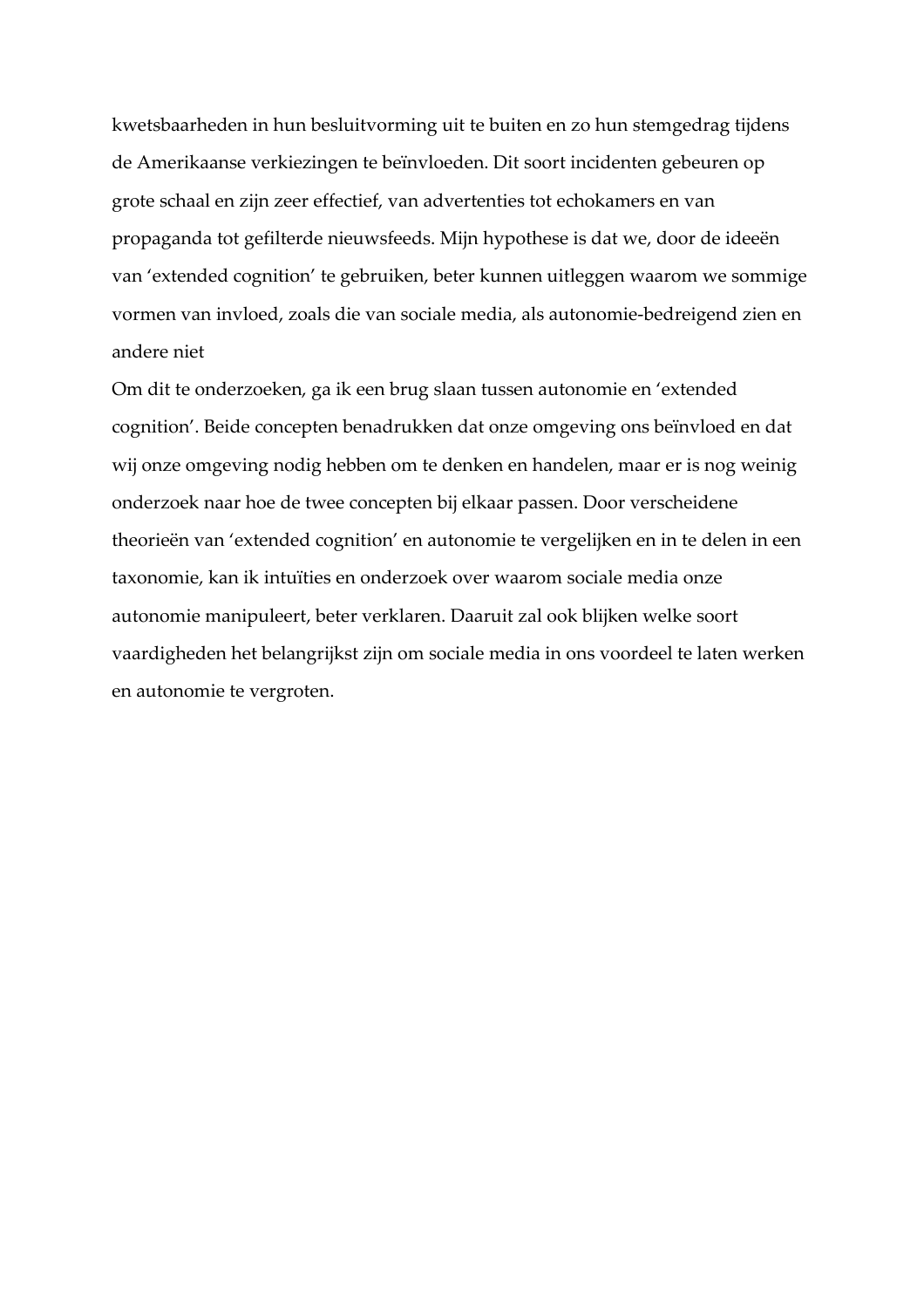### **Bibliography**

Anderson, J. (2014). Vulnerability and Autonomy Intertwined in *Vulnerability: New Essays in Ethics and Feminist Philosophy*, edited by Catriona Mackenzie, Wendy A. Rogers, and Susan Dodds. New York: Oxford University Press.

Baz, A. (2000). What's the point of seeing aspects? *Philosophical Investigations*, 23-2, 97-121.

Beauchamp, T and Childress, J. (2012). *Principles of Biomedical Ethics*, 7th ed. New York: Oxford University Press.

Benson, P. (1991). Autonomy and Oppressive Socialization. *Social Theory and Practice* 17: 385– 408.

–––, (2005). Feminist Intuitions and the Normative Substance of Autonomy in: J.S. Taylor (ed.), *Personal Autonomy: New Essays on Personal Autonomy and Its Role in Contemporary Moral Philosophy*, (p. 124–142). Cambridge: Cambridge University Press

–––, (2005). Taking Ownership: Authority and Voice in Autonomous Agency. In *Autonomy and the Challenges to Liberalism*, edited by J. Christman and J. Anderson. (101–126). Cambridge: Cambridge University Press.

Carlson, S. M., & White, R. E. (2013). Executive function, pretend play, and imagination. In M. Taylor (Ed.), *Oxford library of psychology. The Oxford handbook of the development of imagination* (p. 161–174). Oxford University Press.

Cash, M. (2013). Cognition Without Borders: 'Third Wave' Socially Distributed Cognition and Relational Autonomy. *Cognitive Systems Research* 25–26, 61–71.

Cash, M. (2010). Extended cognition, personal responsibility, and relational autonomy. *Phenomenology and the Cognitive Sciences*, 9(4), 645–671. [http://dx.doi.org/10.1007/s11097-010-](http://dx.doi.org/10.1007/s11097-010-9177-8) [9177-8](http://dx.doi.org/10.1007/s11097-010-9177-8)

Christman, J. (2009). *The Politics of Persons: Individual Autonomy and Sociohistorical Selves*. Cambridge: Cambridge University Press.

–––, (2014) Freedom and the Extended Self. Ethical Perspectives 21, no. 2: 225–54.

Clark, A. and Chalmers, D. (1998). The extended mind. *Analysis* 58, 7–19. doi: 10.1093/analys/58.1.7

Dings, R. (2017). Social strategies in self-deception. *New Ideas in Psychology* 47, 16-23. [doi:](http://dx.doi.org/10.1016/j.newideapsych.2017.03.0110732-118X) [10.1016/j.newideapsych.2017.03.0110732-118X](http://dx.doi.org/10.1016/j.newideapsych.2017.03.0110732-118X)

Dworkin, G. (1988). *The Theory and Practice of Autonomy*. New York: Cambridge University Press.

Fine, C. (2006). *A mind of its own*. New York: Norton & Co.

Frankfurt, H. (1988). *The importance of what we care about*. Cambridge: Cambridge University Press.

Frischmann, B., & Selinger, E. (2018). *Re-Engineering Humanity. Cambridge: Cambridge University Press*. doi:10.1017/9781316544846

Gallagher, S. (2013). The socially extended mind. *Cognitive Systems Research* 25–26, 4–12. doi: 10.1016/j.cogsys.2013.03.008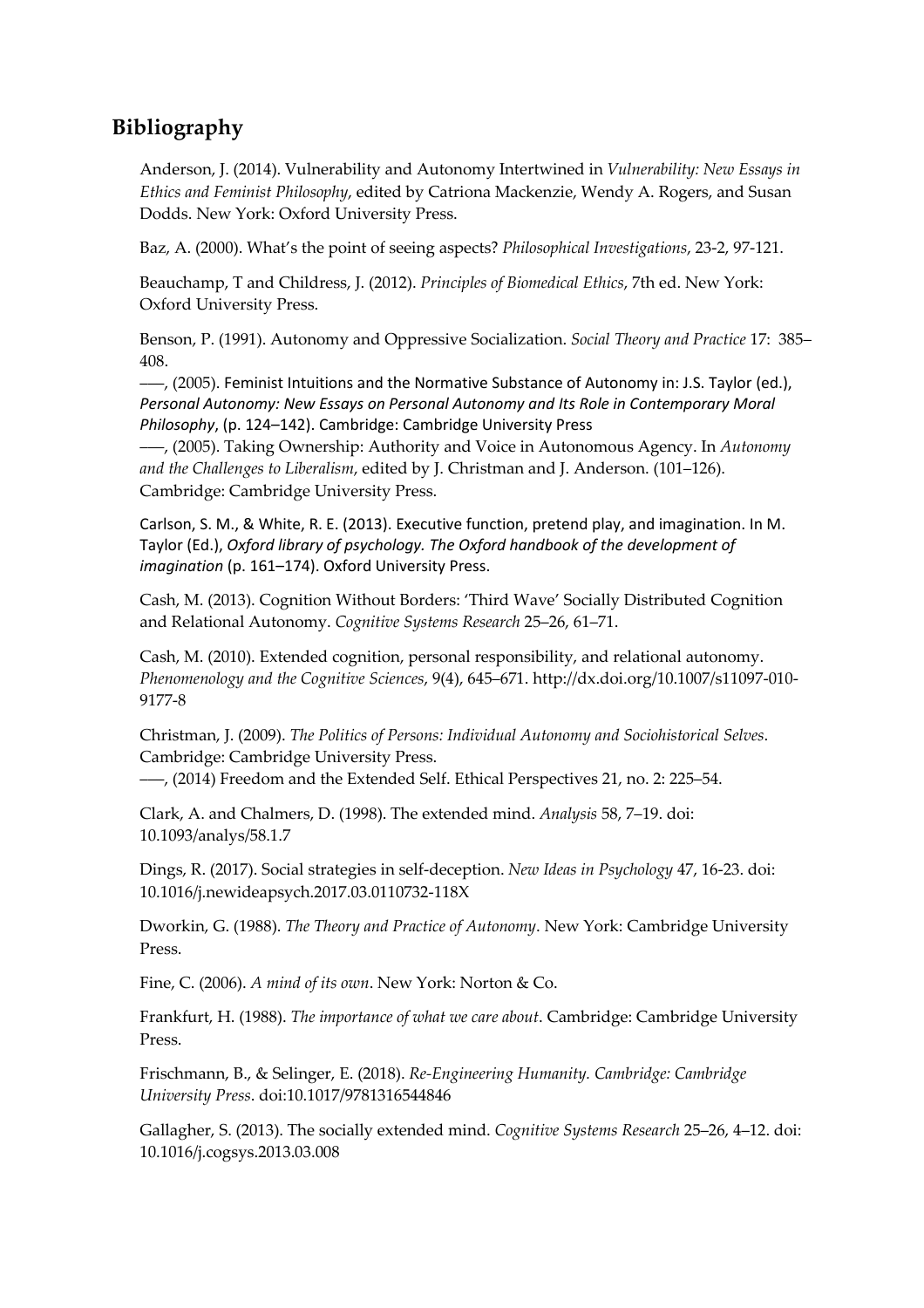Heath, J & Anderson, J. (2010) Procrastination and the Extended Will*.* In Chrisoula Andreou and Mark White (eds.), *The Thief of Time: Philosophical Essays on Procrastination*. (233-252) New York: Oxford University Press.

Heersmink, R. (2015). Dimensions of integration in embedded and extended cognitive systems. *Phenomenology and the Cognitive Sciences* 14-3, 577–598.

Heersmink, R & Sutton, J. (2018). Cognition and the Web: Extended, Transactive, or Scaffolded? *Erkenntnis*. doi:10.1007/s10670-018-0022-8.

Hutchins, E. (2010). *Enaction, imagination, and insight. Enaction: Towards a new paradigm for cognitive science*. 425–450.

Kalis, A. (2017). Self-control as a normative capacity. *Ratio*. doi:10.1111/rati.12180

Klenk, M. (2020). Digital well-being and manipulation online. In C. Bur, & L. Floridi (Eds.), *Ethics of digital well-being: A multidisciplinary approach*. Dordrecht: Springer.

McLeod, C. (2002). *Self-Trust and Reproductive Autonomy*. Cambridge, MA: MIT Press.

Mackenzie, C (2014). Three Dimensions of Autonomy: A Relational Analysis. In *Autonomy, Oppression, and Gender.* Edited by Piper and Veltman, New York: Oxford University Press.

McGeer, V. (2008). The Moral Development of First-Person Authority. *European Journal of Philosophy*. 16-1, 81–108.

–––, (2015). Mind-making practices: the social infrastructure of self-knowing agency and responsibility. *Philosophical Explorations*, 18-2, 259–281.

Menary, R. (2013). Cognitive integration, enculturated cognition and the socially extended mind. *Cognitive Systems Research* 25-6, 26–34. doi:10.1016/j.cogsys.2013.05.002

Merleau-Ponty, M. (1996). *Phenomenology of perception*. London: Routledge.

Meyers, D. (1989) *Self, Society and Personal Choice*. New York: Columbia University Press. –––, 2005, Decentralizing Autonomy. Five Faces of Selfhood. In Anderson and Christman, *Autonomy and the challenges to liberalism: new essays.* (27–55). Cambridge: Cambridge University Press; 2005.

Nagel, S.K., Hrincu, V., and Reiner, P.B. (2016). Algorithm Anxiety—Do Decision-Making Algorithms Pose a Threat to Autonomy? Presented at *2016 IEEE International Symposium on Ethics in Engineering, Science and Technology*, Vancouver, Canada.

Narayan, U. (2002). Minds Of Their Own: Choices, Autonomy, Cultural Practices and Other Women. In L. Antony and C. Witt (eds.), *A Mind of One's Own. Feminist Essays on Reason and Objectivity (*p. 418–432)*.* Boulder, CO: Westview.

Noë, A. (2004). *Action in perception*. Cambridge: MIT Press.

Nussbaum, M. (2000). *Women and Human Development: The Capabilities Approach.* Cambridge: Cambridge University Press.

Oshana, M. (2006). *Personal Autonomy in Society*. Aldershot, UK: Ashgate.

Pettit, P. (2016). Making Up Your Mind: How Language Enables Self-Knowledge, Self-Knowability and Personhood*. European Journal of Philosophy*, 24-1, 3-26.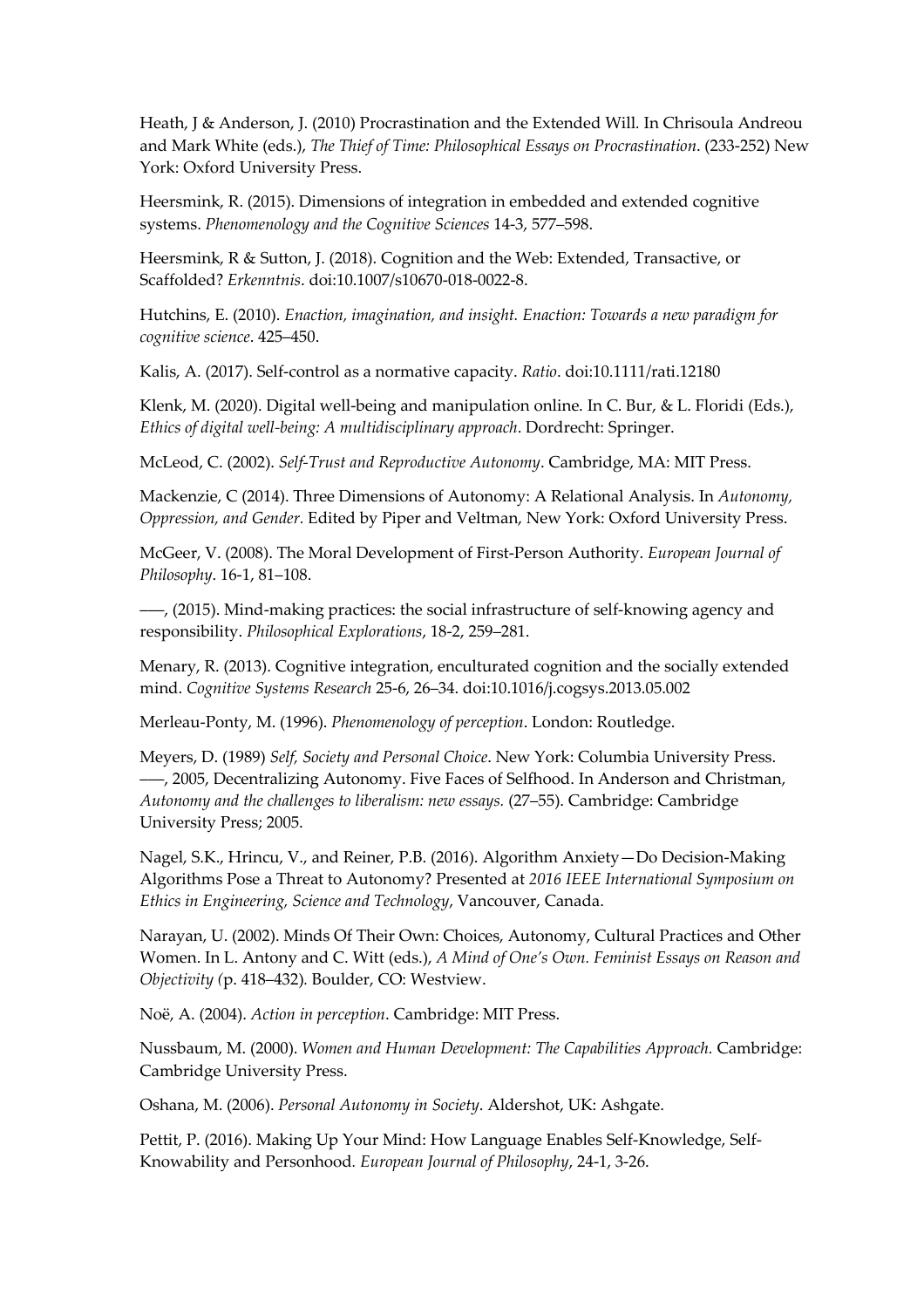Raz, J. (1986). *The Morality of Freedom*. Oxford: Clarendon Press.

Slaby, J. (2016). Mind Invasion: Situated Affectivity and the Corporate Lifehack. *Frontiers in Psychology* 7-266. doi:10.3389/fpsyg.2016.00266

Slors, M. (2019). Symbiotic cognition as an alternative for socially extended cognition, *Philosophical Psychology*, 32:8, 1179-1203, doi: 10.1080/09515089.2019.1679591

Smart, P. (2017). Extended Cognition and the Internet. *Philosophy & Technology* 30, 357–390. doi:10.1007/s13347-016-0250-2

Smith, M. N. (2010). Practical imagination and its limits. *Philosophers' Imprint*. 10-3, 1–20.

Stoljar, N. (2018). Feminist Perspectives on Autonomy. *The Stanford Encyclopedia of Philosophy*. Edward N. Zalta (ed.). https://plato.stanford.edu/archives/win2018/entries/feminismautonomy

Susser, D., Roessler, B. & Nissenbaum, H. (2019). Technology, autonomy, and manipulation. *Internet Policy Review*, 8-2. doi: 10.14763/2019.2.1410

Zarsky, T.Z. (2003). "Mine your own business!": Making the case for the implications of the data mining of personal information in the forum of public opinion. *Yale Journal of Law and Technology* 5-1, Article 1.

Vierkant, T. (2014). Mental muscles and the extended will. *Topoi*, 33-1, 57-65.

Westlund, A. (2009). Rethinking Relational Autonomy. *Hypatia* 24-4. 26–49.

Wolf, S. (1990). *Freedom within Reason*. New York: Oxford University Press. Yeung, K. (2016). 'Hypernudge': Big Data as a mode of regulation by design. *Information, Communication & Society* 20. 1-19. doi:10.1080/1369118X.2016.1186713.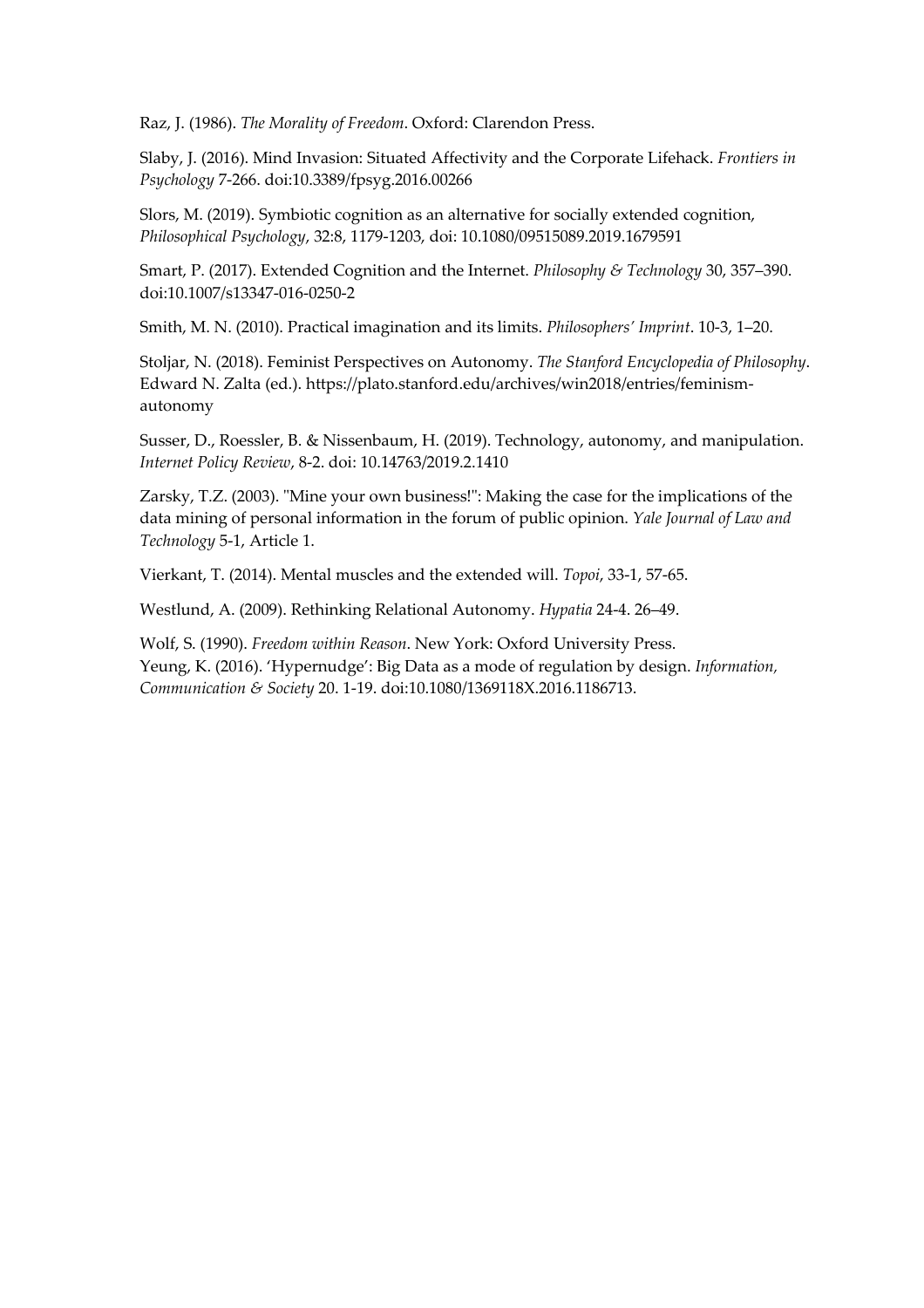## **Curriculum Vitae PhD candidate**

#### **a) Education**

| - WO Research Master Philosophy at the Radboud University | $2018 - 2020$ |
|-----------------------------------------------------------|---------------|
| Specialization in Philosophy of Mind                      |               |
| Courses:                                                  |               |

- o Philosophy of Mind: Cognitive neuroscience, self-understanding and interpretation
- o Philosophy of Mind: Mechanistic explanation and causation in cognitive neuroscience
- o Philosophy of Mind: Socially extended cognition
- o Analytic Philosophy: Implicit Bias
- o Analytic Philosophy: Social perception
- o Analytic Social Philosophy: Evolution & Social cognition
- o Philosophy & Science: Heidegger & Stiegler on Science, Technology and the Human Condition
- o Neurophilosophy
- o Media theories of influence
- o Persuasion in entertainment media
- o Methods and Skills I & II

| - WO Pre-master Philosophy Radboud University            | 2017          |
|----------------------------------------------------------|---------------|
| - HBO Bachelor of Arts: ArtEZ Creative Writing           | $2011 - 2016$ |
| Graduated with a collection of science poems 'Fractaal'  |               |
| And a thesis on autonomy, 'brainwashing' and empathy:    |               |
| 'Hoe normale mensen terroristen worden'                  |               |
| - VWO Olympus College                                    | $2004 - 2010$ |
| b) Relevant academic experience                          |               |
| Presentations                                            |               |
| - Extended cognition, enhanced cognition?                | 2020          |
| - Presentation for WIP, Radboud University               |               |
| Conferences, workshops, extracurricular meetings         |               |
| - Conference: The Ends of Autonomy                       | 2020          |
| The University of Warwick (Coventry, The United Kingdom) |               |